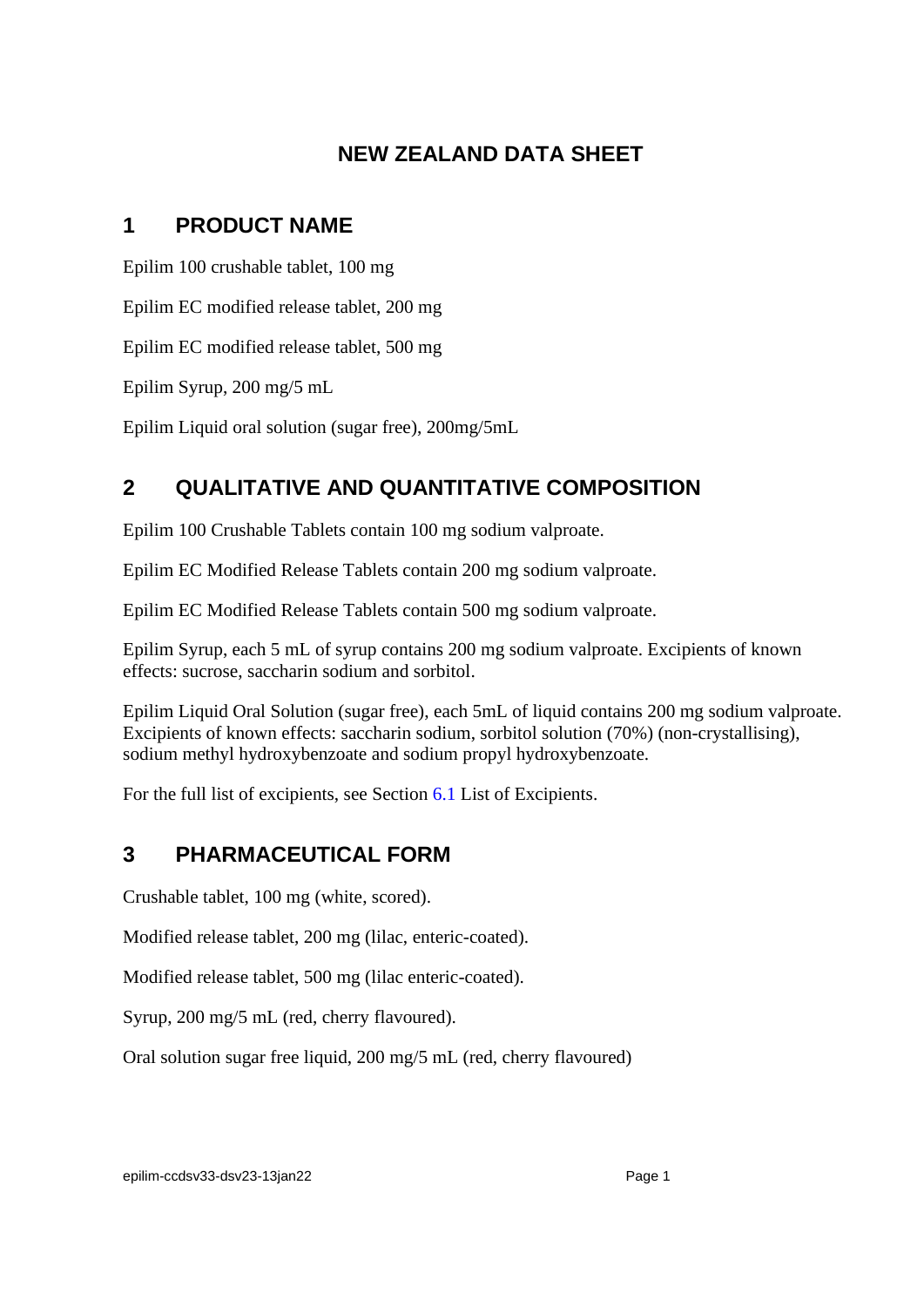# **4 CLINICAL PARTICULARS**

# **4.1 THERAPEUTIC INDICATIONS**

# *Epilepsy*

Primary generalised epilepsy (petit mal absences, various forms of myoclonic epilepsy and tonicclonic grand mal seizures). Partial (focal) epilepsy either alone or as adjuvant therapy. In women of child bearing potential effective contraception must also be prescribed.

## *Bipolar Disorder*

For the treatment of manic episodes, maintenance and prophylactic treatment of bipolar disorder when other treatments have failed. In women of child bearing potential effective contraception must also be prescribed. The safety and efficacy of sodium valproate for the treatment of manic episodes in bipolar disorder have not been evaluated in patients aged less than 18 years.

# **4.2 DOSE AND METHOD OF ADMINISTRATION**

Epilim tablets may be given twice daily. Uncoated tablets may be crushed if necessary however, unlike other scored tablets, the 100 mg tablets are not designed to be given as half doses. Epilim Syrup and Sugar-Free Liquid should be given in divided doses.

Epilim should preferably be taken with or after food: the enteric-coated tablet (lilac) must be swallowed whole, if necessary with a little water: the plain tablet (white, 100 mg) may be taken whole or crushed and swallowed with water (not aerated).

Epilim 500 mg enteric-coated is recommended for patients requiring high doses. Where the possibility of dental caries represents a risk through long-term therapy with Epilim Syrup, it may be beneficial to consider Epilim Sugar-Free Liquid. Epilim may take several days to show an initial effect and in some cases may take from 2 to 6 weeks to exhibit its maximum effect.

## *Epilim oral - epilepsy*

## **Monotherapy**

Usual requirements are as follows:

## **Adults**

Dosage should start with 600 mg daily increasing by 200 mg/day at three-day intervals until control is achieved. This is generally within the range 1,000 to 2,000 mg/day, (i.e. 20 to 30 mg/kg/day). Where adequate control is not achieved within this range the dose may be further increased to 2,500 mg/day.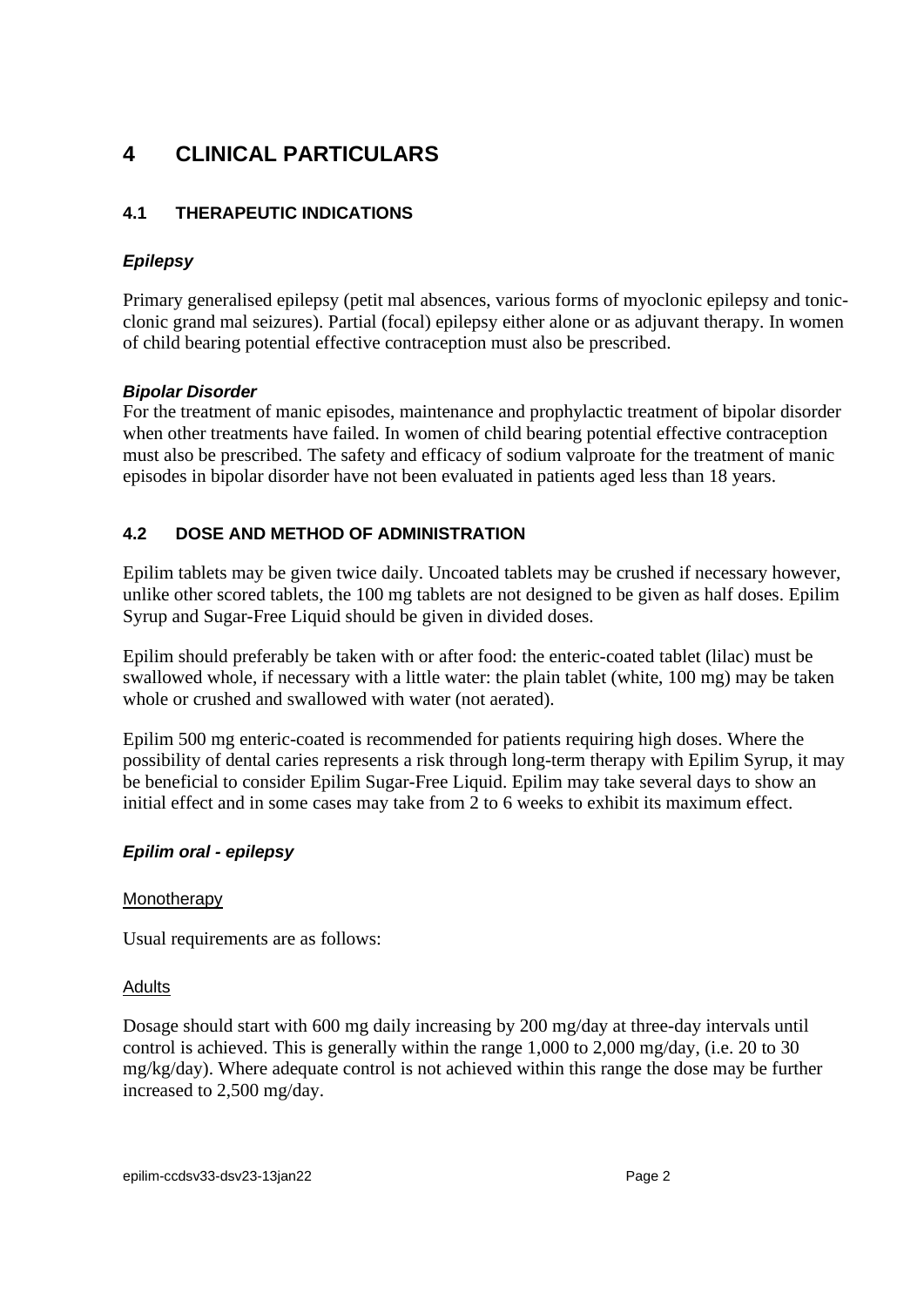#### Children > 20 kg

Initial dosage should be 400 mg/day (irrespective of weight) with spaced increases until control is achieved; this is usually within the range 20 to 30 mg/kg/day. Where adequate control is not achieved within this range, the dose may be increased to 35 mg/kg body weight per day.

#### Children < 20 kg

20 mg/kg/day: in severe cases this may be increased but only in patients in whom plasma valproic acid levels can be monitored. Above 40 mg/kg/day, clinical chemistry and haematological parameters should be monitored.

#### General considerations

Optimum dosage is mainly determined by seizure control and routine measurement of plasma levels is unnecessary. However, a method for measurement of plasma levels is available and may be helpful where there is poor control or side effects are suspected.

## *Epilim oral - bipolar disorder*

Initially dosage should start with 600 mg daily in 2 to 3 divided doses. From day 2 the dose should be increased as rapidly as possible to achieve the lowest therapeutic dose which produces the desired clinical effect. Daily doses generally within the range 1,000 to 2,000 mg/day, (i.e. 20 to 30 mg/kg/day). Where adequate control is not achieved within this range the dose may be further increased to 2,500 mg/day.

The Bowden et al study (see Section [5.1](#page-33-0) Pharmacodynamic Properties) provided strong support for the greater efficacy of serum levels above 45 µg/mL (these levels achieved 20% or greater improvement on both subscales of the Mania Rating Scale). Bowden noted that  $> 125 \mu g/mL$  had greater drug-related adverse events. Between these extremes there does not appear to be a clear dose-response relationship.

Optimum dosage is mainly determined by control. However, a method for measurement of plasma levels is available and may be helpful where there is poor control or side effects are suspected.

## *Special Populations*

#### Female children, women of childbearing potential and pregnant women

Treatment must be initiated and supervised by a specialist experienced in the management of epilepsy or bipolar disorder. Valproate should not be used in female children and women of childbearing potential unless other treatments are ineffective or not tolerated (see Section [4.3](#page-3-0) Contraindications, Section [4.4](#page-4-0) Special Warnings and Precautions for Use, and Section [4.6](#page-21-0) Fertility, Pregnancy and Lactation)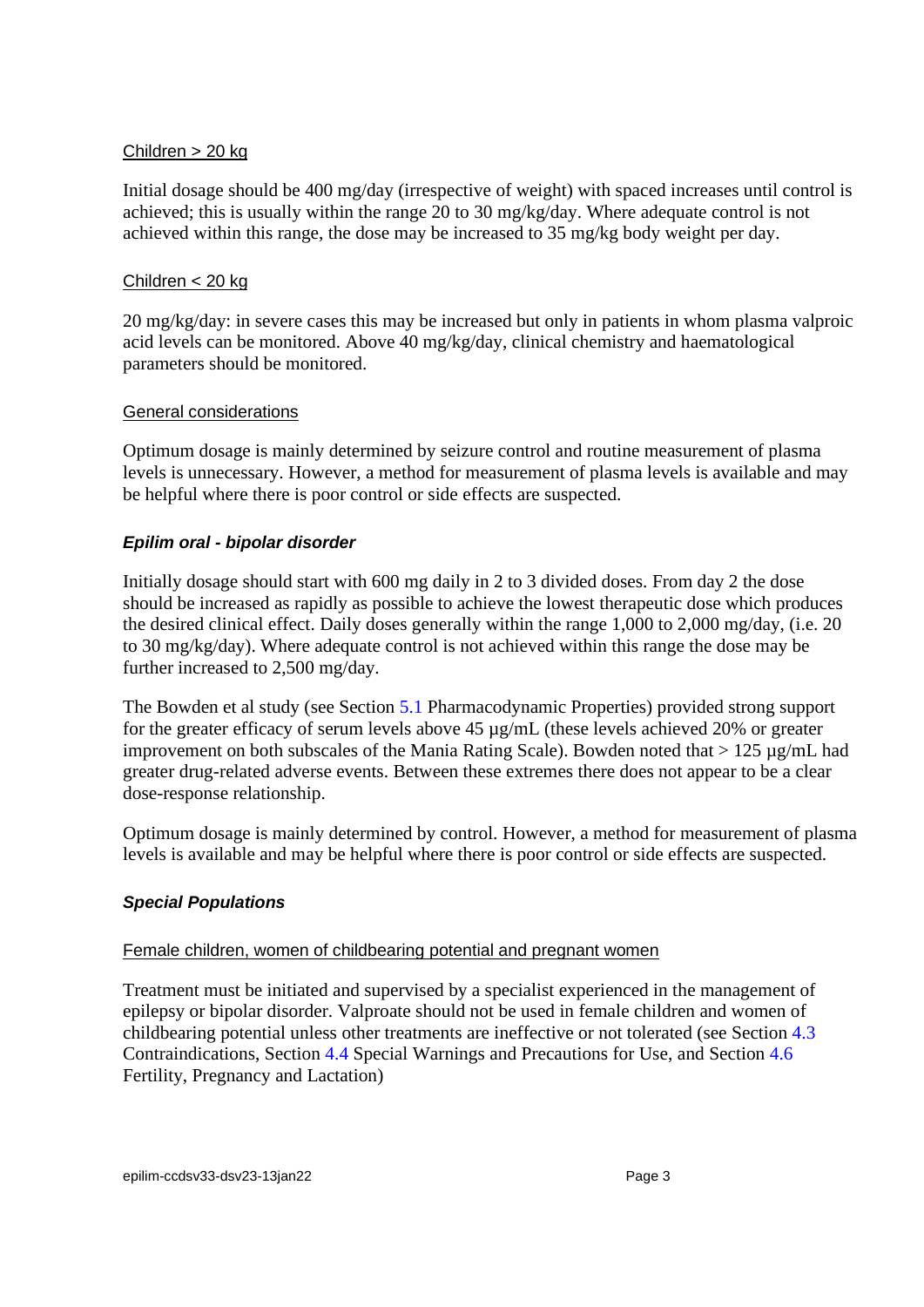In the exceptional circumstances when valproate is the only treatment option during pregnancy in epileptic women, valproate should preferably be prescribed as monotherapy, at the lowest effective dose.

The daily dose of non-prolonged release formulations should be divided into at least two single doses during pregnancy.

#### Use in renal impairment

Lower doses may be required since free drug levels may be high owing to lowered serum albumin and poor urinary excretion of free drug metabolites (see Section [4.4](#page-4-0) Special Warnings and Precautions for Use). Dosage should be adjusted according to clinical monitoring since monitoring of plasma concentrations may be misleading (see Section [5.2](#page-35-0) Pharmacokinetic Properties).

#### Use in elderly

Although the pharmacokinetics of Epilim are modified in the elderly, they have limited clinical significance and dosage should be determined by seizure control and/or control of symptoms. The volume of distribution is increased in the elderly and because of decreased binding to serum albumin, the proportion of free drug is increased. This will affect the clinical interpretation of plasma valproic acid levels.

#### *Paediatric population*

Use in children and adolescents: The safety and efficacy of sodium valproate/valproic acid for the treatment of manic episodes in bipolar disorder have not been evaluated in patients aged less than 18 years.

## *Combined Therapy*

When starting Epilim in patients on other anticonvulsants, these should be tapered slowly: initiation of Epilim therapy should then be gradual, with target dose being reached after about 2 weeks. In certain cases it may be necessary to raise the dose by 5 to 10 mg/kg/day when used in combination with anticonvulsants, which induce liver enzyme activity, e.g. phenytoin, phenobarbital and carbamazepine. Once known enzyme inducers have been withdrawn it may be possible to maintain seizure control on a reduced dose of Epilim. When barbiturates are being administered concomitantly, the dosage of barbiturate should be reduced if sedation is observed.

## <span id="page-3-0"></span>**4.3 CONTRAINDICATIONS**

Epilim is contraindicated in the following situations: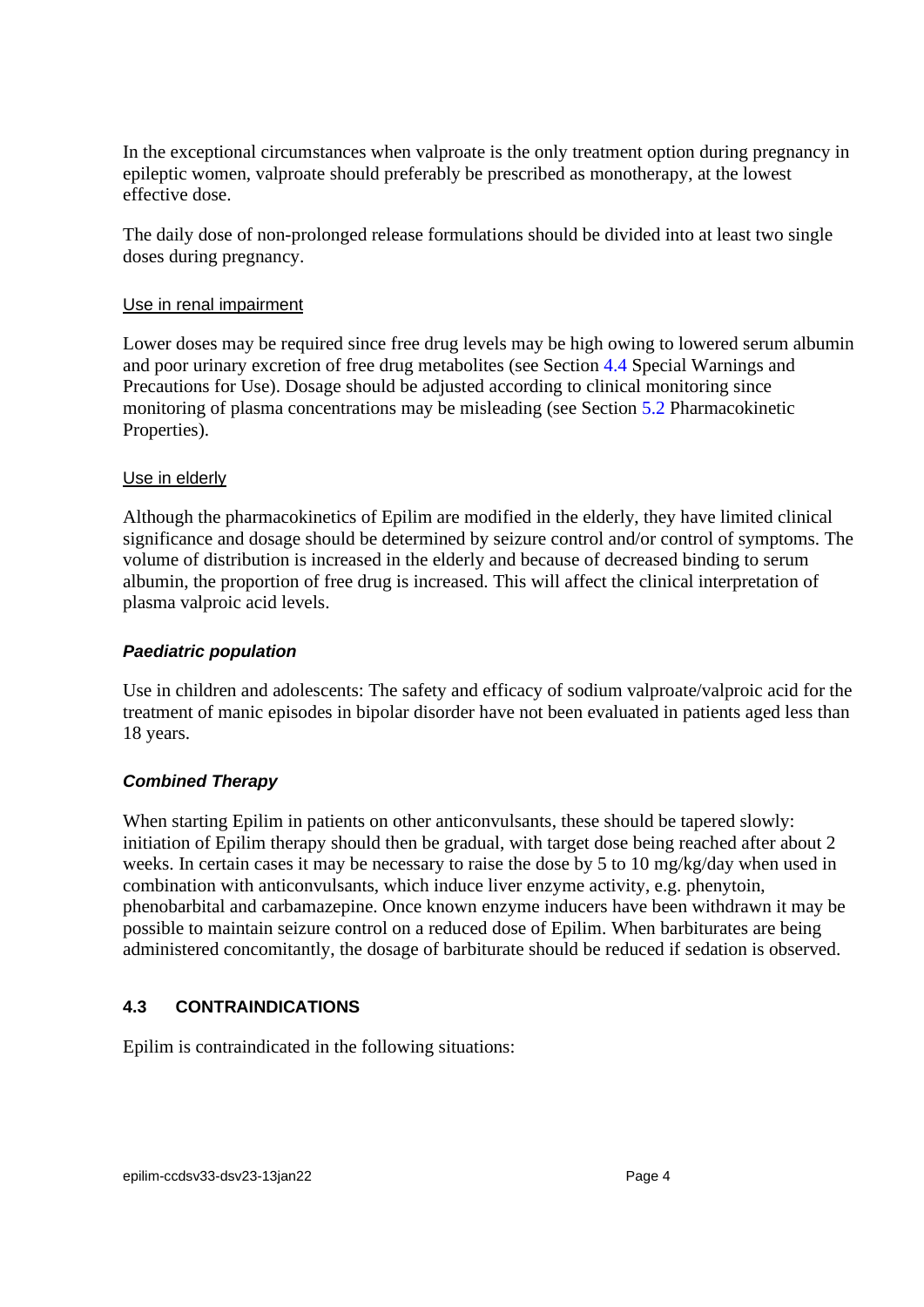## *Treatment of epilepsy*

- In pregnancy unless there is no suitable alternative treatment (see Section [4.4](#page-4-0) Special Warnings and Precautions for Use and Section [4.6](#page-21-0) Fertility, Pregnancy and Lactation)
- In women of childbearing potential, unless the physician has provided information in regards to the potential effects of valproate during pregnancy and recommendations on the use of valproate

#### *Treatment of bipolar disorder*

- In pregnancy (see Section [4.4](#page-4-0) Special Warnings and Precautions for Use and Section [4.6](#page-21-0) Fertility, Pregnancy and Lactation)
- In women of childbearing potential, unless the physician has provided information in regards to the potential effects of valproate during pregnancy and recommendations on the use of valproate

## *All Indications*

Known hypersensitivity to sodium valproate/valproic acid or any of the excipients listed in Section [6.1](#page-38-0) List of Excipients.

Pre-existing, acute or chronic hepatic dysfunction or family history of severe hepatitis, particularly medicine related.

Known urea cycle disorders (see Section [4.4](#page-4-0) Special Warnings and Precautions for Use).

Known hepatic porphyria.

Patients known to have mitochondrial disorders caused by mutations in the nuclear gene encoding mitochondrial enzyme polymerase γ (POLG eg Alpers-Huttenlocher Syndrome) and in children under two years of age who are suspected of having POLG-related disorder.

# <span id="page-4-0"></span>**4.4 SPECIAL WARNINGS AND PRECAUTIONS FOR USE**

## *Pregnancy and Women of Childbearing Potential*

Valproate has a high teratogenic potential and children exposed *in utero* to valproate have a high risk for congenital malformations and neurodevelopmental disorders (see Section [4.6](#page-21-0) Fertility, Pregnancy and Lactation).

Valproate should not be used in female children and women of childbearing potential unless other treatments are ineffective or not tolerated (see Section [4.3](#page-3-0) Contraindications, Section [4.4](#page-4-0) Special Warnings and Precautions for Use, and Section [4.6](#page-21-0) Fertility, Pregnancy and Lactation).

In the exceptional circumstance when valproate is the only treatment option available for women of childbearing potential: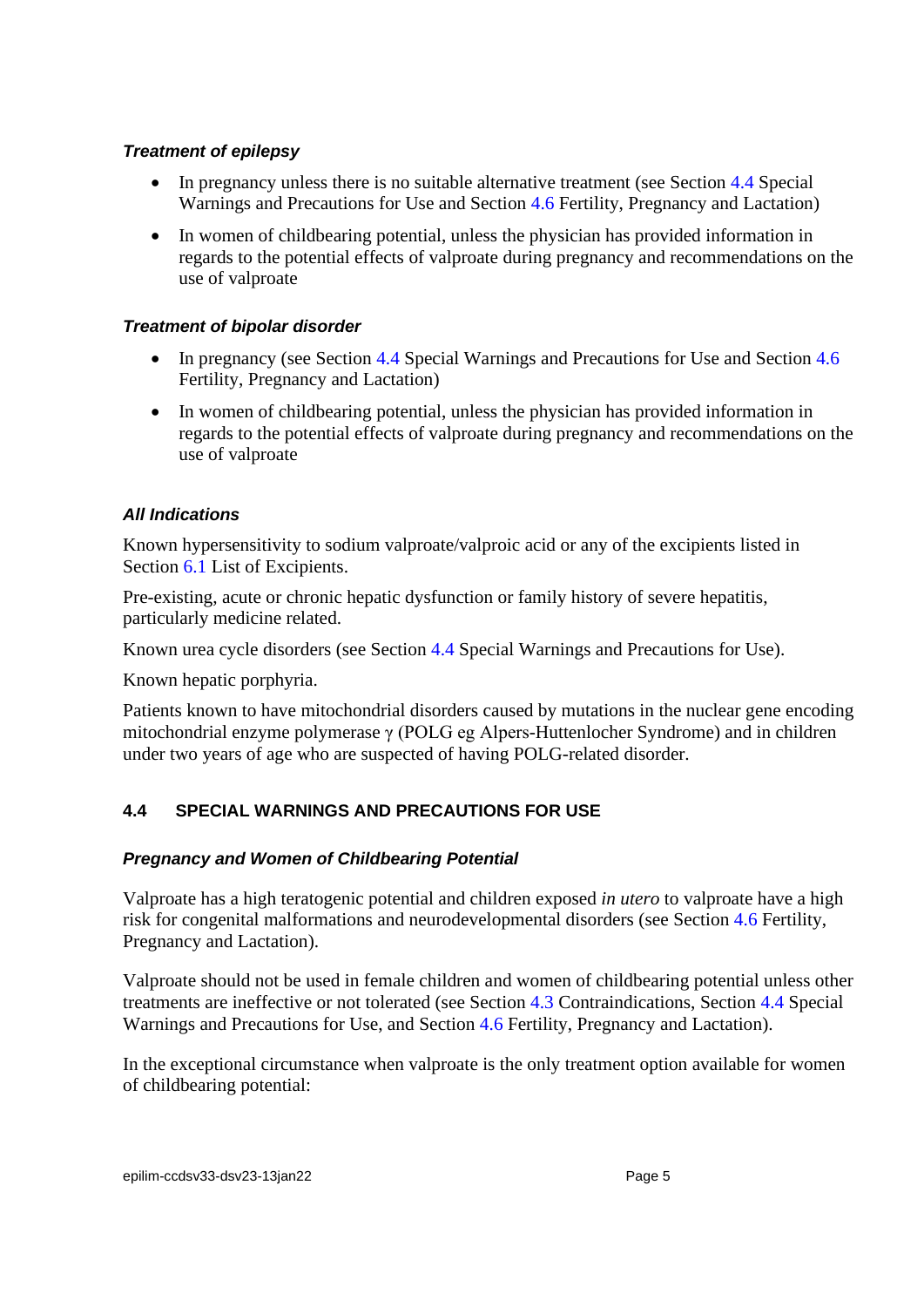- Individual circumstances are evaluated and discussed with the patient. This is to guarantee the patient's engagement and understanding of the therapeutic options together with the risks and the measures needed to mitigate the risks.
- The potential for pregnancy is assessed for all female patients.
- The patient understands the risks of congenital malformations and neurodevelopmental disorders including the magnitude of these risks for children exposed to valproate *in utero*.
- The patient understands the need to undergo pregnancy testing prior to initiation of treatment and during treatment, as needed.
- The patient is counselled regarding contraception, and that the patient is capable of complying with the need to use effective contraception (see , Section [4.4](#page-4-0) Special Warnings and Precautions for Use - Pregnancy and Women of Childbearing Potential - Contraception), without interruption during the entire duration of treatment with valproate.
- The patient understands the need for regular (at least annual) review of treatment by a specialist experienced in the management of epilepsy, or bipolar disorders.
- The patient understands the need to consult her physician as soon as she is planning pregnancy to ensure timely discussion and switching to alternative treatment options prior to conception, and before contraception is discontinued.
- The patient understands the need to urgently consult her physician in case of pregnancy.
- The patient is aware that a patient guide is available electronically through a QR code on the carton (www.sanofi.com.au/valproate).
- The patient understands the hazards and necessary precautions associated with valproate use.

These conditions also concern women who are not currently sexually active unless the prescriber considers that there are compelling reasons to indicate that there is no risk of pregnancy.

Pharmacist or other healthcare professional must:

- Review the CMI with the patient (or parent/caregiver) and confirm that she can access the educational tools available electronically through the QR code located on the carton (www.sanofi.com.au/valproate)
- Advise the patient (or parent/caregiver) not to stop valproate medication and to immediately contact a specialist in case of planned or suspected pregnancy

## Female children

- The prescriber must ensure that parents/caregivers of female children understand the need to contact the specialist once the female child using valproate experiences menarche.
- The prescriber must ensure that parents/caregivers of female children who have experienced menarche are provided with comprehensive information about the risks of congenital malformations and neurodevelopmental disorders including the magnitude of these risks for children exposed to valproate *in utero*.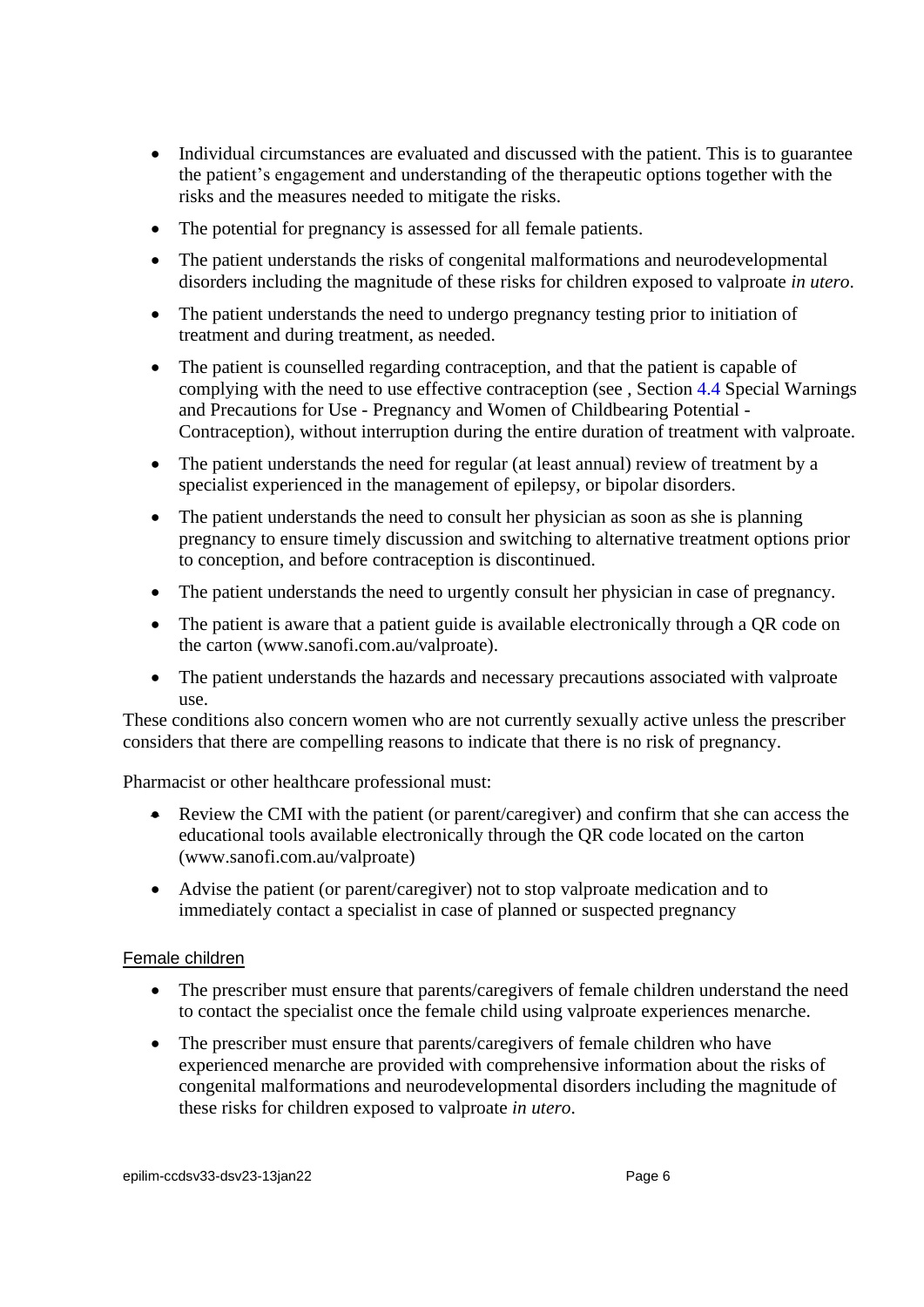• In patients who experience menarche, the prescribing specialist must reassess the need for valproate therapy annually and consider alternative treatment options. If valproate is the only suitable treatment, the need for using an effective contraception program should be discussed. Every effort should be made by the specialist to switch female children to alternative treatment before they reach adulthood.

#### Pregnancy Test

Pregnancy must be excluded before the start of treatment with valproate. Treatment with valproate must not be initiated in women of child bearing potential without a negative pregnancy test (plasma pregnancy test) result, confirmed by a health care provider, to rule out unintended use in pregnancy.

#### **Contraception**

Women of childbearing potential who are prescribed valproate must use effective contraception, without interruption during the entire duration of treatment with valproate. These patients must be provided with comprehensive information on pregnancy prevention. If they are not using effective contraception they should be referred for contraceptive advice.

At least one effective method of contraception (preferably a user-independent form such as an intra-uterine device or implant) or two complementary forms of contraception including a barrier method should be used.

Individual circumstances should be evaluated in consultation with the patient when choosing a contraceptive method. This will increase patient engagement and compliance with the chosen contraceptive measures.

Even if the patient has amenorrhea she must follow all the advice on effective contraception.

#### Annual Treatment Review

The specialist should review, at least annually, whether valproate is the most suitable treatment for the patient.

#### **Pregnancy planning**

For the epilepsy indication, if a patient on valproate is planning to become pregnant, a specialist experienced in the management of epilepsy must reassess the therapy and consider alternative treatment options. Every effort should be made to switch to appropriate alternative treatment prior to conception, and before contraception is discontinued (see Section [4.6](#page-21-0) Fertility, Pregnancy and Lactation). If switching is not possible, the patient should receive further counselling regarding the risks of valproate for the unborn child to support her informed decision making regarding family planning.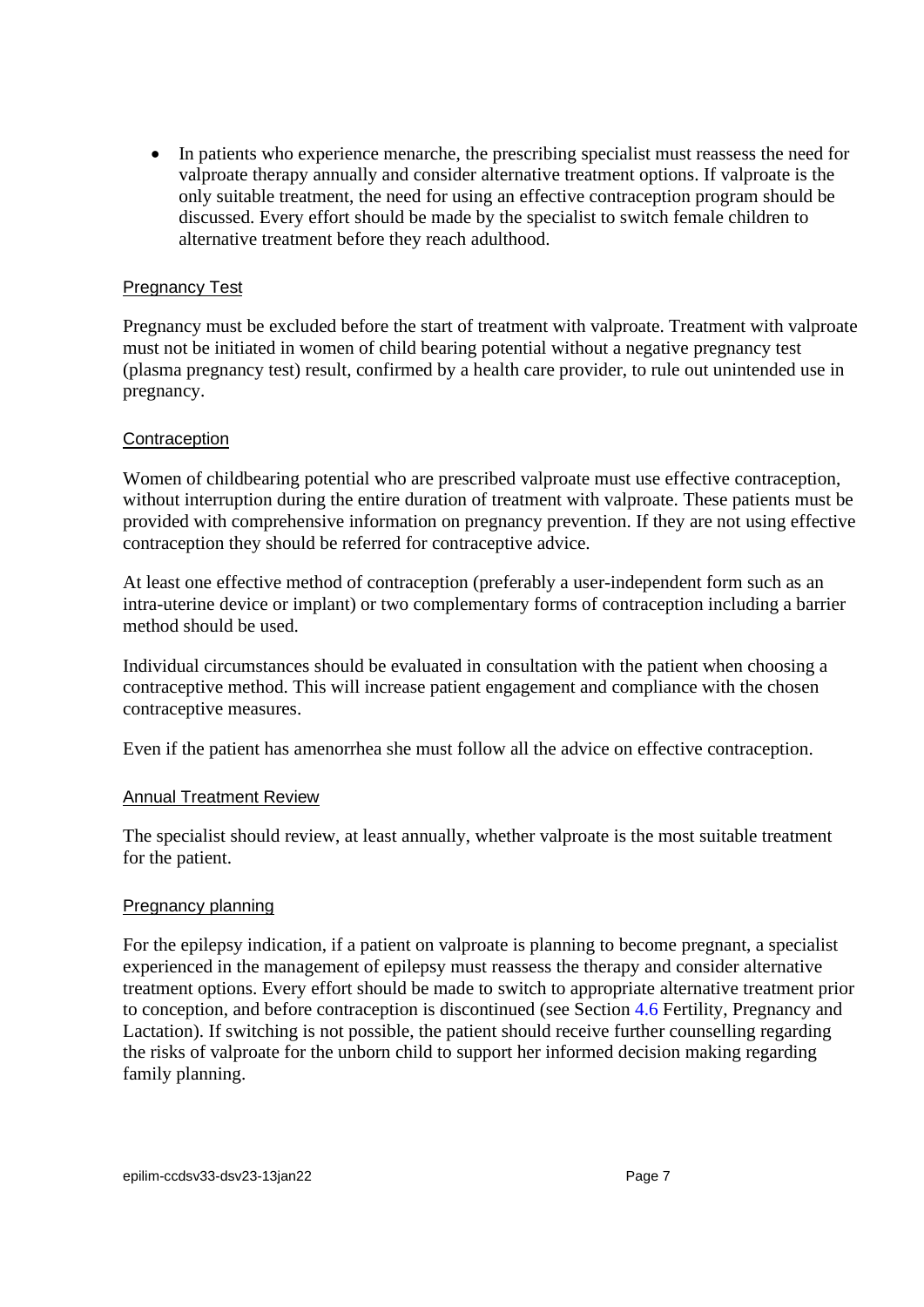For the bipolar disorder indication, if a woman is planning to become pregnant, a specialist experienced in the management of bipolar disorder must be consulted. Treatment with valproate should be discontinued prior to conception, and before contraception is discontinued. If needed, alternative treatment options should be considered.

#### In case of pregnancy

If a woman using valproate becomes pregnant, she must be immediately referred to a specialist to re-evaluate treatment with valproate and consider alternative options. The patients with a valproate exposed pregnancy and their partners should be referred to a specialist experienced in pre-natal medicine for evaluation and counselling regarding the exposed pregnancy (see Section [4.6](#page-21-0) Fertility, Pregnancy and Lactation).

#### Educational materials

To reinforce the warnings and provide guidance regarding use of valproate in women of childbearing potential, educational materials are available electronically through a QR code on the carton (www.sanofi.com.au/valproate). A patient guide should be provided/available to all women of childbearing potential using valproate.

#### Estrogen-containing products

Valproate does not reduce the efficacy of hormonal contraceptives.

However, estrogen-containing products, including estrogen-containing hormonal contraceptives, may increase the clearance of valproate, which may result in decreased serum concentration of valproate and potentially decreased valproate efficacy. Prescribers should monitor clinical response (seizure control or mood control) when initiating, or discontinuing estrogen-containing products. Consider monitoring of valproate serum levels (see Section [4.5](#page-14-0) Interaction with Other Medicines and Other Forms of Interaction).

## *Hepatic Dysfunction*

#### Conditions of occurrence

Severe liver damage and/or hepatic failure resulting in fatalities have occurred in patients whose treatment included valproic acid or sodium valproate/valproic acid. Patients most at risk of liver injury are those on multiple anticonvulsant therapy including those on cannabidiol (see section [4.5](#page-14-0) Interactions with Other Medicines and Other Forms of Interactions and section [4.8](#page-26-0) Undesirable Effects). Dose adjustment or discontinuation of valproate or the concomitant drug should be considered if transaminase elevations occur. Children, particularly those under the age of 3 years and those with congenital metabolic or degenerative disorders, organic brain disease or severe seizure disorders associated with brain damage and/or mental retardation are also at higher risk of liver injury.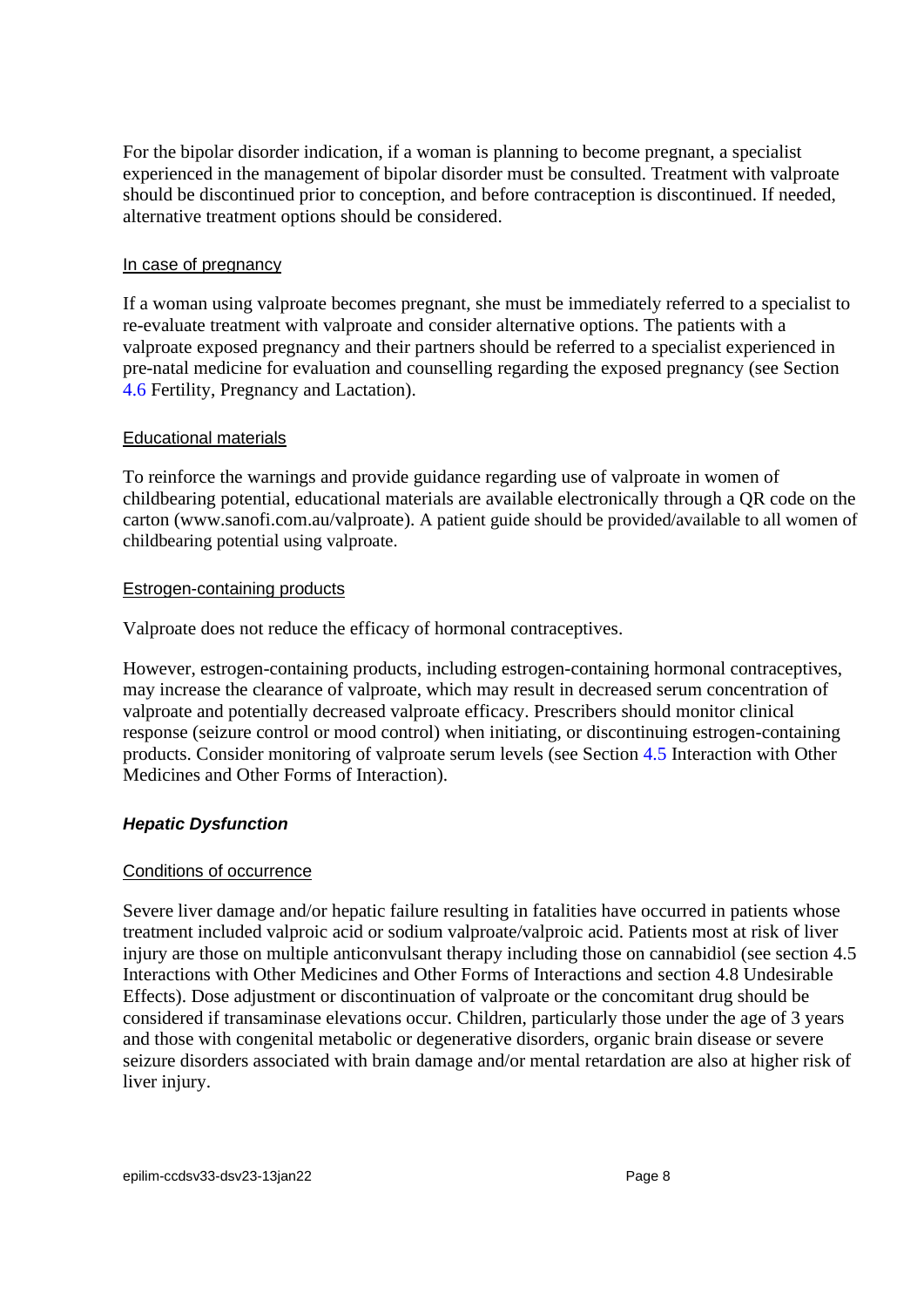The incidents usually occurred during the first six months of therapy, the period of maximum risk being 2 to 12 weeks, and usually involved multiple anticonvulsant therapy. Monotherapy is to be preferred in this group of patients.

After the age of 3 years, the risk is significantly reduced and it progressively decreases with age. In most cases, such liver damage occurred during the first 6 months of therapy.

#### Suggestive signs

Clinical symptoms are usually more helpful than laboratory investigations in the early stages of hepatic failure. Jaundice, serious or fatal hepatotoxicity may be preceded by nonspecific symptoms, usually of sudden onset, such as loss of seizure control, malaise, asthenia, weakness, lethargy, facial oedema, anorexia, vomiting, abdominal pain, drowsiness, jaundice. In patients with epilepsy, recurrence of seizures can occur. These are an indication for immediate withdrawal of the medicine.

Patients should be monitored closely for the appearance of these symptoms. Patients (and their family) should be instructed to immediately report any such signs to the clinician for investigation should they occur. Investigations including clinical examination and laboratory assessment of liver functions should be undertaken immediately.

#### **Detection**

Although published evidence does not establish which, if any investigation could predict this possible adverse effect, liver function tests should be performed prior to therapy and frequently thereafter until 6 months after the controlling dose is reached, when less frequent monitoring may be appropriate. It is also advisable to monitor tests that reflect protein synthesis, e.g. prothrombin time, serum fibrinogen and albumin levels, especially in those who seem most at risk and those with a prior history of hepatic disease.

As with most antiepileptic drugs, a slight increase in liver enzymes may be noted, particularly at the beginning of therapy. They are transient and isolated. More extensive biological investigations (including prothrombin rate) are recommended in those patients. An adjustment of dosage may be considered when appropriate and tests should be repeated as necessary.

Raised liver enzymes are not uncommon during treatment with Epilim, **particularly if used in conjunction with other anticonvulsants**, and are usually transient or respond to dosage reduction. Patients with such biochemical abnormalities should be reassessed clinically and tests of liver function should be monitored more frequently. Among the usual investigations, tests which reflect protein synthesis particularly prothrombin rate, are most relevant. An abnormally low prothrombin rate, particularly in association with other relevant abnormalities (significant decrease in fibrinogen and coagulation factors; increased bilirubin level and raised transaminases) requires cessation of treatment and the substitution of alternative medicines to avoid precipitating convulsions. Uneventful recovery has been recorded in several cases where therapy with Epilim has ceased, but death has occurred in some patients in spite of the medicine being withdrawn. Any concomitant use of salicylates should be stopped, since they employ the same metabolic pathway.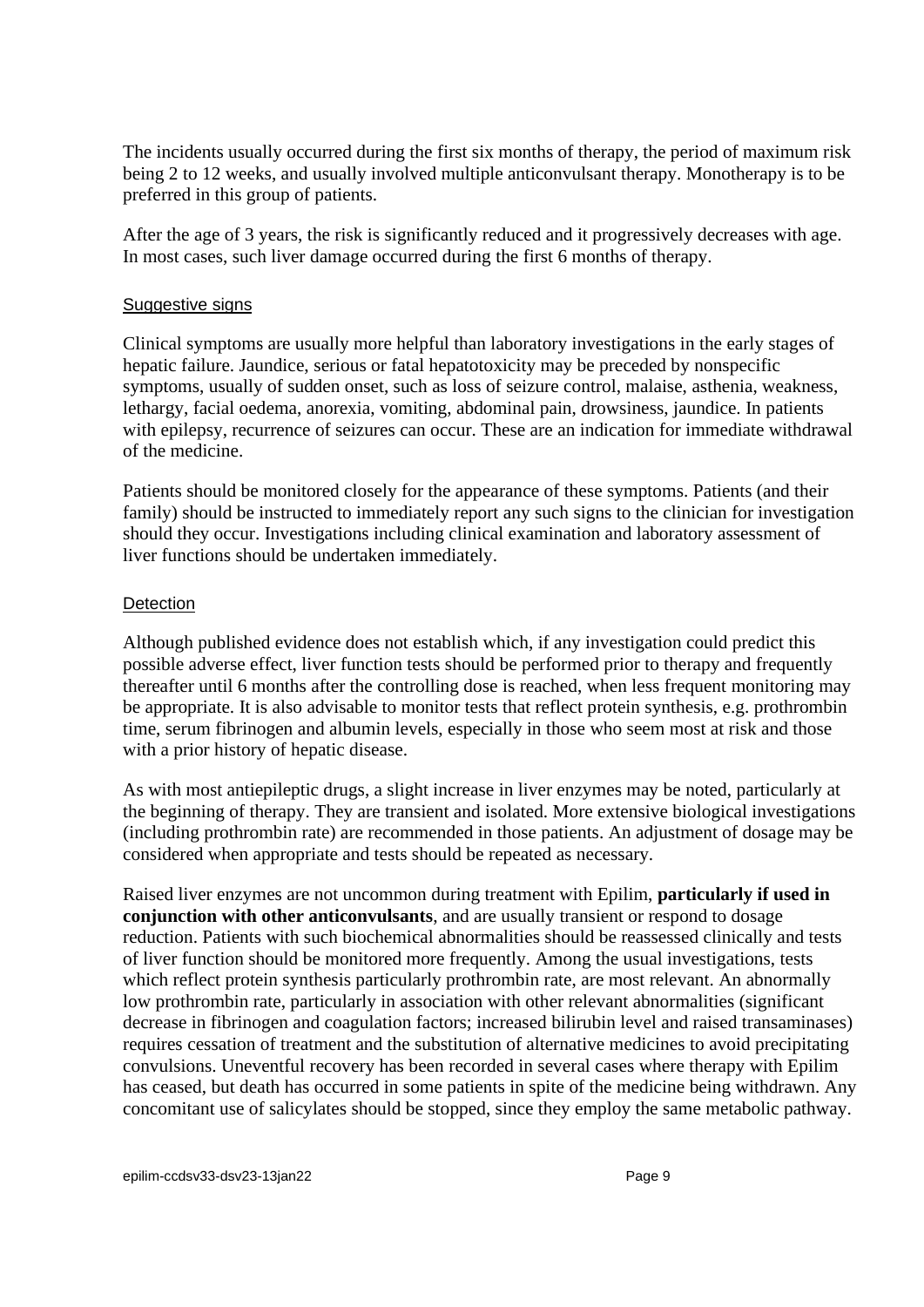## *Pancreatitis*

Severe pancreatitis, which may result in fatalities, has been very rarely reported. Some cases have occurred shortly after initial use while others have occurred after several years of use. There have also been cases in which pancreatitis recurred after rechallenge with sodium valproate/valproic acid. Some of the cases have been described as haemorrhagic with a rapid progression from initial symptoms to death. In clinical trials, there were two cases of pancreatitis without alternative aetiology in 2416 patients, representing 1044 patient-years experience.

Young children are at particular risk but this risk decreases with increasing age. Severe seizures, neurological impairment or anticonvulsant polytherapy may be risk factors. Hepatic failure with pancreatitis increases the risk of fatal outcome.

Patients and guardians should be warned that acute abdominal pain, nausea, vomiting, and/or anorexia can be symptoms of pancreatitis that require prompt medical attention. If pancreatitis is diagnosed, sodium valproate/valproic acid should be discontinued and alternative treatment for the underlying medical condition initiated as clinically indicated.

## *Use in renal impairment*

Lower doses may be required since free drug levels may be high owing to lowered serum albumin and poor urinary excretion of free drug metabolites. As monitoring of plasma concentrations may be misleading, dosage should be adjusted according to clinical monitoring.

## *Diabetes*

Care should be taken when treating diabetic patients with Epilim syrup which contains sucrose 3.6 g/5 mL. In such patients, Epilim Sugar-Free Liquid would be a preferable medication. See also Section [4.4](#page-4-0) Special Warnings and Precautions for Use - Effects on Laboratory Tests.

## *Dilutions*

If it is necessary to dilute the syrup, the recommended diluent is Syrup BP. Syrup containing sulfur dioxide as a preservative should not be used. The diluted product will have a 14-day shelflife. The Sugar-Free Liquid should not be diluted.

## *Lupus Erythematosus*

Although immune disorders have been noted only exceptionally during the use of Epilim, the potential benefit of Epilim should be weighed against its potential risk in patients with systemic lupus erythematosus.

## *Hyperammonaemia*

When urea cycle enzymatic deficiency is suspected, metabolic investigations should be performed prior to treatment because of the risk of hyperammonaemia with valproate/valproic acid.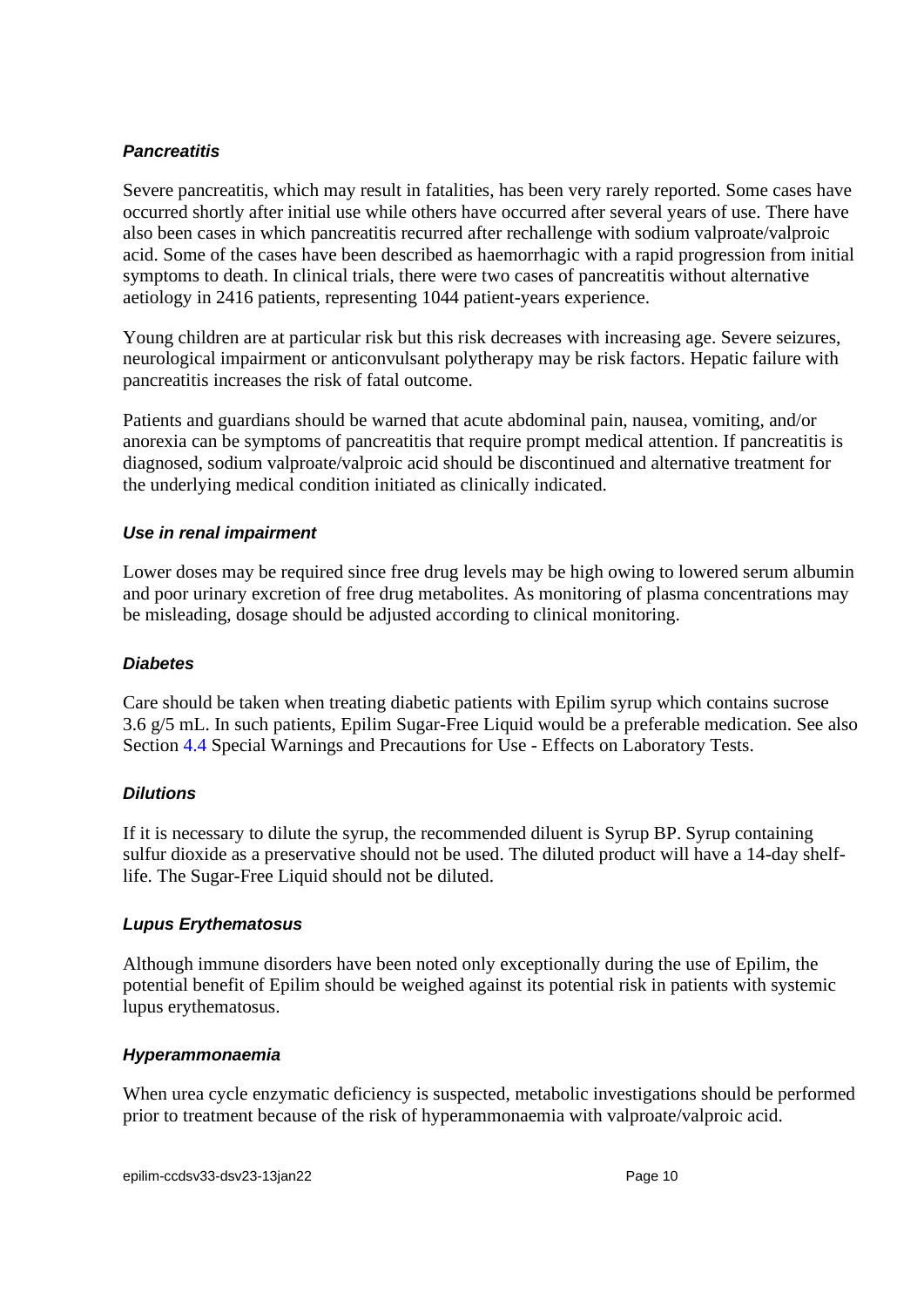Hyperammonaemia, which may be present in the absence of abnormal liver function tests, can occur in patients during treatment with sodium valproate/valproic acid. This may occasionally present clinically, with or without lethargy or coma, as vomiting, ataxia and increasing clouding of consciousness. Should these symptoms occur, hyperammonaemic encephalopathy should be considered (Section [4.4](#page-4-0) Special Warnings and Precautions for Use - Urea Cycle Disorders (UCD)) and Epilim should be discontinued.

## *Urea Cycle Disorders (UCD)*

Hyperammonaemic encephalopathy, sometimes fatal, has been reported following initiation of valproate therapy in patients with urea cycle disorders, a group of uncommon genetic abnormalities, particularly ornithine transcarbamylase deficiency.

Prior to the initiation of valproate therapy, evaluation for UCD should be considered in the following patients:

- 1) those with a history of unexplained encephalopathy or coma, encephalopathy associated with a protein load, pregnancy-related or postpartum encephalopathy, unexplained mental retardation, or history of elevated plasma ammonia or glutamine;
- 2) those with cyclical vomiting and lethargy, episodic extreme irritability, ataxia, low BUN, or protein avoidance;
- 3) those with a family history of UCD or a family history of unexplained infant deaths (particularly males);
- 4) those with other signs or symptoms of UCD.

Patients who develop symptoms of unexplained hyperammonaemic encephalopathy while receiving valproate therapy should receive prompt treatment (including discontinuation of valproate therapy) and be evaluated for underlying urea cycle disorders.

## *Ornithine Transcarbamylase (OTC) Deficiency*

The females who are heterozygous for OTC deficiency have a spectrum of clinical and biochemical findings, depending on the extent of inactivation of the X-chromosome. Females may show a range of symptoms due to hyperammonaemia which, may be episodic, and therefore difficult to diagnose. The acute symptoms include headaches, vomiting, irritability, bizarre behaviour, lethargy, ataxia, tremors, seizures (generalised tonic-clonic or focal) and coma.

Valproate may precipitate hyperammonaemia symptoms in those who have pre-existing OTC deficiency. As the symptoms may include seizures, any female with valproate-associated symptomatic hyperammonaemia should be evaluated for OTC deficiency. Investigations should include measurement of plasma amino acids and the immediate cessation of valproate should result in clinical improvement.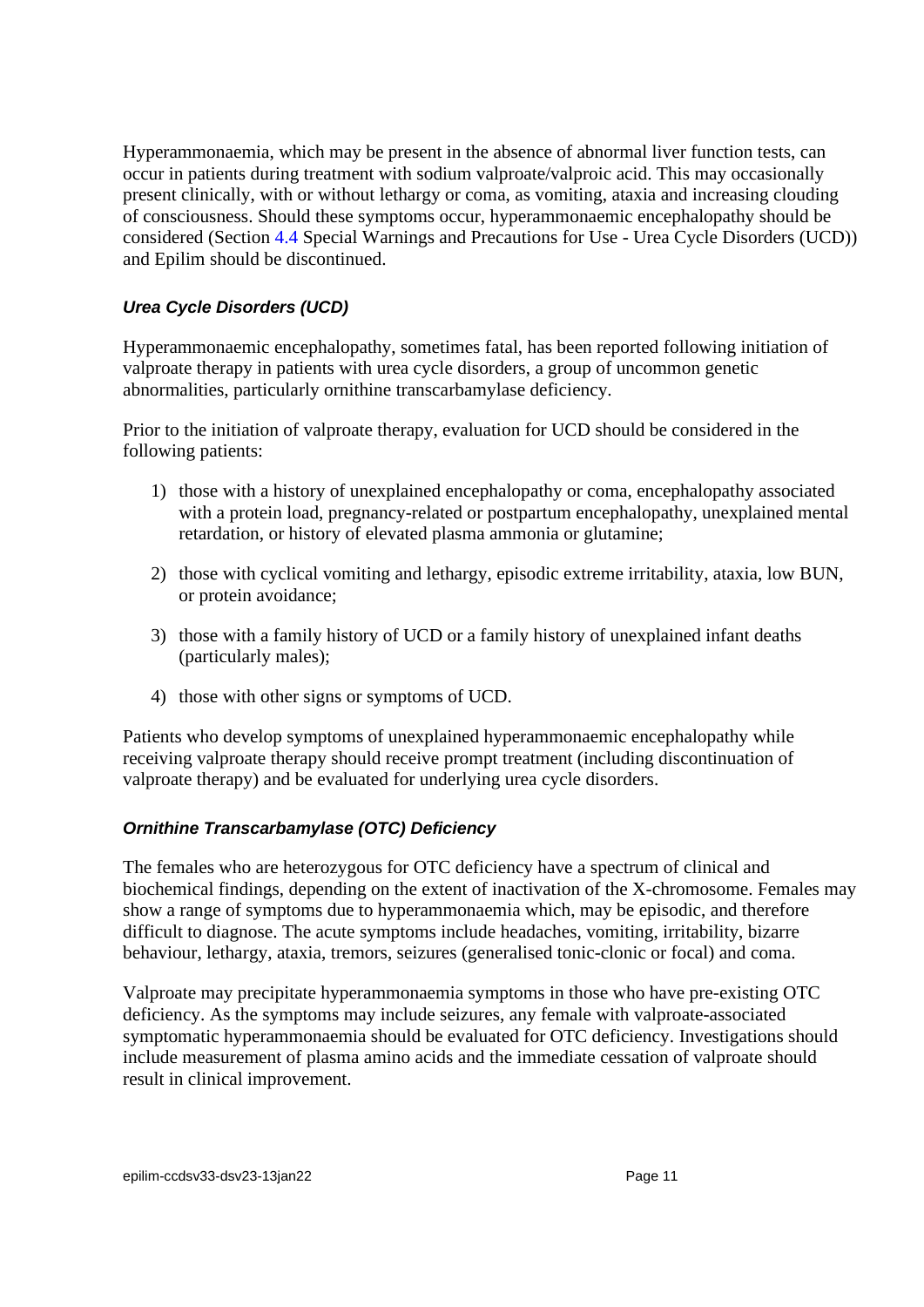## *Surgery*

Prolongation of bleeding time, sometimes with thrombocytopenia, has occurred with Epilim therapy. Platelet function should be monitored before surgery is undertaken in patients receiving Epilim.

## *Other*

Blood tests (blood cell count, including platelet count, bleeding time and coagulation tests) are recommended prior to initiation of therapy or before surgery, and in case of spontaneous bruising or bleeding.

## *Suicidal Behaviour and Ideation*

Antiepileptic drugs, including sodium valproate increase the risk of suicidal thoughts or behaviour in patients taking these drugs for any indication. Patients treated with any anti-epileptic drug (AED) for any indication should be monitored for the emergence or worsening of depression, suicidal thoughts or behaviour, and/or any unusual changes in mood or behavior, and appropriate treatment should be considered.

Pooled analyses of 199 placebo-controlled clinical trials (mono- and adjunctive therapy) of 11 different AEDs showed that patients randomised to one of the AEDs had approximately twice the risk (adjusted Relative Risk 1.8, 95% CI:1.2, 2.7) of suicidal thinking or behaviour compared to patients randomised to placebo. In these trials, which had a median treatment duration of 12 weeks, the estimated incidence rate of suicidal behaviour or ideation among 27,863 AED-treated patients was 0.43%, compared to 0.24% among 16,029 placebo-treated patients, representing an increase of approximately one case of suicidal thinking or behaviour for every 530 patients treated.

There were four suicides in drug-treated patients in the trials and none in placebo-treated patients, but the number is too small to allow any conclusion about drug effect on suicide. The increased risk of suicidal thoughts or behaviour with AEDs was observed as early as one week after starting drug treatment with AEDs and persisted for the duration of treatment assessed. Because most trials included in the analysis did not extend beyond 24 weeks, the risk of suicidal thoughts or behaviour beyond 24 weeks could not be assessed. The risk of suicidal thoughts or behaviour was generally consistent among drugs in the data analysed.

The finding of increased risk with AEDs of varying mechanisms of action and across a range of indications suggests that the risk applies to all AEDs used for any indication. The risk did not vary substantially by age (5-100 years) in the clinical trials analysed. The mechanism of this effect is unknown. The following Table shows absolute and relative risk by indication for all evaluated AEDs.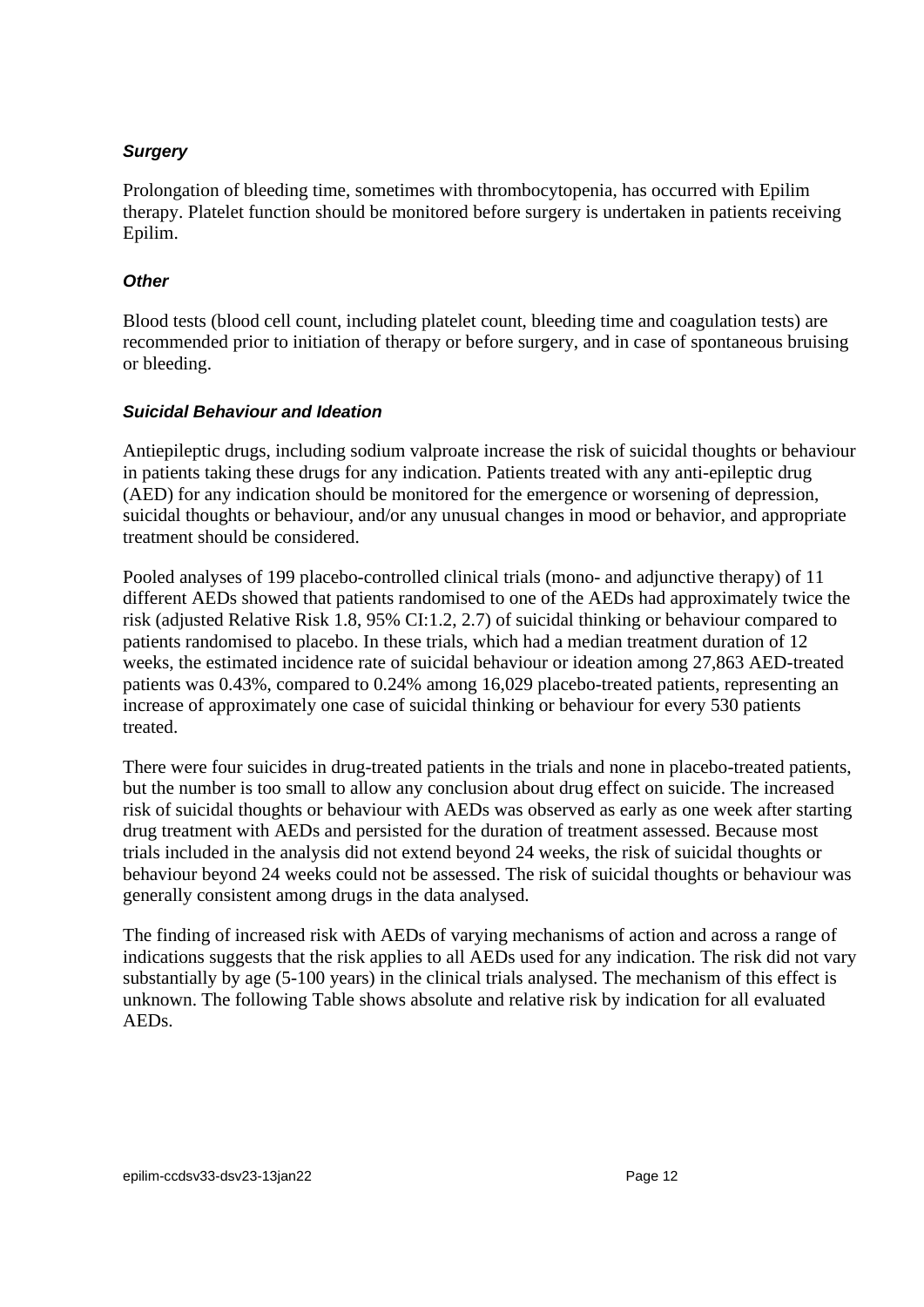| <b>Indication</b> | <b>Placebo</b><br>patients with<br>events/1000<br>patients | <b>Drug patients</b><br>with<br>events/1000<br>patients | <b>Relative Risk: Incidence of</b><br>events in Drug<br>patients/Incidence in<br><b>Placebo patients</b> | <b>Relative Difference:</b><br><b>Additional Drug</b><br>patients with events<br>per 1000 patients |
|-------------------|------------------------------------------------------------|---------------------------------------------------------|----------------------------------------------------------------------------------------------------------|----------------------------------------------------------------------------------------------------|
| Epilepsy          | 1.0                                                        | 3.4                                                     | 3.5                                                                                                      | 2.4                                                                                                |
| Psychiatric       | 5.7                                                        | 8.5                                                     | 1.5                                                                                                      | 2.9                                                                                                |
| Other             | 1.0                                                        | 1.8                                                     | 1.9                                                                                                      | 0.9                                                                                                |
| Total             | 2.4                                                        | 4.3                                                     | 1.8                                                                                                      | 1.9                                                                                                |

The relative risk for suicidal thoughts or behaviour was higher in clinical trials for epilepsy than in clinical trials for psychiatric or other conditions, but the absolute risk differences were similar for the epilepsy and psychiatric indications.

Anyone considering prescribing sodium valproate or any other AED must balance this risk with the risk of untreated illness. Epilepsy and many other illnesses for which AEDs are prescribed are themselves associated with morbidity and mortality and an increased risk of suicidal thoughts and behaviour.

Should suicidal thoughts and behaviour emerge during treatment, the prescriber needs to consider whether the emergence of these symptoms in any given patient may be related to the illness being treated.

Patients, their caregivers, and families should be informed that AEDs increase the risk of suicidal thoughts and behaviour and should be advised of the need to be alert for the emergence or worsening of the signs and symptoms of depression, any unusual changes in mood or behaviour, or the emergence of suicidal thoughts, behaviour, or thoughts about self-harm. Behaviours of concern should be reported immediately to the treating doctor.

## *Abrupt Withdrawal*

The possible risk of fits after sudden cessation of Epilim should be borne in mind. If it is the only anticonvulsant used and has to be withdrawn for more than 12 hours because of surgery, control of epilepsy may be lost.

#### *Carbapenem Agents*

The concomitant use of sodium valproate/valproic acid and carbapenem antibiotics is not recommended (see also Section [4.5](#page-14-0) Interaction with Other Medicines and Other Forms of Interaction).

#### *Pharmaceutical Precautions*

Epilim tablets are hygroscopic and must be kept in protective foil until taken (see Section [6.4](#page-39-0) Special Precautions for Storage).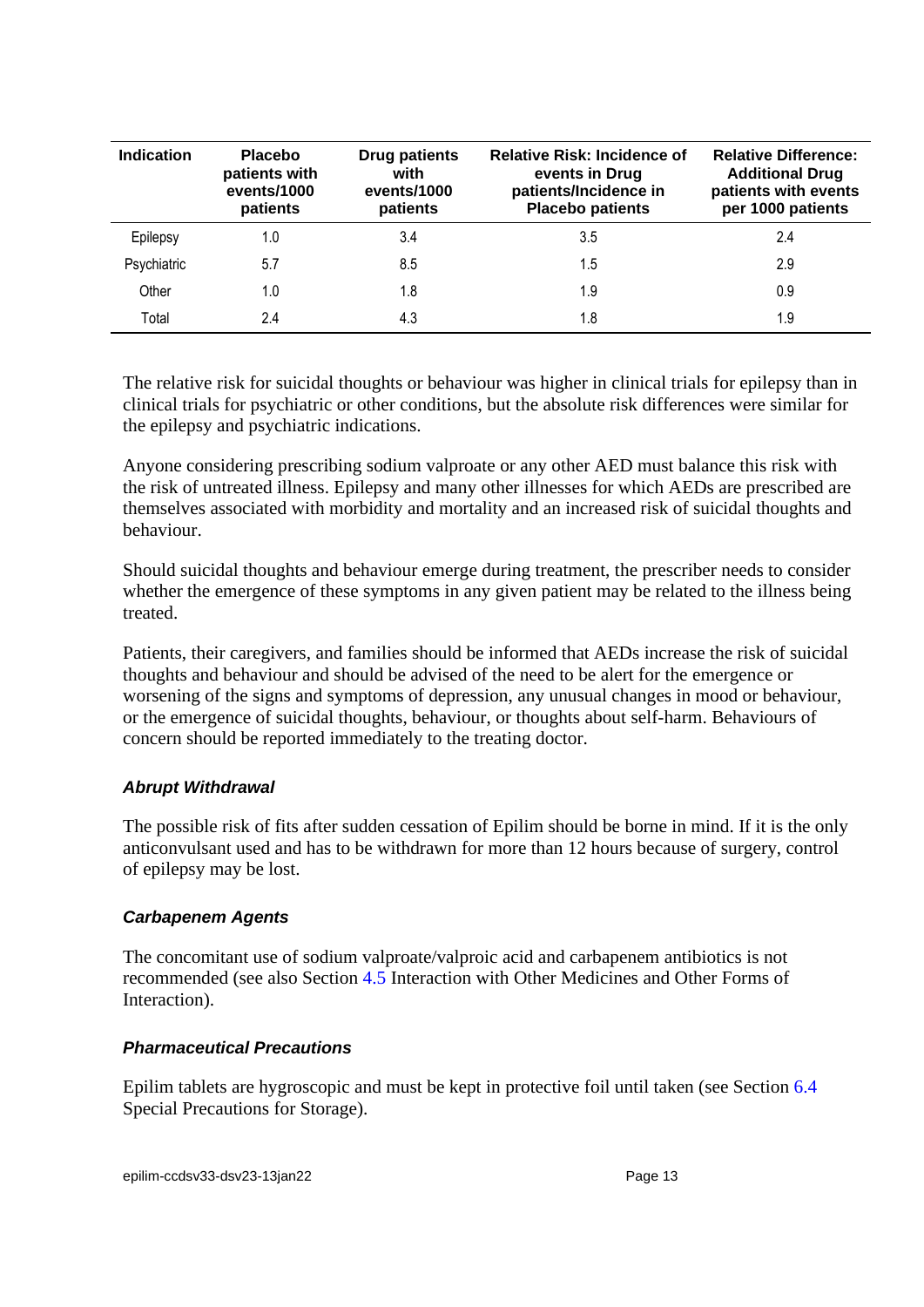## *Patients with known or suspected mitochondrial disease*

Valproate may trigger or worsen clinical signs of underlying mitochondrial diseases caused by mutations of mitochondrial DNA as well as the nuclear-encoded POLG gene. In particular, acute liver failure and liver-related deaths have been associated with valproate treatment at a higher rate in patients with hereditary neurometabolic syndromes caused by mutations in the gene for mitochondrial enzyme polymerase γ (POLG eg Alpers-Huttenlocher Syndrome).

POLG-related disorders should be suspected in patients with a family history or suggestive symptoms of a POLG-related disorder, including but not limited to un-explained encephalopathy, refractory epilepsy (focal, myoclonic), status epilepticus at presentation, developmental delays, psychomotor regression, axonal sensorimotor neuropathy, myopathy cerebellar ataxia, ophthalmoplegia, or complicated migraine with occipital aura. POLG mutation testing should be performed in accordance with current clinical practice for the diagnostic evaluation of such disorders.

## *Aggravated convulsions*

As with other antiepileptic drugs, some patients may experience, instead of an improvement, a reversible worsening of convulsion frequency and severity (including status epilepticus), or the onset of new types of convulsions with valproate. In case of aggravated convulsions, the patients should be advised to consult their physician immediately (see Section [4.8](#page-26-0) Undesirable Effects).

## *Thrombocytopenia*

Because of reports of thrombocytopenia, inhibition of the secondary phase of platelet aggregation, and abnormal coagulation parameters, platelet counts and coagulation tests are recommended before initiating therapy and at periodic intervals. Evidence of haemorrhage, bruising or a disorder of haemostasis/coagulation is an indication for reduction of Epilim dosage or withdrawal of therapy.

## *Ornithine Transcarbamylase (OTC) Deficiency*

A familial history of infant mortality or patient history of OTC deficiency, or of seizures or coma in the presence of mental retardation suggests the need to exclude OTC deficiency.

## *Weight Gain*

Patients should be warned of the risk of weight gain at the initiation of therapy, and appropriate strategies should be adopted to minimise the risk.

## *Carnitine Palmitoyltransferase (CPT) Type II Deficiency*

Patients with an underlying carnitine palmitoyltransferase type II deficiency should be warned of the greater risk of rhabdomyolysis when taking valproate**.**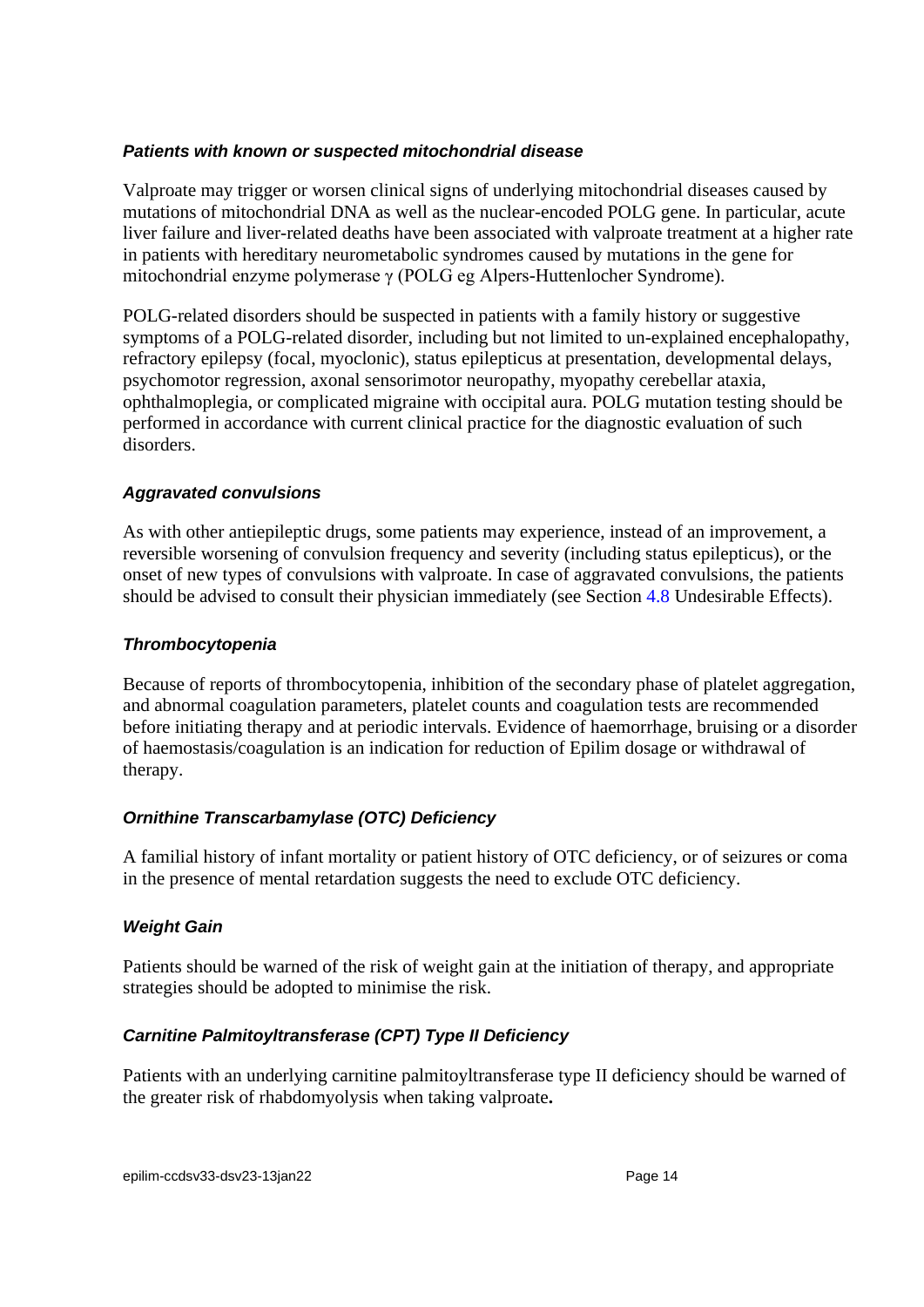## *Paediatric Use*

The potential benefit of Epilim should be weighed against the risk of liver damage or pancreatitis in such patients prior to initiation of therapy (see Section [4.4](#page-4-0) Special Warnings and Precautions for Use and Section [4.5](#page-14-0) Interactions with Other Medicines and Other Forms of Interactions). The concomitant use of salicylates should be avoided in children under 3 due to the risk of liver toxicity and the concomitant use of barbiturates may require dosage adjustment (see Section [4.5](#page-14-0) Interaction with Other Medicines and Other Forms of Interaction). Monotherapy is recommended in children under 3 years of age, when prescribing Epilim. Young children are at particular risk for pancreatitis, however this risk decreases with increasing age.

The safety and efficacy of sodium valproate/valproic acid for the treatment of manic episodes in bipolar disorder have not been evaluated in patients aged less than 18 years.

#### *Effects on laboratory tests*

Epilim is eliminated mainly through the kidneys, partly in the form of ketone bodies. This may give false positives in the urine testing of possible diabetics.

There have been reports of altered thyroid function test results associated with sodium valproate/valproic acid. The clinical significance of this is unknown.

## <span id="page-14-0"></span>**4.5 INTERACTION WITH OTHER MEDICINES AND OTHER FORMS OF INTERACTION**

Caution is advised when using Epilim in combination with newer anti-epileptics whose pharmacodynamics may not be well established.

## *Potential for valproate/valproic acid to effect other medicines*

Sodium valproate/valproic acid is an inhibitor of a variety of hepatic enzymes, including cytochrome P450, glucuronyl transferase and epoxide hydrolase, and may displace various drugs from plasma protein binding sites. The following list provides information about potential effects of valproate co-administration on a range of commonly prescribed medications. The list is not exhaustive, as new interactions may be reported.

#### Alcohol

Valproic acid may potentiate the CNS depressant activity of alcohol. Alcohol intake is not recommended during treatment with valproate.

#### Antiepileptic drug

Several antiepileptic drugs often used in conjunction with valproate (eg phenytoin, carbamazepine, phenobarbital) have the ability to increase the intrinsic clearance of valproate, presumably by enzymatic induction of metabolism.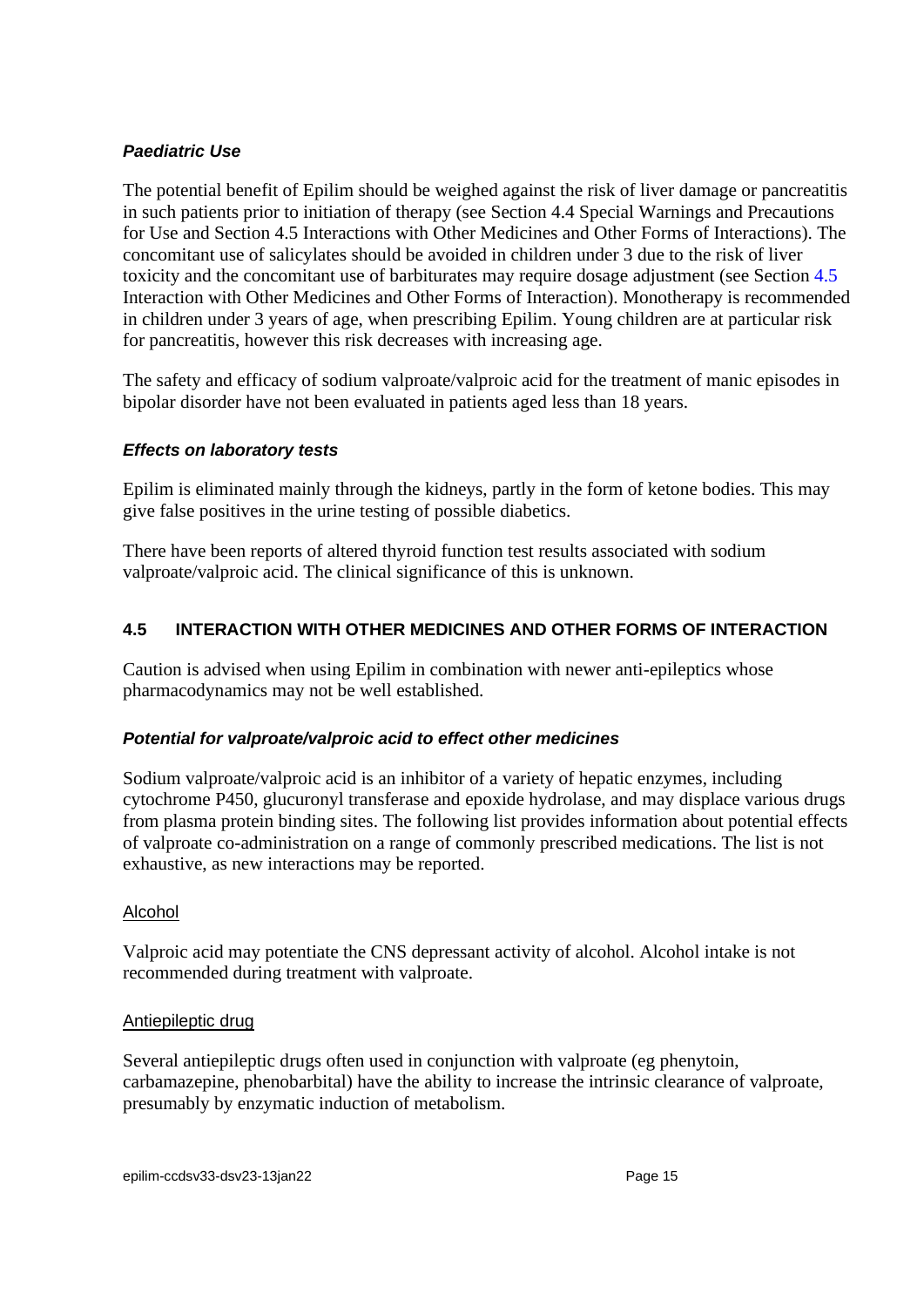#### Carbamazepine

Valproate may displace carbamazepine from protein binding sites and may inhibit the metabolism of both carbamazepine and its metabolite carbamazepine 10, 11 epoxide and consequently potentiate toxic effects of carbamazepine. Clinical monitoring is recommended especially at the beginning of combined therapy, with dosage adjustment when appropriate.

#### **Lamotrigine**

Sodium valproate/valproic acid reduces lamotrigine metabolism and increases mean half life by nearly two-fold. This interaction may lead to increased lamotrigine toxicity, in particular serious skin rashes. Clinical monitoring is recommended and lamotrigine dosage should be decreased as appropriate.

## Phenobarbital

Sodium valproate/valproic acid blocks the metabolism of barbiturates causing an increase in phenobarbital plasma levels, which, particularly in children, may be associated with sedation. Combination of sodium valproate/valproic acid and phenobarbital can cause CNS depression without significant elevation of serum level of either drug. Therefore, clinical monitoring is recommended throughout the first 15 days of combined treatment with immediate reduction of phenobarbital doses if sedation occurs and determination of phenobarbital plasma levels when appropriate. A reduction in the dose of phenobarbital and/or valproate may be necessary and this should also be borne in mind if medicines that are metabolised to phenobarbital (e.g. primidone, methylphenobarbitone) are given with sodium valproate/valproic acid.

#### Phenytoin

There have been reports of breakthrough seizures occurring with the combination of sodium valproate/valproic acid and phenytoin. Valproate decreases total plasma phenytoin concentration, however increases in total phenytoin levels have been reported. An initial fall in total phenytoin levels with subsequent increase in phenytoin levels has also been reported. In addition, a decrease in total serum phenytoin with an increase in the free versus protein bound phenytoin levels has been reported with possible overdose symptoms (valproic acid displaces phenytoin from its plasma protein binding sites and reduces its hepatic catabolism). Therefore, clinical monitoring is recommended. When phenytoin plasma levels are determined, the free form should be evaluated. The dosage of phenytoin may require adjustment when given in conjunction with valproate as required by the clinical situation.

#### Medicines with extensive protein binding

The concomitant administration of sodium valproate/valproic acid with medicines that exhibit extensive protein binding (e.g. aspirin, carbamazepine, phenytoin, warfarin) may result in alteration of serum drug levels.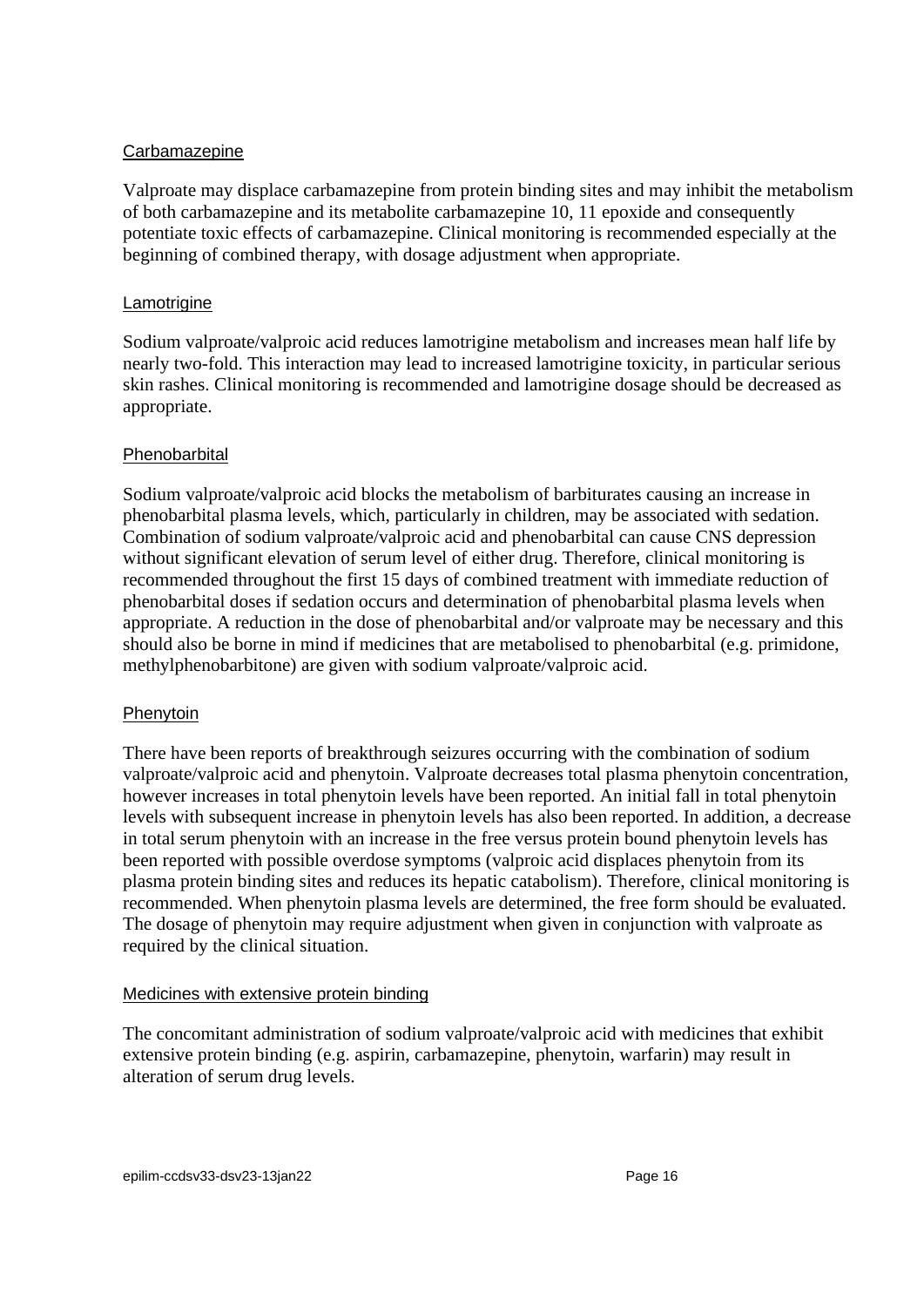#### **Anticoagulants**

The effect of Epilim on anticoagulants which modify platelet function is unknown (see Section [4.8](#page-26-0) Undesirable Effects). Caution is recommended when administering anticoagulants and other products which have anticoagulant properties (e.g. warfarin and aspirin).

#### **Ethosuximide**

The interaction between ethosuximide and valproate is not normally of clinical significance. There is evidence that sodium valproate/valproic acid may inhibit ethosuximide metabolism, especially in the presence of other anticonvulsants. Patients receiving this combination should be monitored clinically.

#### Oral contraceptives

The enzyme inducing effect of valproate/valproic acid is appreciably less than that of certain other anticonvulsants and loss of efficacy of oral contraceptive agents does not appear to be a problem.

#### Estrogen-containing products

Valproate does not reduce the efficacy of hormonal contraceptives.

Estrogen-containing products, including estrogen-containing hormonal contraceptives, may increase the clearance of valproate, which may result in decreased serum concentration of valproate and potentially decreased valproate efficacy. Prescribers should monitor clinical response (seizure control or mood control) when initiating, or discontinuing estrogen-containing products. Consider monitoring of valproate serum levels (see Section [4.5](#page-14-0) Interaction with Other Medicines and Other Forms of Interaction).

#### Psychotropic agents

Epilim may potentiate the effects of other psychotropics such as MAOIs, neuroleptics, benzodiazepines and other antidepressants, therefore clinical monitoring is advised and the dose of these medicines should be reduced accordingly.

#### **Clonazepam**

The concomitant use of sodium valproate/valproic acid and clonazepam may produce absence status**.** 

#### Clozapine

Caution is advised during concomitant administration as competitive protein binding may potentiate an increase in clozapine or valproate levels.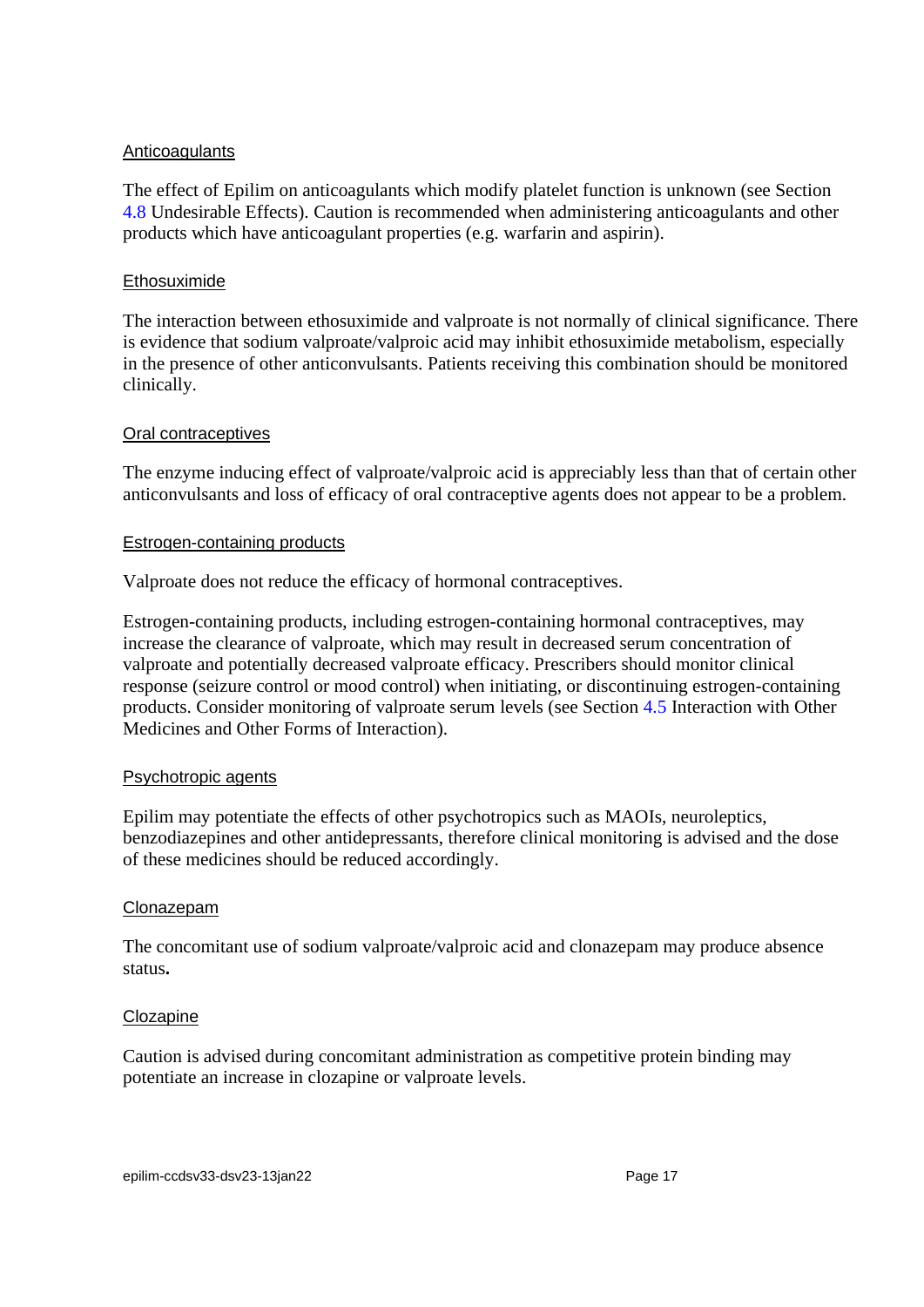#### Diazepam

Sodium valproate/valproic acid displaces diazepam from its plasma binding sites and inhibits its metabolism. Monitoring of free diazepam levels may be necessary if the patient becomes sedated.

#### Lorazepam

A decrease in lorazepam plasma clearance may occur with concomitant administration of sodium valproate/valproic acid.

#### Midazolam

Free plasma midazolam may increase in patients receiving valproate. It appears likely that sodium valproate/valproic acid displaces midazolam from its plasma binding sites, potentially leading to an increase of the midazolam response.

#### Primidone

Valproate/valproic acid increases primidone plasma levels with exacerbation of its adverse effects (such as sedation); these signs cease with long-term treatment. Clinical monitoring is recommended especially at the beginning of combined therapy with dosage adjustment when appropriate.

#### Zidovudine

Valproate/valproic acid may raise zidovudine plasma concentrations leading to increased zidovudine toxicity.

#### Tricyclic antidepressants

Sodium valproate/valproic acid may inhibit the metabolism of tricyclic antidepressants. Clinical monitoring of free antidepressant levels may be necessary.

#### **Olanzapine**

Valproic acid may decrease the olanzapine plasma concentration.

#### Felbamate

Valproic acid may decrease the felbamate mean clearance by up to 16%.

#### Rufinamide

Valproic acid may lead to an increase in plasma level of rufinamide. This increase is dependent on concentration of valproic acid. Caution should be exercised, in particular in children as this effect is larger in this population.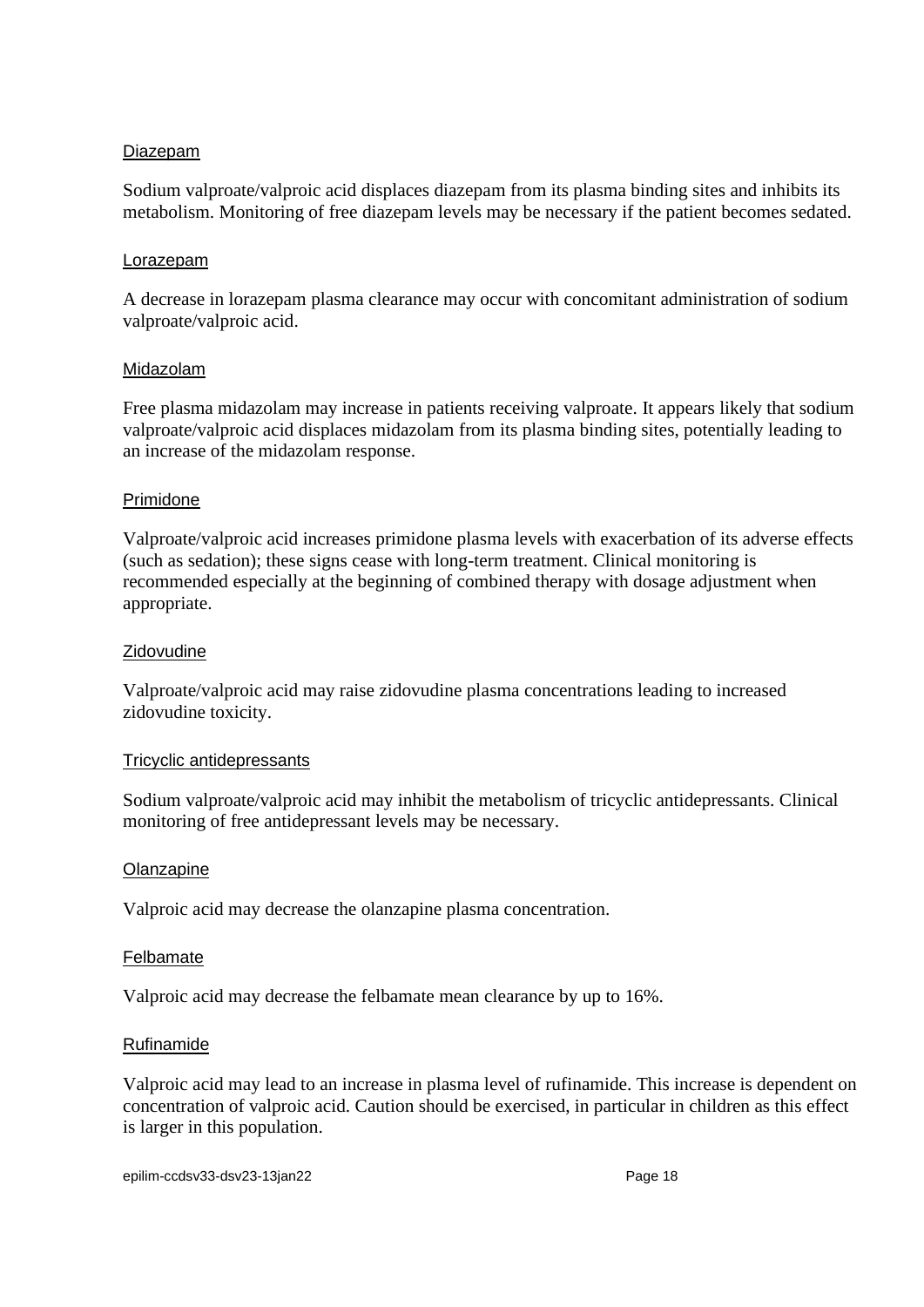#### Propofol

Valproic acid may lead to an increased blood level of propofol. When co-administered with valproate, a reduction of the dose of propofol should be considered.

#### Nimodipine

Concomitant treatment of nimodipine with valproic acid may increase nimodipine plasma concentration.

#### Other medicines

There was no notable interaction between valproate/valproic acid and lithium.

#### *Potential for other medicines to effect valproate*

The dosage of Epilim may need to be increased by 5 to 10 mg/kg/day when used in combination with medicines which induce hepatic enzymes and thereby increase the clearance of valproate. In contrast, medicines that are inhibitors of cytochrome P450, may be expected to have only a minor effect on valproate clearance as cytochrome P450 mediated microsomal oxidation is a relatively minor secondary metabolic pathway to glucuronidation and ß-oxidation. The list is not exhaustive, as new interactions may be reported.

#### Aspirin

Concomitant administration of sodium valproate and aspirin may result in displacement of valproate from protein binding sites, resulting in a rise in free levels. In addition, aspirin appears to inhibit the metabolism of valproate. Thus caution is advisable when patients on sodium valproate are prescribed aspirin. Furthermore, patients requiring long-term aspirin therapy may require a reduction in dosage of sodium valproate.

#### Felbamate

Felbamate may decrease valproic acid clearance and consequently increase valproate serum concentrations. Valproate dosage should be monitored when given in combination with felbamate.

#### Phenobarbital, Phenytoin and Carbamazepine

These medicines can decrease steady-state valproate levels in patients by increasing the intrinsic clearance of valproate, presumably through enzymic induction of metabolism. The half-life is significantly reduced in patients on polytherapy with these medicines. Dosages should be adjusted according to clinical response and blood levels in case of combined therapy.

Valproic acid metabolite levels may be increased in case of concomitant use with phenytoin or phenobarbital. Therefore patients treated with either of these two drugs should be carefully monitored for signs and symptoms of hyperammonemia.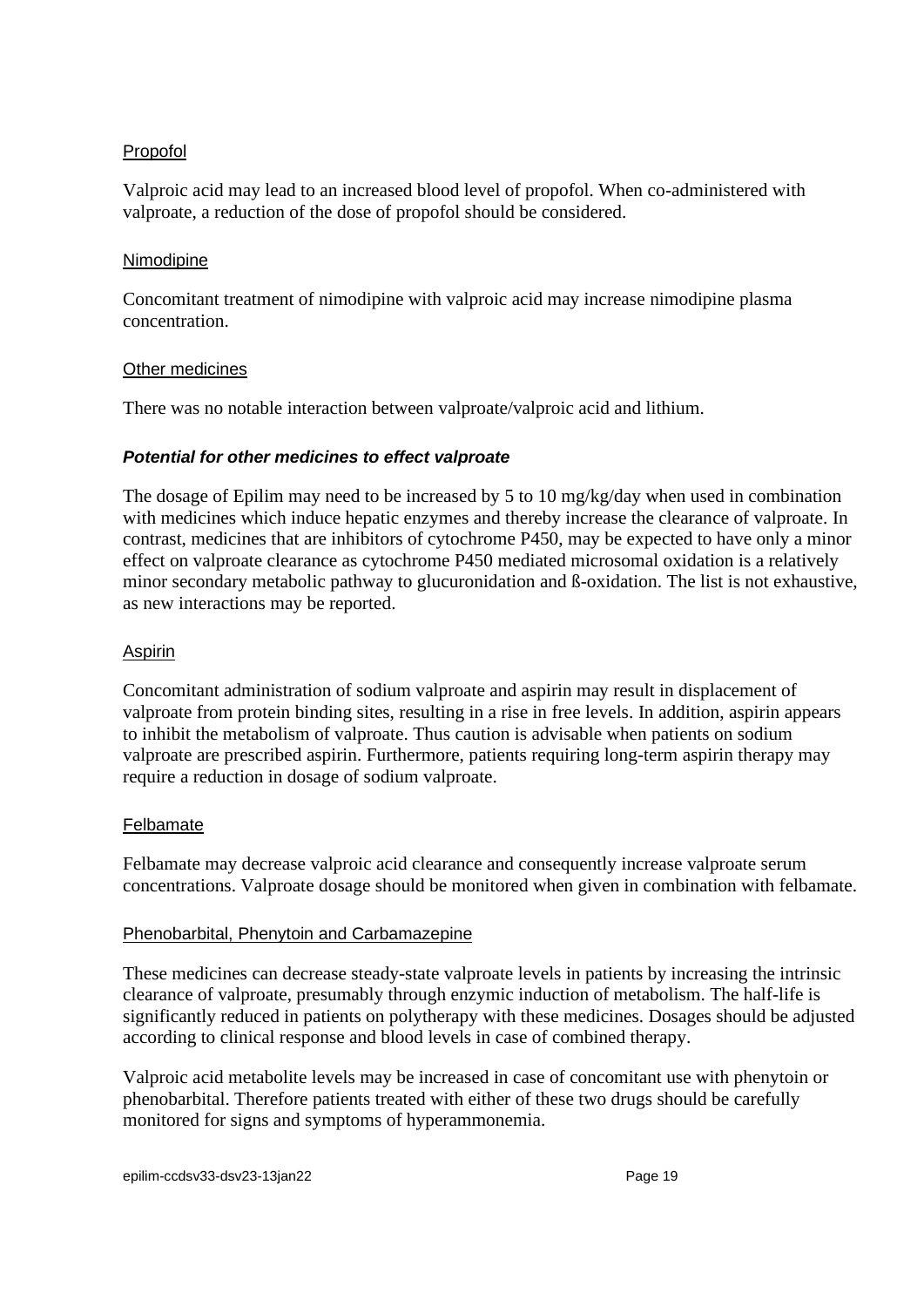#### Antidepressants

Antidepressants (including MAOIs, tricyclic antidepressants and SSRIs) may have the potential to inhibit the metabolism of valproate via the cytochrome P450 system. However, there is not expected to be any significant interaction within normal therapeutic doses. Antidepressants can lower the seizure threshold of non-stabilised epileptic patients, and so careful and regular monitoring of their condition is indicated.

#### Clozapine

Caution is advised during concomitant administration as competitive protein binding may potentiate an increase in clozapine or valproate levels.

#### Chlorpromazine

Chlorpromazine may inhibit the metabolism of valproate.

#### Fluoxetine

Fluoxetine may inhibit the metabolism of valproate as it does with tricyclic antidepressants, carbamazepine and diazepam.

#### Mefloquine

Mefloquine increases valproic acid metabolism and has a convulsing effect; therefore epileptic seizures may occur in cases of combined therapy.

#### Cimetidine or Erythromycin

Valproate serum levels may be increased (as a result of reduced hepatic metabolism) in case of concomitant use with cimetidine or erythromycin.

#### Carbapenem antibiotics

Decreases in blood levels of valproic acid have been reported when it is co-administered with carbapenem agents resulting in a 60-100 % decrease in valproic acid levels in about two days. Due to the rapid onset and the extent of the decrease, co-administration of carbapenem agents in patients stabilised on valproic acid should be avoided. If treatment with these antibiotics cannot be avoided close monitoring of valproate blood level should be performed.

#### **Colestyramine**

May decrease the absorption of valproate and may lead to a decrease in plasma level of valproate when co-administered.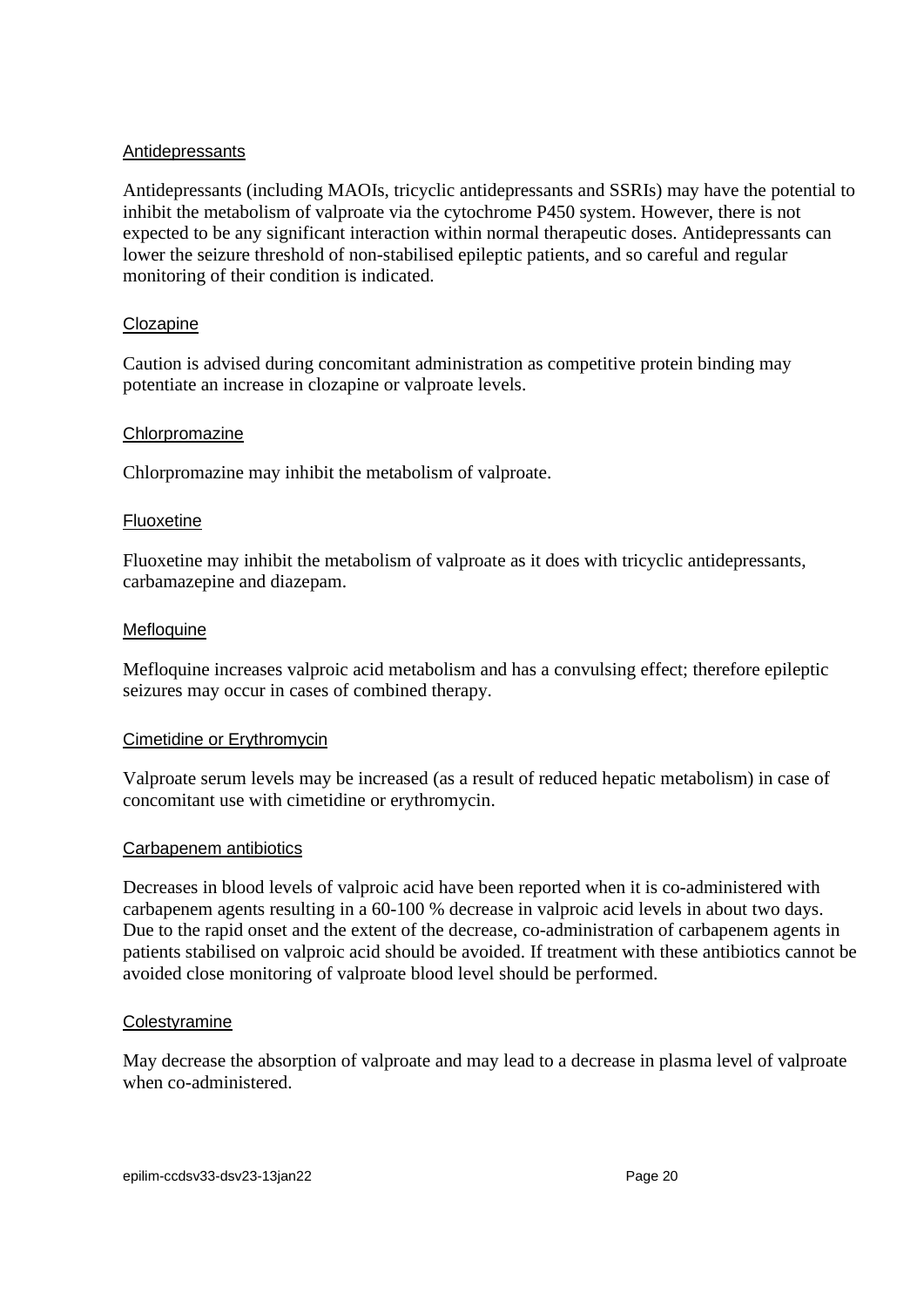#### Vitamin K dependent factor anticoagulant

Close monitoring of prothrombin rate should be performed in case of concomitant use of vitamin K dependent factor anticoagulant.

## Rifampicin

Rifampicin may decrease the valproate blood levels resulting in a lack of therapeutic effect. Therefore, valproate dosage adjustment may be necessary when it is co-administered with rifampicin.

#### Protease inhibitors

Protease inhibitors such as lopinavir, ritonavir decrease valproate plasma levels when coadministered.

#### Medicines with extensive protein binding

The concomitant administration of sodium valproate/valproic acid with medicines that exhibit extensive protein binding (e.g. aspirin, carbamazepine, phenytoin, warfarin) may result in alteration of serum drug levels.

#### Estrogen-containing products

Estrogen-containing products, including estrogen-containing hormonal contraceptives, may increase the clearance of valproate, which may result in decreased serum concentration of valproate and potentially decreased valproate efficacy. Prescribers should monitor clinical response (seizure control or mood control) when initiating, or discontinuing estrogen-containing products. Consider monitoring of valproate serum levels.

Valproate does not reduce the efficacy of oestroprogestative agents.

#### Metamizole

Metamizole may decrease valproate serum levels when co-administered, which may result in potentially decreased valproate clinical efficacy. Prescribers should monitor clinical response (seizure control or mood control) and consider monitoring valproate serum levels as appropriate.

#### *Other interactions*

#### Risk of liver damage

The concomitant use of salicylates should be avoided in children under 3 due to the risk of liver toxicity (see Section [4.4](#page-4-0) Special Warnings and Precautions for Use Hepatic dysfunction and Paediatric use).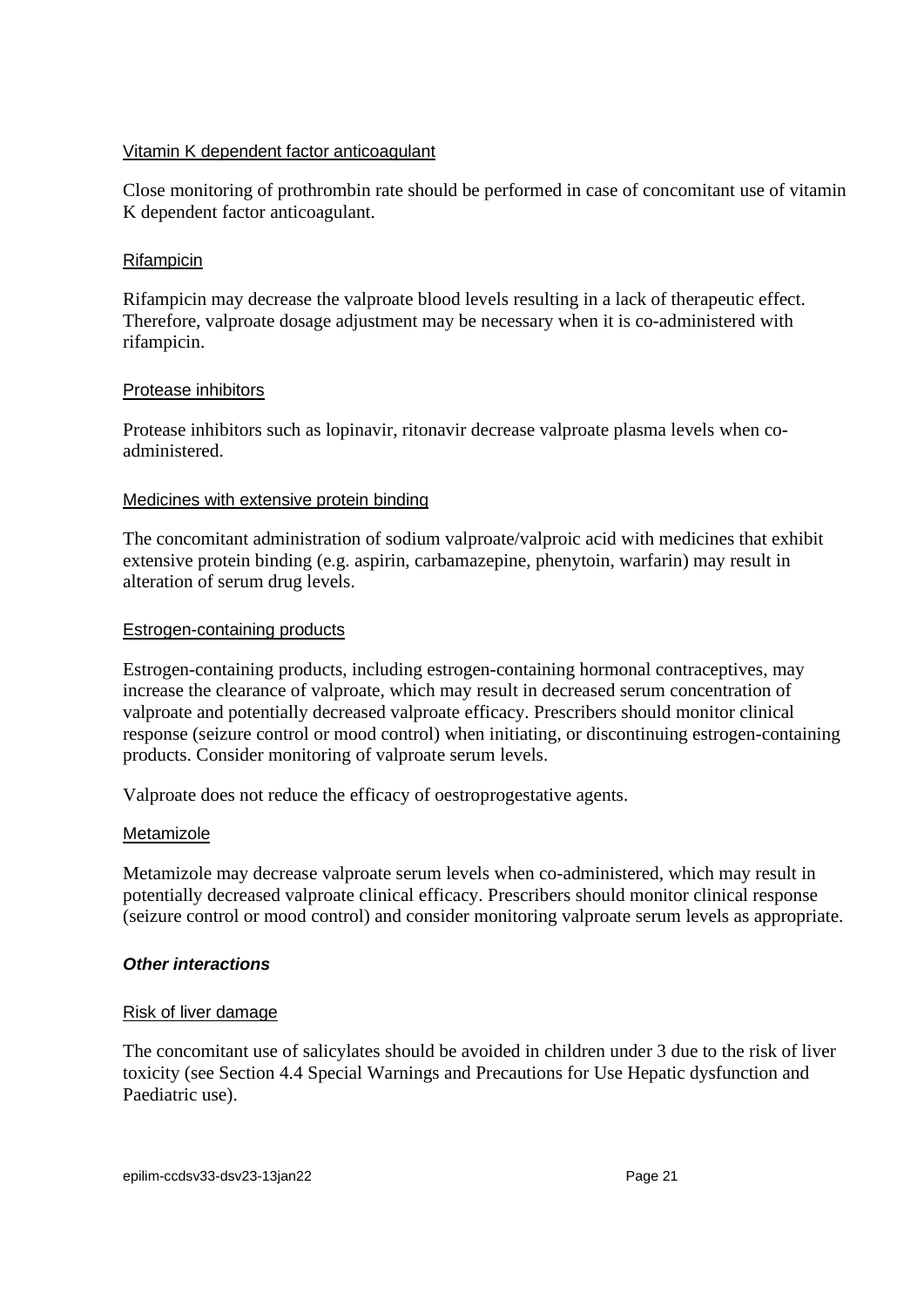Concomitant use of valproate and multiple anticonvulsant therapy increases the risk of liver damage, especially in young children (see Section [4.4](#page-4-0) Special Warnings and Precautions for Use Hepatic dysfunction and Paediatric use).

#### Cannabidiol

Concomitant use of sodium valproate and cannabidiol at doses 10 to 25 mg/kg may increase the incidence of transaminase enzyme elevations higher than 3 times the ULN (see section [4.4](#page-4-0) Special Warnings and Precautions for Use and section [4.8](#page-26-0) Undesirable Effects). The mechanism of this interaction remains unknown.

Appropriate liver monitoring should be exercised when valproate is used concomitantly with other anticonvulsants with potential hepatotoxicity, including cannabidiol, and dose reductions or discontinuation should be considered in case of significant anomalies of liver parameters (see Section [4.4](#page-4-0) Special Warnings and Precautions for Use).

#### Topiramate and acetazolamide

Concomitant administration of valproate and topiramate or acetazolamide has been associated with encephalopathy and/or hyperammonemia. Patients treated with those two drugs should be carefully monitored for signs and symptoms of hyperammonemic encephalopathy.

#### **Quetiapine**

<span id="page-21-0"></span>Co-administration of valproate and quetiapine may increase the risk of neutropenia/leucopenia.

# **4.6 FERTILITY, PREGNANCY AND LACTATION**

## *Effects on Fertility*

Amenorrhoea, polycystic ovaries and increased testosterone levels have been reported in women using valproate (see Section [4.8](#page-26-0) Undesirable Effects). Valproate administration may also impair fertility in men (see Section [4.8](#page-26-0) Undesirable Effects). Case reports indicate that fertility dysfunctions are reversible after treatment discontinuation.

In the few cases in which the outcome of switching/discontinuing valproate was reported, the decrease in male fertility potential was reversible in most but not all cases, and successful conceptions have also been observed. There are insufficient data to comment on the effects of reducing the daily dose of valproate in the setting of male infertility.

## *Use in pregnancy*

Category D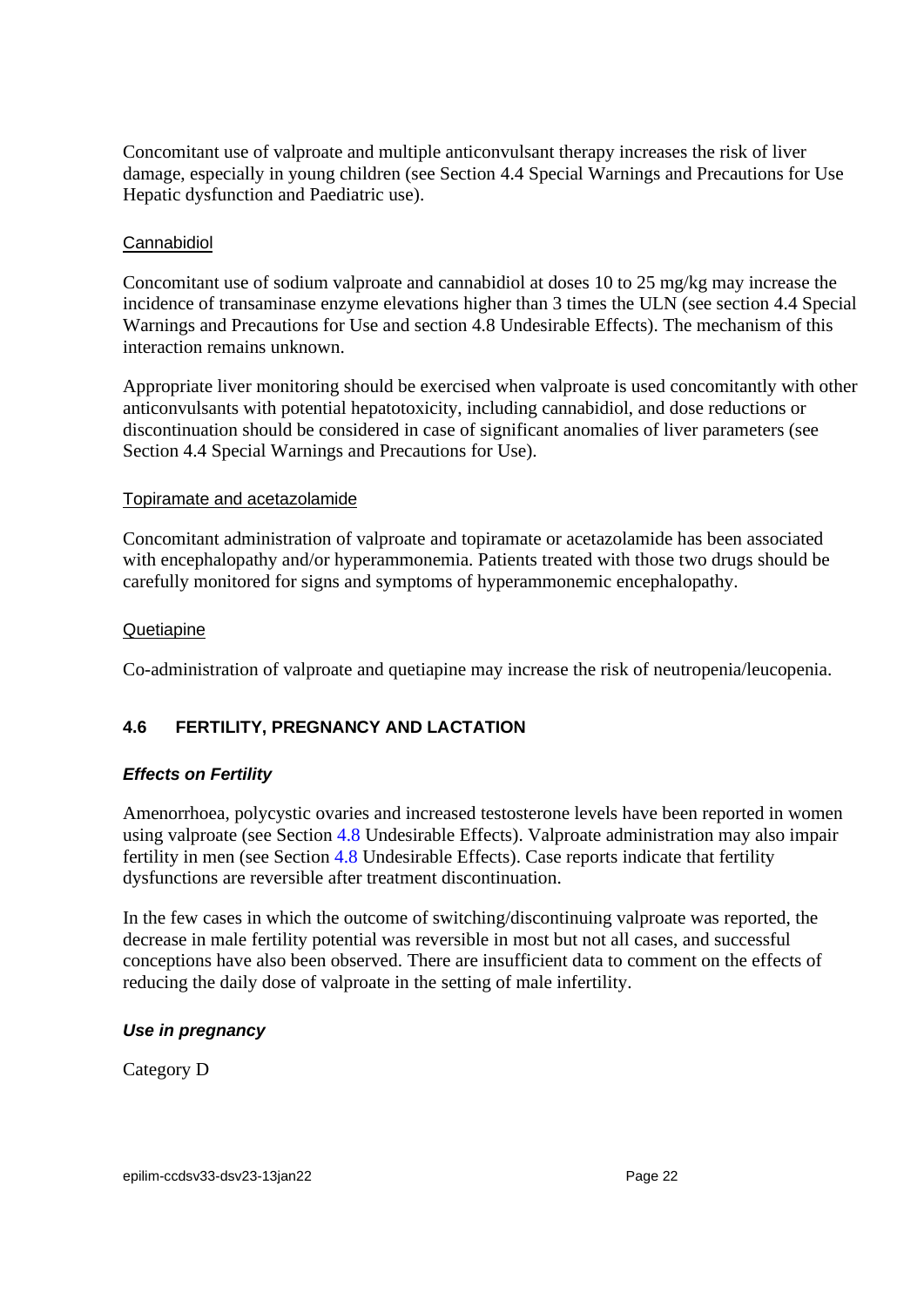Before Epilim is prescribed for use in women with epilepsy of any form, who could become pregnant, they should receive specialist advice. Due to the potential risks to the foetus, the benefits of Epilim should be weighed against the risks. When treatment with Epilim is deemed necessary, precautions to minimise the potential teratogenic risk should be followed.

Overall, the risk of having a child with abnormalities as a result of antiepileptic medication is far outweighed by the dangers to the mother and foetus of uncontrolled epilepsy.

Notwithstanding the potential risks, no sudden discontinuation of antiepileptic therapy should be undertaken, without reassessment of the risks and benefits, as this may lead to breakthrough seizures which could have serious consequences for both the mother and the foetus. If after careful evaluation of the risks and benefits, sodium valproate treatment is to be continued during pregnancy, it is recommended to use sodium valproate in divided doses over the day at the lowest effective dose. The use of a prolonged release formulation may be preferable to any other treatment form.

Valproate is contraindicated as treatment for epilepsy during pregnancy unless there is no suitable alternative.

Valproate is contraindicated for use in women of childbearing potential unless the physician has provided education on the potential effects of valproate during pregnancy and recommendations on the use of valproate (see Section [4.3](#page-3-0) Contraindications and Section [4.4](#page-4-0) Special Warnings and Precautions for Use).

Valproate is contraindicated as treatment for bipolar disorder during pregnancy.

## Teratogenicity and Developmental Effects

Valproate was shown to cross the placental barrier both in animal species and in humans (see Section [5.2](#page-35-0) Pharmacokinetic Properties)

#### *Animal data:*

Teratogenic effects (malformation of multiple organ systems) have been demonstrated in mice, rats, and rabbits.

In published literature, behavioural abnormalities have been reported in first generation offspring of mice and rats after *in utero* exposure to clinically relevant doses/exposure of valproate. In mice, behavioural changes have also been observed in the 2nd and 3rd generations, albeit less pronounced in the 3rd generation, following an acute *in utero* exposure of the first generation. The relevance of these findings for humans is unknown.

#### Pregnancy Exposure Risk related to valproate

Both valproate monotherapy and valproate polytherapy including other antiepileptics, are frequently associated with abnormal pregnancy outcomes. Available data suggest that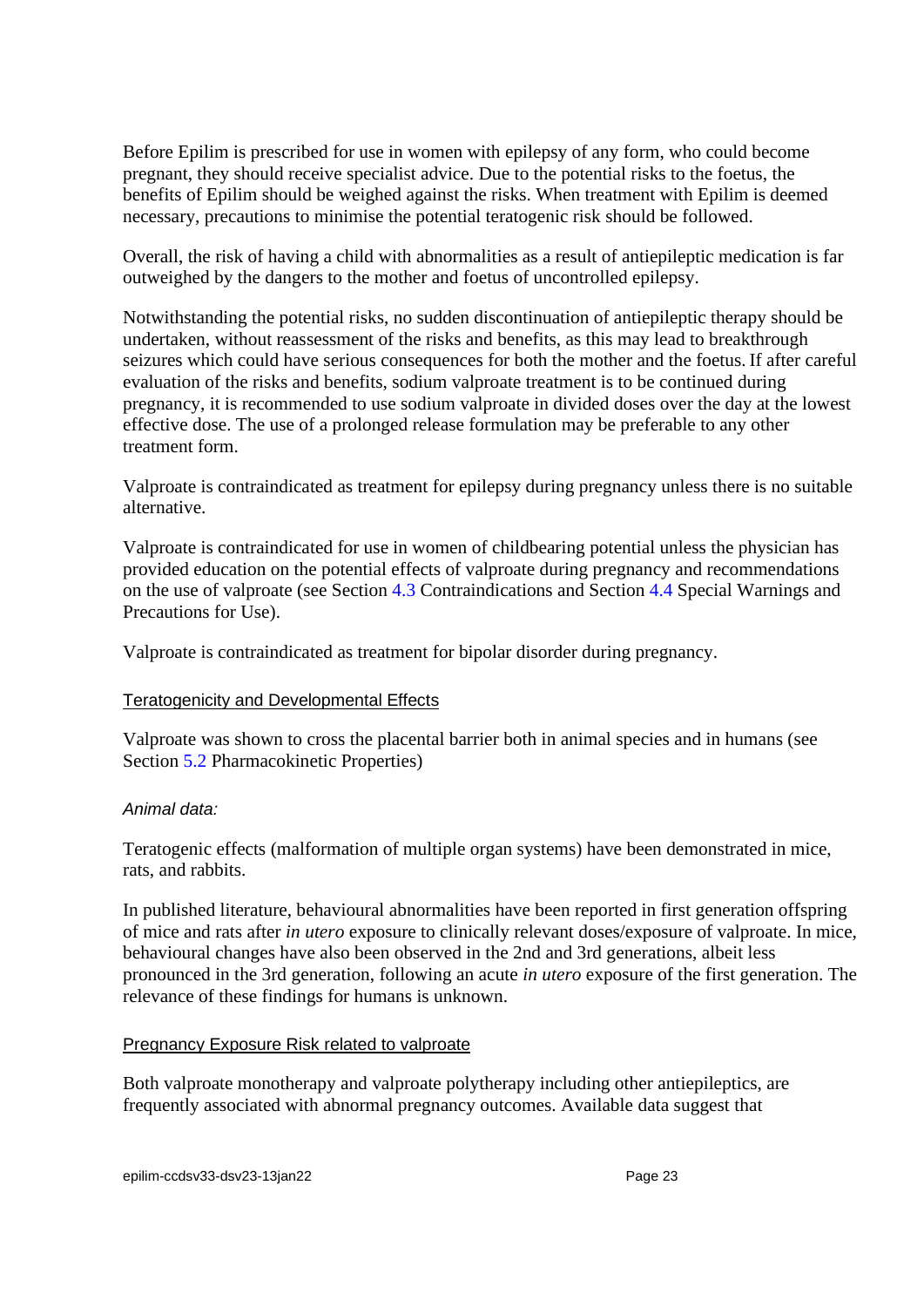antiepileptic polytherapy including valproate may be associated with a greater risk of congenital malformations than valproate monotherapy.

#### Congenital malformations:

Data from a meta-analysis (including registries and cohort studies) has shown that 10.73% of children of epileptic women exposed to valproate monotherapy during pregnancy suffer from congenital malformations (95% CI: 8.16 -13.29). This is a greater risk of major malformations than for the general population, for whom the risk is about 2-3%. The risk is dose dependent but a threshold dose below which no risk exists cannot be established.

Available data show an increased incidence of minor or major malformations. The most common include: neural tube defects, facial dysmorphism, cleft lip palate, craniostenosis, cardiac, renal and urogenital defects, limb defects (including bilateral aplasia of the radius), and multiple anomalies involving various body systems.

*In utero* exposure to valproate may also result in hearing impairment/loss due to ear and/or nose malformations (secondary effect) and/or to direct toxicity on the hearing function. Cases describe both unilateral and bilateral deafness or hearing impairment. Outcomes were not reported for all cases. When outcomes were reported, the majority of the cases had not resolved. Monitoring of signs and symptoms of ototoxicity is recommended.

Data has shown an incidence of congenital malformations in children born to epileptic women exposed to valproate monotherapy during pregnancy. This is a greater risk of major malformations than for the general population. Women treated with Epilim IV have a potentially increased risk of giving birth to a baby with an abnormality due to the higher  $C_{\text{max}}$  of the intravenous formulation compared with the oral formulation. Mothers taking more than one anticonvulsant medicine might have a higher risk of having a baby with a malformation than mothers taking one medicine.

Sodium valproate (valproic acid), if taken in the first trimester of pregnancy, is suspected of causing an increased risk of neural tube defects (especially spina bifida) in the exposed foetus. This has been estimated to be in the region of 1-2%.

This risk is dose dependent but a threshold dose below which no risk exists cannot be established.

#### Developmental disorders:

Data has shown that exposure to valproate *in utero* can have adverse effects on mental and physical development of the exposed children. The risk seems to be dose-dependent but a threshold dose below which no risk exists, cannot be established based on data. The exact gestational period of risk for these effects is uncertain and the possibility of a risk throughout the entire pregnancy cannot be excluded.

Studies in preschool children exposed *in utero* to valproate show that some children may experience delays in their early development such as talking and walking later, lower intellectual abilities, poor language skills (speaking and understanding) and memory problems.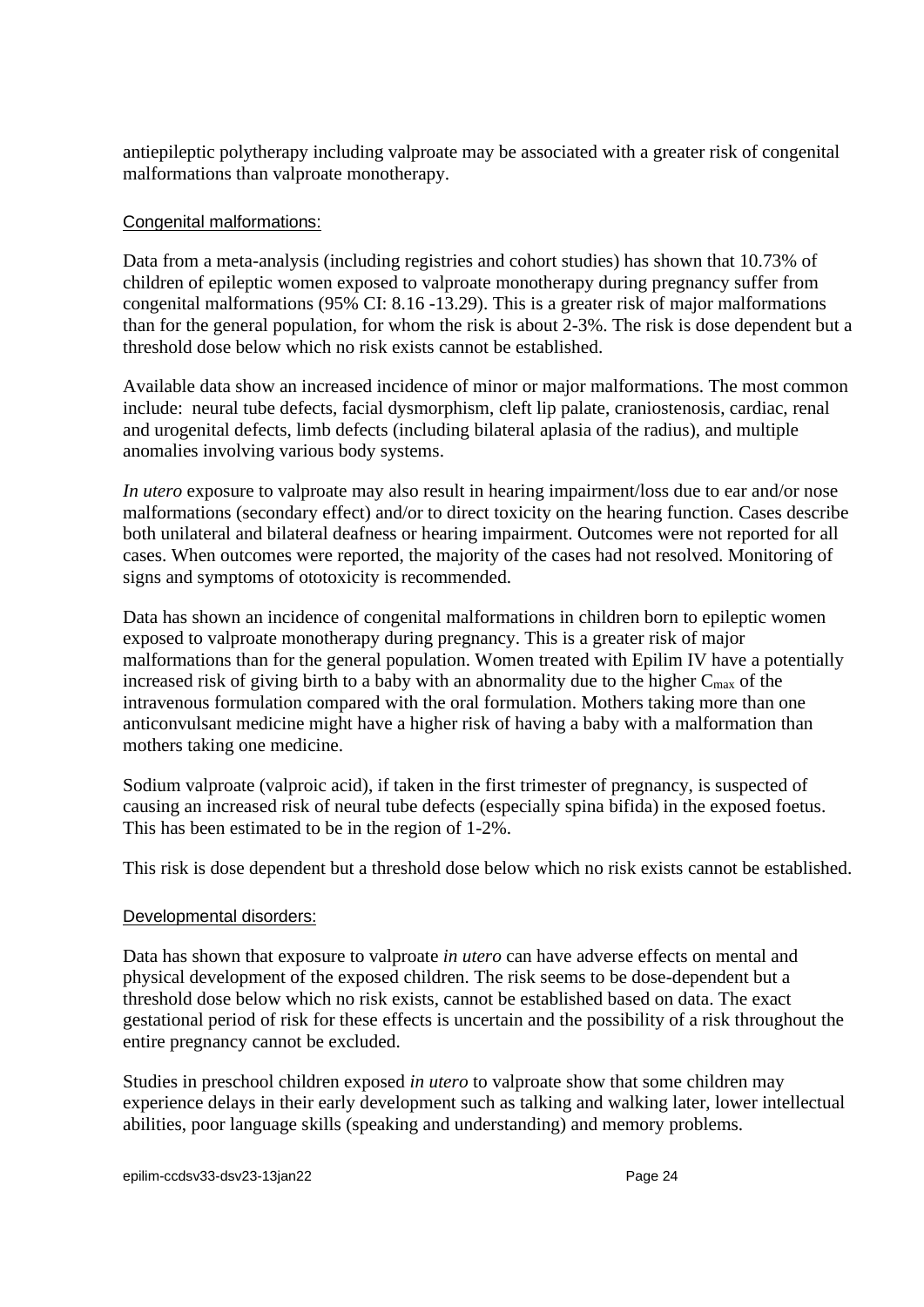Some data have suggested an association between *in utero* valproate exposure and the risk of impaired cognitive function, including developmental delay (frequently associated with craniofacial abnormalities), particularly of verbal IQ. IQ measured in school aged children with a history of valproate exposure *in utero*, was lower than those children exposed to other antiepileptics. Although the role of confounding factors cannot be excluded, there is evidence in children exposed to valproate that the risk of intellectual impairment may be independent from maternal IQ. There is limited data on the long term outcomes.

Developmental delay has been very rarely reported in children born to mothers with epilepsy. It is not possible to differentiate what may be due to genetic, social, environmental factors, maternal epilepsy or antiepileptic treatment.

Available data from a study conducted using registries in Denmark show that children exposed to valproate *in utero* are at increased risk of autistic spectrum disorder (approximately 3-fold) and childhood autism (approximately 5-fold) compared to the unexposed population in the study.

Available data from a study conducted using registries in Denmark show that children exposed to valproate *in utero* are at increased risk of developing symptoms of attention deficit/hyperactivity disorder (ADHD) (approximately 1.5-fold) compared to the unexposed population in the study.

#### Valproate Therapy in Pregnancy

Valproate does not reduce the efficacy of hormonal contraceptives.

However, estrogen containing products, including estrogen containing hormonal contraceptives, may increase the clearance of valproate, which may result in decreased serum concentration of valproate and potentially decreased valproate efficacy. Prescribers should monitor clinical response (seizure control or mood control) when initiating, or discontinuing estrogen-containing products. Consider monitoring of valproate serum levels.

Women of child-bearing potential should be informed of the risks and benefits of the use of valproate during pregnancy.

#### *Treatment advice:*

It is recommended that women of child-bearing potential taking sodium valproate should:

- receive counselling with regard to the risk of foetal abnormalities;
- have their drug treatment reviewed before conception. This may involve dose adjustments or alternative therapy options. If sodium valproate is to be continued, monotherapy should be used if possible at the lowest effective dose given in divided doses, as risk of abnormality is greater in women taking combined medication and in women taking a higher total daily dose;
- undergo routine ultrasound and amniocenteses for specialist prenatal diagnosis of such abnormalities;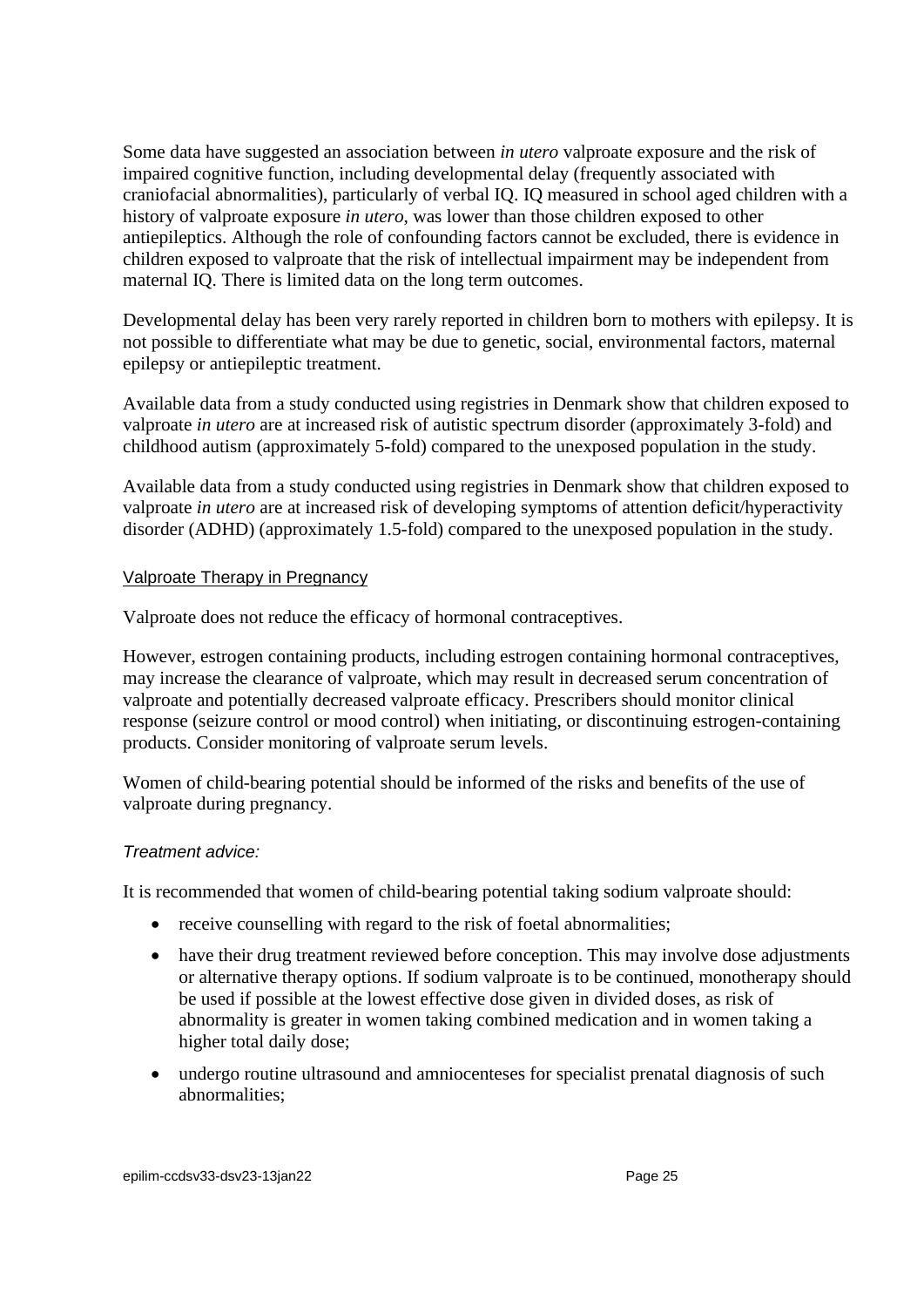It is recommended that in bipolar disorders indication, cessation of valproate therapy should be considered.

## *If a woman plans a pregnancy*

For the epilepsy indication, if a woman is planning to become pregnant, a specialist experienced in the management of epilepsy must reassess the valproate therapy and consider alternative treatment options. Every effort should be made to switch to appropriate alternative treatment prior to conception, and before contraception is discontinued (see Section [4.4](#page-4-0) Special Warnings and Precautions for Use). If switching is not possible, the woman should receive further counselling regarding the valproate risks for the unborn child to support her informed decision making regarding family planning.

For the bipolar disorder indication, if a woman is planning to become pregnant, a specialist experienced in the management of bipolar disorder must be consulted. Treatment with valproate should be discontinued prior to conception, and before contraception is discontinued. If needed, alternative treatment options should be considered.

Folate supplementation (5 mg daily) before the pregnancy may decrease the risk of neural tube defects which may occur in all pregnancies. However the available evidence does not suggest it prevents the birth defects or malformations due to valproate exposure.

## *Pregnant women*

Valproate as treatment for epilepsy is contraindicated in pregnancy unless there is no suitable alternative treatment (see Section [4.4](#page-4-0) Special Warnings and Precautions for Use).

If a woman using valproate becomes pregnant, she must be immediately referred to a specialist to consider alternative treatment options. During pregnancy, maternal tonic clonic seizures and status epilepticus with hypoxia may carry a particular risk of death for mother and the unborn child

If, despite the known risks of valproate in pregnancy and after careful consideration of alternative treatment, in exceptional circumstances a pregnant woman must receive valproate for epilepsy, it is recommended to:

• Use the lowest effective dose and divide the daily dose of valproate into several small doses to be taken throughout the day

Valproate as treatment for bipolar disorder is contraindicated for use during pregnancy.

All patients with a valproate exposed pregnancy and their partners should be referred to a specialist experienced in pre-natal medicine for evaluation and counselling regarding the exposed pregnancy.

Specialised prenatal monitoring should take place to detect the possible occurrence of neural tube defects or other malformations.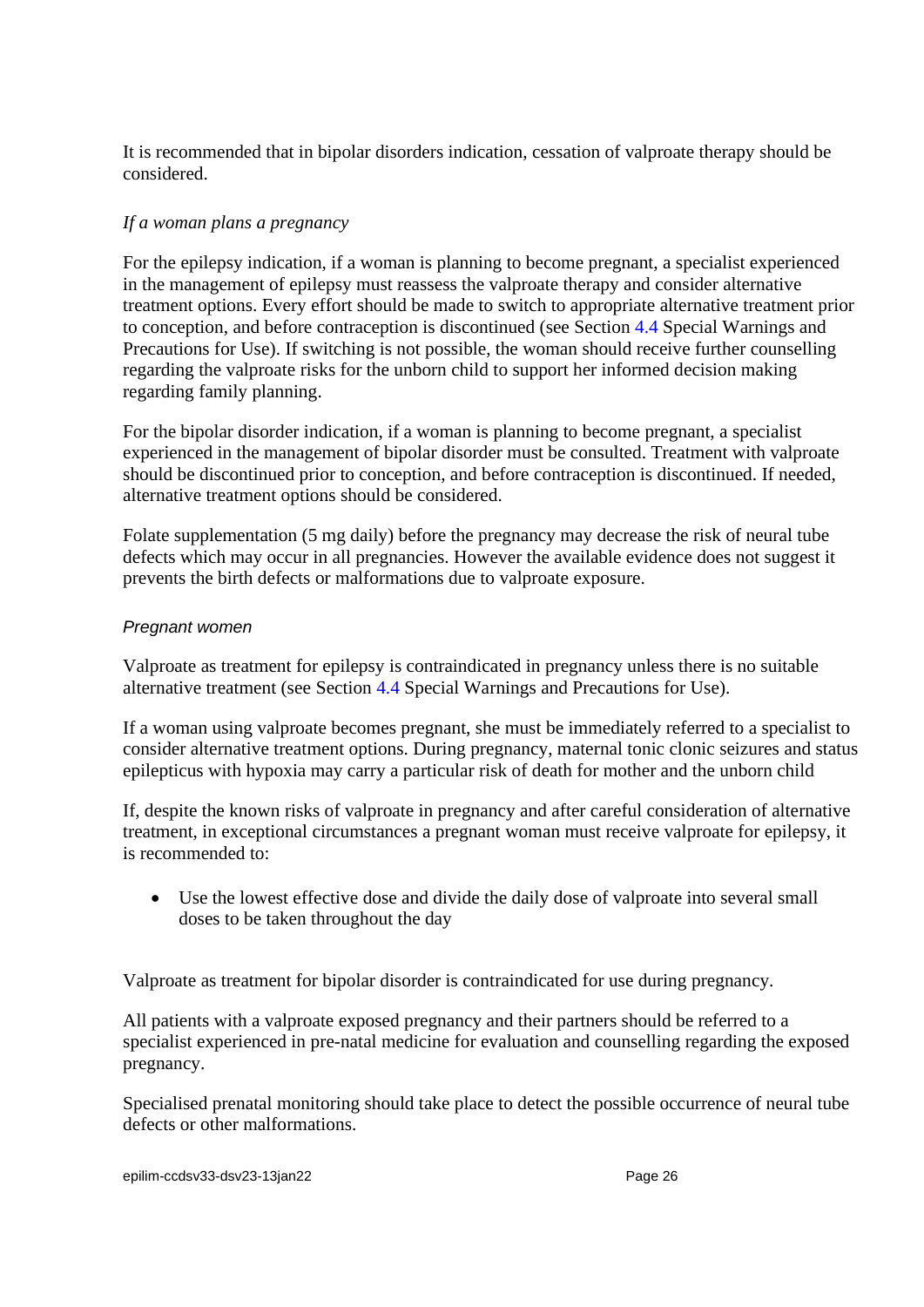Folate supplementation (5 mg daily) before the pregnancy may decrease the risk of neural tube defects which may occur in all pregnancies. However the available evidence does not suggest it prevents the birth defects or malformations due to valproate exposure.

#### Risk in neonate

There have been rare reports of haemorrhagic syndrome in neonates whose mothers have taken sodium valproate during pregnancy. This syndrome is related to thrombocytopenia, hypofibrinaemia and/or to a decrease in other coagulation factors. Afibrinaemia has also been reported and may be fatal. Hypofibrinaemia is possibly associated with a decrease of coagulation factors. Phenobarbital and other enzyme inducers may also induce haemorrhagic syndrome as they decrease the vitamin-K factors. Platelet count, fibrinogen plasma level and coagulation status should be investigated in neonates.

Cases of hypoglycaemia have been reported in neonates whose mothers have taken valproate during the third trimester of the pregnancy.

Cases of hypothyroidism have been reported in neonates whose mothers have taken valproate during pregnancy.

Withdrawal syndrome (such as, in particular, agitation, irritability, hyperexcitability, jitteriness, hyperkinesia, tonicity disorders, tremor, convulsions and feeding disorders) may occur in neonates whose mothers have taken valproate during the last trimester of pregnancy.

## *Use in lactation*

Epilim is excreted in breast milk. Concentrations in breast milk have been reported to be 1 to 10% of serum concentration. It is not known what effect this would have on a breast-fed infant. As a general rule, breastfeeding should not be undertaken whilst a patient is receiving Epilim.

# **4.7 EFFECTS ON ABILITY TO DRIVE AND USE MACHINES**

Use of Epilim may provide seizure control such that the patient may be eligible to hold a driving licence. However, patients should be warned of the risk of drowsiness, especially in cases of anticonvulsant polytherapy, too high a starting dose, too rapid a dose escalation or when used in association with benzodiazepines.

# <span id="page-26-0"></span>**4.8 UNDESIRABLE EFFECTS**

## *In Bipolar Disorder*

No new or unexpected adverse events have been reported in clinical trials of Epilim in mania. The frequencies of adverse events (%) reported on valproate (as divalproex) in the largest controlled clinical trial described under Section [5.2](#page-35-0) Pharmacokinetic Properties are summarised in [Table](#page-27-0) 1.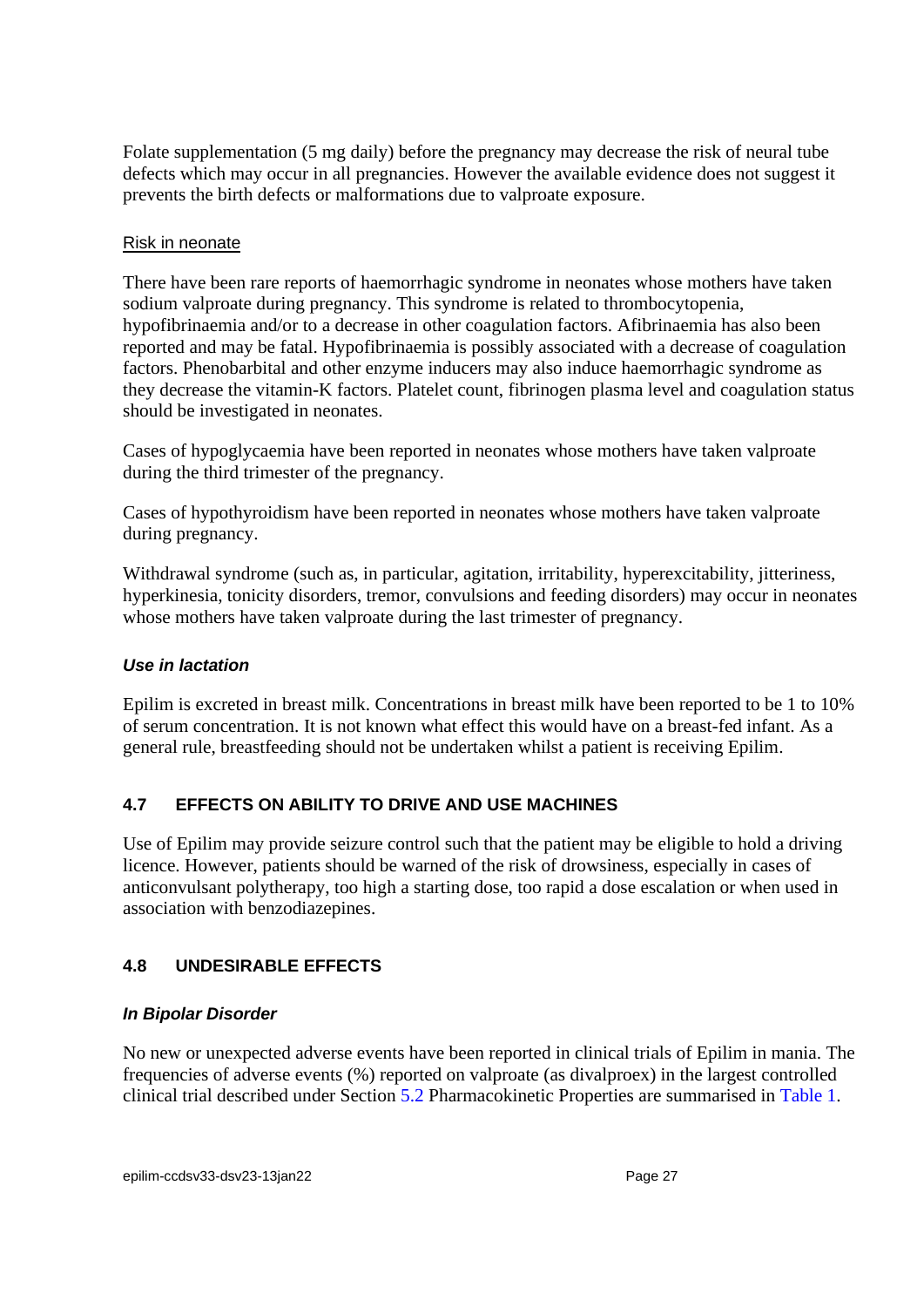<span id="page-27-0"></span>

|                      | Bowden et al. 1994 |          |                |
|----------------------|--------------------|----------|----------------|
| Adverse event        | VPA*               | Lithium  | Placebo        |
|                      | $n = 69$           | $n = 36$ | $n = 74$       |
| Body as a whole      |                    |          |                |
| Pain                 | 19                 | 3        | 20             |
| Asthenia             | 13                 | 19       | 9              |
| Fever                | 1                  | 14       | $\overline{4}$ |
| Gastrointestinal     |                    |          |                |
| Nausea               | 23                 | 31       | 15             |
| Diarrhoea            | 12                 | 14       | 18             |
| Vomiting             | 14                 | 25       | 4              |
| Constipation         | 10                 | 17       | 7              |
| Nervous system       |                    |          |                |
| Headache             | 22                 | 39       | 32             |
| Somnolence/Sedation/ | 19                 | 19       | 15             |
| Fatigue              |                    |          |                |
| Twitching            | 3                  | 8        | 0              |

#### **Table 1 - Adverse events reported on divalproex in the Bowden et al. study (1994)**

Adverse events reported at a frequency: >15% or significantly different between treatment groups, or > 5% or common events to other study (no events significantly more frequent in this study).

\*VPA as divalproex

In this study, there were differences with placebo for vomiting only for divalproex (45% vs 14%), fever was more common for lithium (14%) than for divalproex (1%) and placebo (4%), pain was less common with lithium (3%) than with either divalproex (19%) or placebo (20%).

#### *List of adverse effects by system organ class*

The following CIOMS frequency rating is used:

|           | <i>very common</i> $\geq 1/10 \ (\geq 10\%)$            |
|-----------|---------------------------------------------------------|
| common    | $\geq$ 1/100 and < 1/10 ( $\geq$ 1% and < 10%)          |
| uncommon  | $\geq$ 1/1000 and < 1/100 ( $\geq$ 0.1% and < 1.0%)     |
| rare      | $\geq$ 1/10,000 and < 1/1000 ( $\geq$ 0.01% and < 0.1%) |
| very rare | $< 1/10,000 (< 0.01\%)$                                 |

#### Neoplasms benign, malignant and unspecified (including cysts and polyps)

Myelodysplastic syndrome is rare.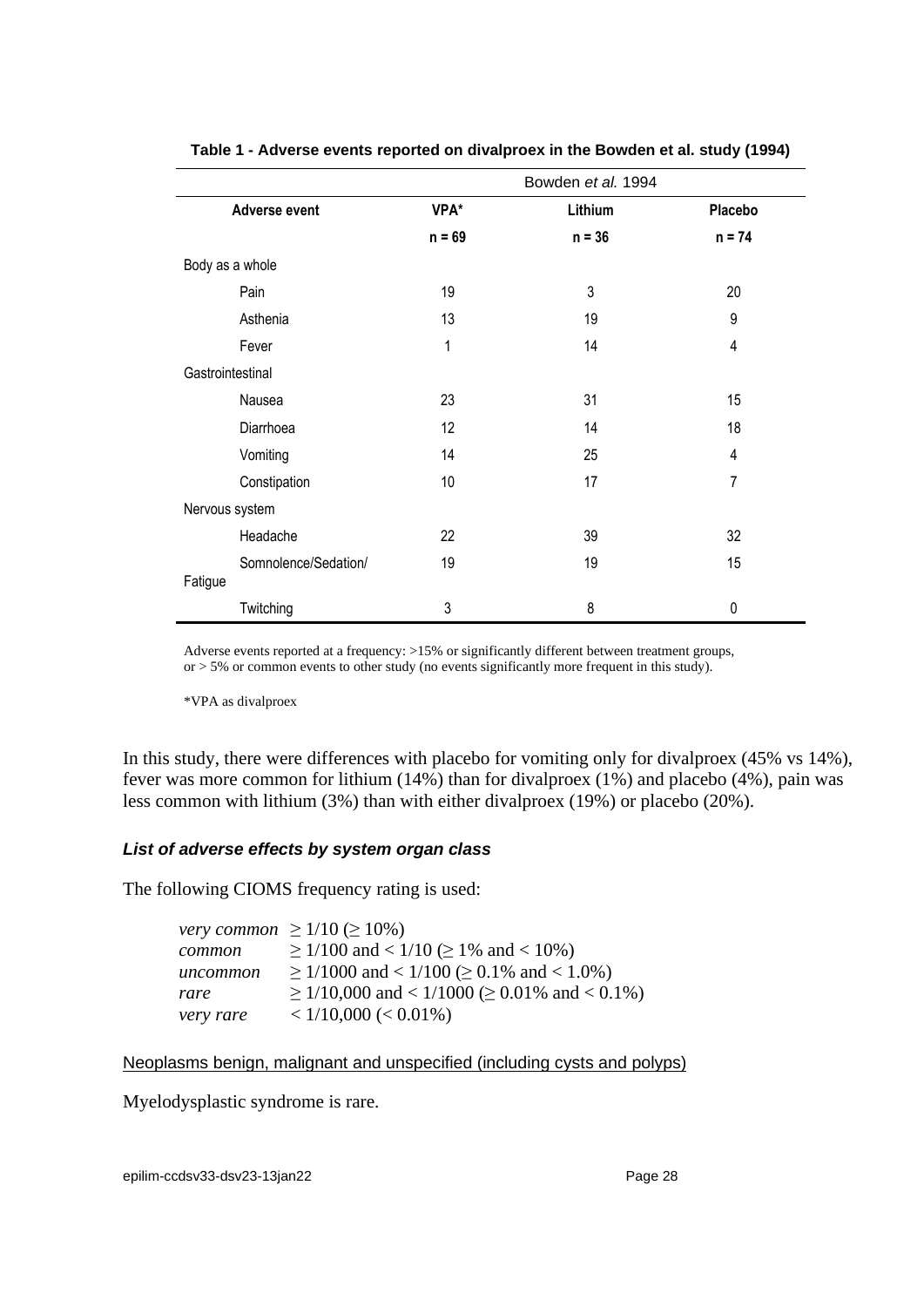#### Blood and lymphatic system disorders

Valproic acid inhibits the second stage of platelet aggregation. Reversible prolongation of bleeding time, as well as thrombocytopenia, have been reported but have usually been associated with doses above those recommended (see Section [4.4](#page-4-0) Special Warnings and Precautions for Use).

Common cases of thrombocytopaenia and anaemia have been reported.

Uncommon cases of leucopenia and pancytopaenia with or without bone marrow depression have been reported.

Bone marrow failure, including pure red cell aplasia, agranulocytosis, anaemia macrocytic and macrocytosis have rarely been reported.

Isolated cases of decreased blood fibrinogen and prolonged prothrombin time have been reported.

Spontaneous bruising or bleeding is an indication for withdrawal of medication pending investigation (see Section [4.4](#page-4-0) Special Warnings and Precautions for Use).

Red cell hypoplasia, neutropenia and leucopenia have also been reported. In most cases the blood picture returned to normal when the medicine was discontinued.

#### Immune system disorders

Angioedema, Drug Rash with Eosinophilia and Systemic Symptoms (DRESS) syndrome and allergic reactions have been observed.

#### Endocrine disorders

Hyperandrogenism (hirsutism, virilism, acne, male pattern alopecia, and/or androgen increased) and Syndrome of Inappropriate Secretion of ADH (SIADH) is uncommon.

Hypothyroidism is rare.

#### Metabolism and nutrition disorders

Common cases of hyponatremia have been reported.

Increased weight is common and since this is a risk factor for polycystic ovary syndrome, it should be carefully monitored.

Obesity has been reported rarely. Hyperammonaemia is rare. This has been reported in association with valproate therapy and may be present despite normal liver function tests. Isolated and moderate hyperammonaemia may occur frequently and should not cause treatment discontinuation.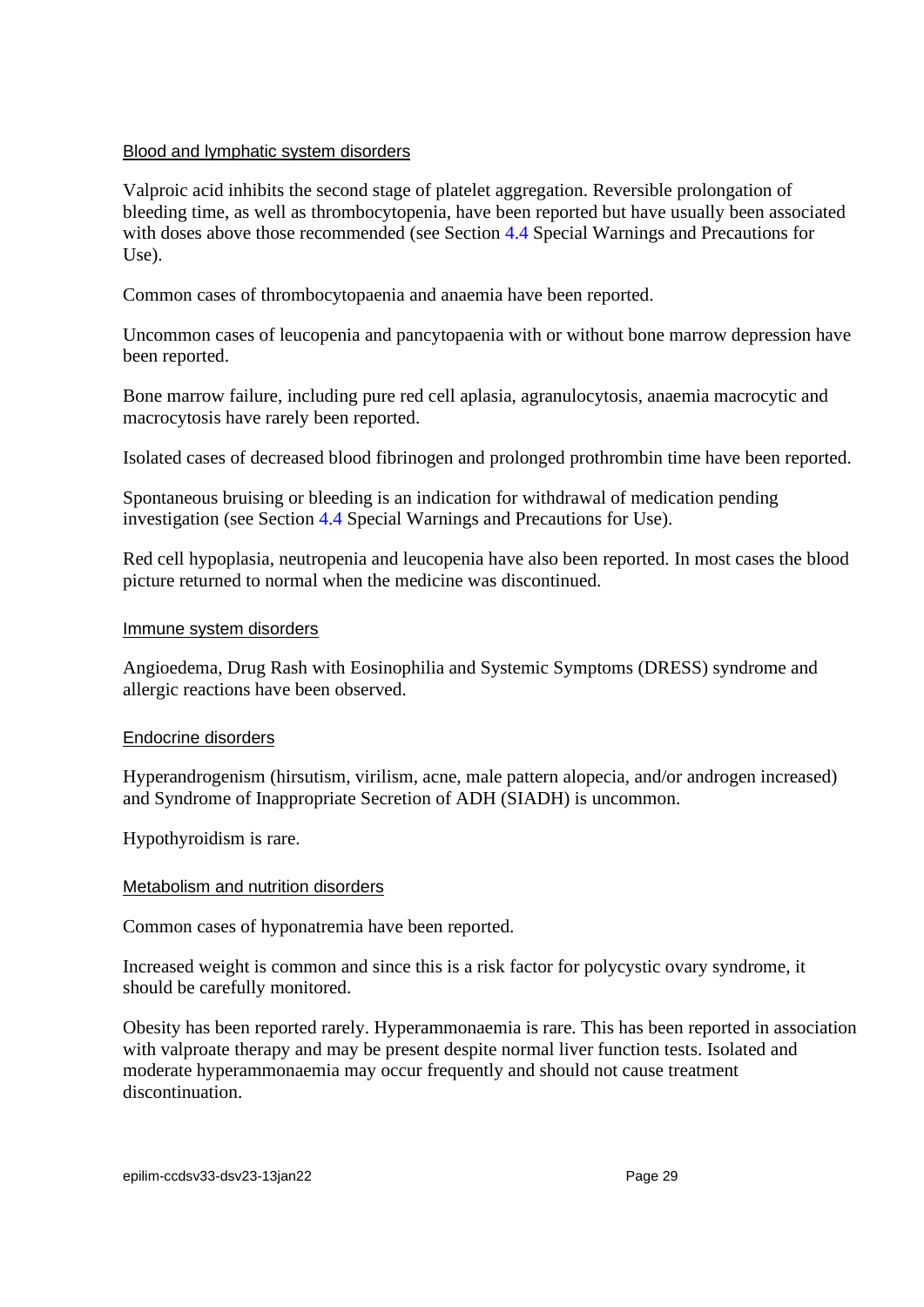Hyperammonaemia associated with neurological symptoms has been reported, In patients who develop unexplained lethargy and vomiting or changes in mental status, further investigations and hyperammonaemic encephalopathy should be considered. In these patients, EEG and ammonia level should be checked and, if ammonia is increased, valproate therapy should be discontinued. Appropriate interventions for treatment of hyperammonaemia should be initiated, and such patients should undergo investigation for underlying urea cycle disorders (see Section [4.4](#page-4-0) Special Warnings and Precautions for Use).

Asymptomatic elevations of ammonia are more common and, when present, require close monitoring of plasma ammonia levels. If the elevation is significant (above 3N) and persists, discontinuation of valproate therapy should be considered.

#### Psychiatric disorders

Confusional state, hallucinations, aggression, agitation and disturbance in attention are common.

Abnormal behaviour, psychomotor hyperactivity and learning disorder are rare.

#### Nervous system disorders

The true incidence of drowsiness and sedation with Epilim is difficult to assess, as mostly it was administered in combination with other medicines. Epilim, however, may have an intrinsic sedative action in addition to potentiating sedative effects of other anticonvulsants (e.g. barbiturates, clonazepam) and CNS depressants, including alcohol. In monotherapy, sedation occurred early in treatment on rare occasions and is usually transient.

Very common cases of tremor have been reported.

Common cases of stupor, somnolence, convulsion, memory impairment, headache, nystagmus and dizziness have been reported.

Common cases of extrapyramidal disorder which may not be reversible, including reversible parkinsonism has been reported.

Uncommon cases of ataxia, coma, encephalopathy, aggravated convulsions (see Section [4.4](#page-4-0) Special Warnings and Precautions for Use), lethargy and paresthesia have been reported.

Diplopia and depression have occurred rarely and usually in association with other anticonvulsants. Excitement, alertness, hyperactivity and behavioural disorders have been rarely reported, usually in children at the start of treatment.

Rare cases of reversible dementia associated with reversible cerebral atrophy and cognitive disorder have been reported.

A few cases of stupor and lethargy sometimes leading to transient coma (encephalopathy) have been reported. They were isolated or associated with an increase in the occurrence of convulsions whilst on therapy, and they decreased on withdrawal of treatment or reduction of dosage. These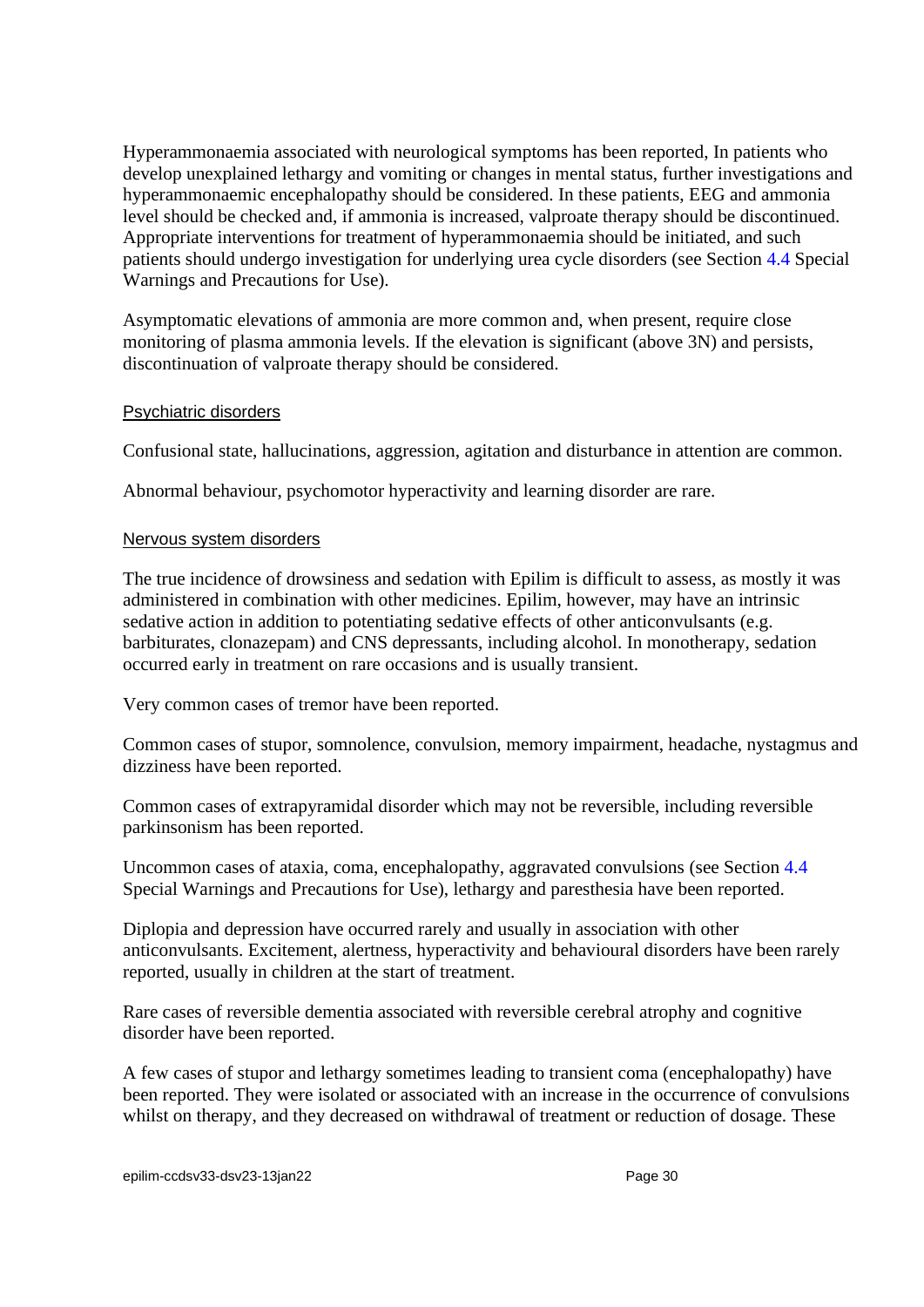cases mostly occurred during combined therapy (in particular with phenobarbital or topiramate) or after a sudden increase in valproate doses.

#### Eye Disorders

Not known: diplopia

#### Ear and labyrinth disorders

Deafness, either reversible or irreversible, has been reported commonly.

#### Vascular disorders

Haemorrhage is common and the occurrence of vasculitis is uncommon.

#### Respiratory, thoracic and mediastinal disorders

Pleural effusion has uncommonly been reported.

#### Gastrointestinal disorders

Nausea is very common.

Upper abdominal pain, vomiting, diarrhoea, gingival disorder (mainly gingival hyperplasia) and stomatitis are common and frequently occur at the start of treatment and usually disappear after a few days without discontinuing treatment.

Vomiting, abdominal cramp, upper abdominal pain, anorexia, increased appetite and diarrhoea are usually transient and rarely require discontinuation of therapy or limitation of dose.

The overall incidence of adverse GI effects are reported to be 9 to 16% in adults and over 22% in children when plain tablets are prescribed. GI side effects may be minimised by taking the tablets with or after food or by substituting the enteric-coated tablets. As some of these symptoms may also indicate early stage hepatic dysfunction, patients should be monitored closely for the appearance of these symptoms. Patients should be instructed to report such signs to the clinician for investigation should they occur (see Section [4.4](#page-4-0) Special Warnings and Precautions for Use).

There have been uncommon reports of pancreatitis, sometimes lethal, occurring in patients receiving valproic acid or sodium valproate, usually within the first 6 months of therapy. Patients experiencing acute abdominal pain should have their serum amylase estimated promptly; if these levels are elevated the medicine should be withdrawn (see Section [4.4](#page-4-0) Special Warnings and Precautions for Use).

#### **Hepatobiliary disorders**

Liver injury is common.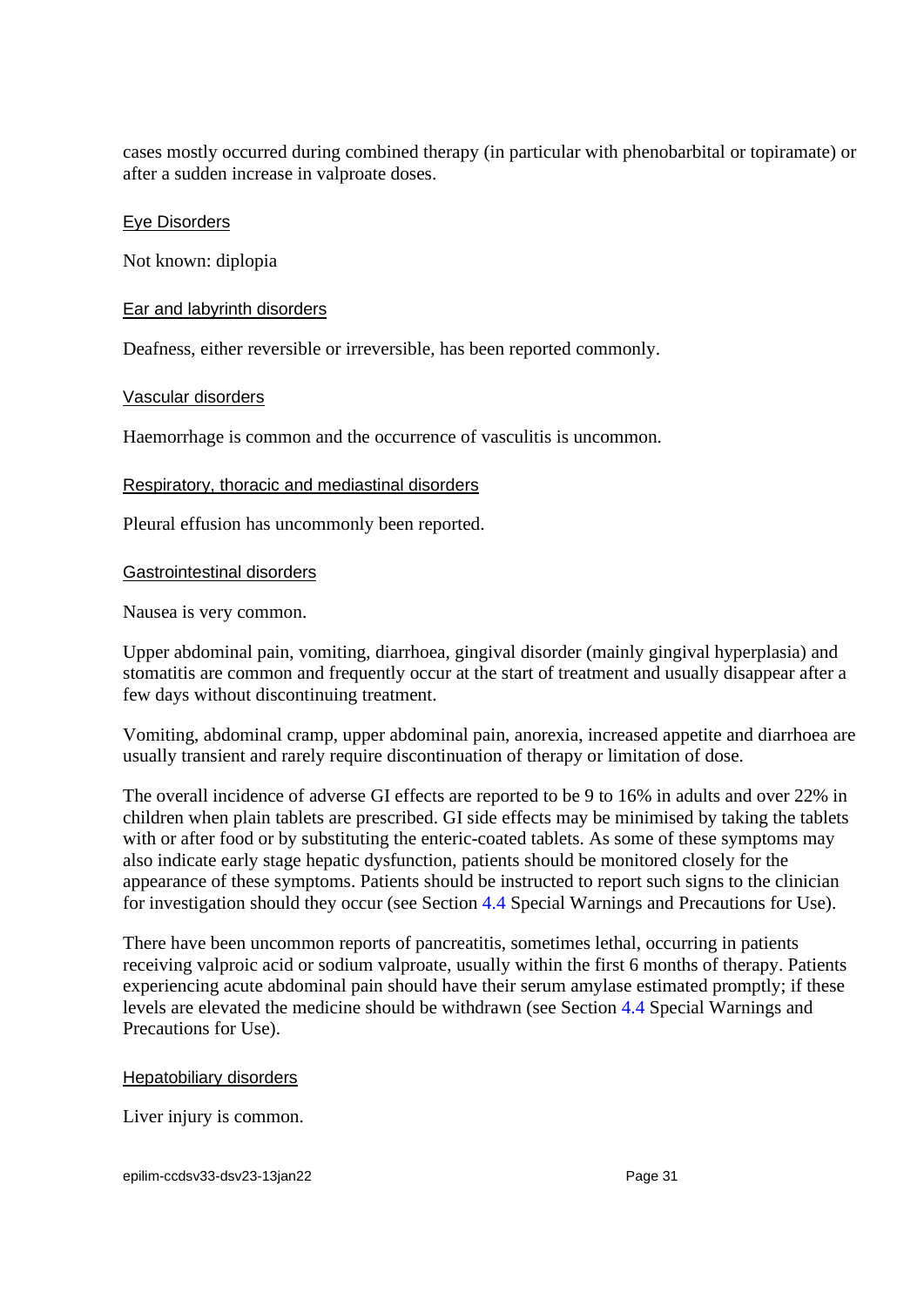Hepatic dysfunction, including hepatic failure resulting in fatalities, has occurred in patients whose treatment included valproic acid or sodium valproate/valproic acid (see Section [4.4](#page-4-0) Special Warnings and Precautions for Use).

Concomitant valproate and cannabidiol can cause elevations of ALT and AST greater than 3 times the upper limit of normal (see section [4.4](#page-4-0) Special Warnings and Precautions for Use and section [4.5](#page-14-0) Interactions with Other Medicines and Other Forms of Interactions).

#### Skin and subcutaneous tissue disorders

Hypersensitivity and transient and/or dose related alopecia has been observed commonly. Nail and nail bed disorders have been commonly reported.

Angioedema, rash and hair disorder (such as hair texture abnormal, hair colour changes, hair growth abnormal) are uncommon.

Hirsutism, acnea and male pattern alopecia are uncommon (see Section [4.8](#page-26-0) Undesirable Effects - List of adverse effects by system organ class - Endocrine disorders).

Toxic epidermal necrolysis, Stevens-Johnson syndrome, Drug Rash with Eosinophilia and Systemic Symptoms (DRESS) syndrome and erythema multiforme have been reported rarely.

Caution should be observed when using the medicine in patients with systemic lupus erythematosus.

#### Musculoskeletal and connective tissue disorders

Decreased bone mineral density, osteopenia, osteoporosis and fractures in patients on long-term therapy with valproate have been uncommon. The mechanism by which valproate affects bone metabolism has not been identified.

Systemic lupus erythematosus and rhabdomyolysis are rare.

#### Renal and urinary disorders

Urinary incontinence is common.

Renal failure is uncommon.

Rare cases of enuresis and tubulointerstitial nephritis have been reported.

Rare cases of reversible Fanconi's syndrome associated with valproate therapy have been reported but the mode of action is as yet unclear.

#### Reproductive system and breast disorders

Dysmenorrhoea is common and amenorrhoea is uncommon.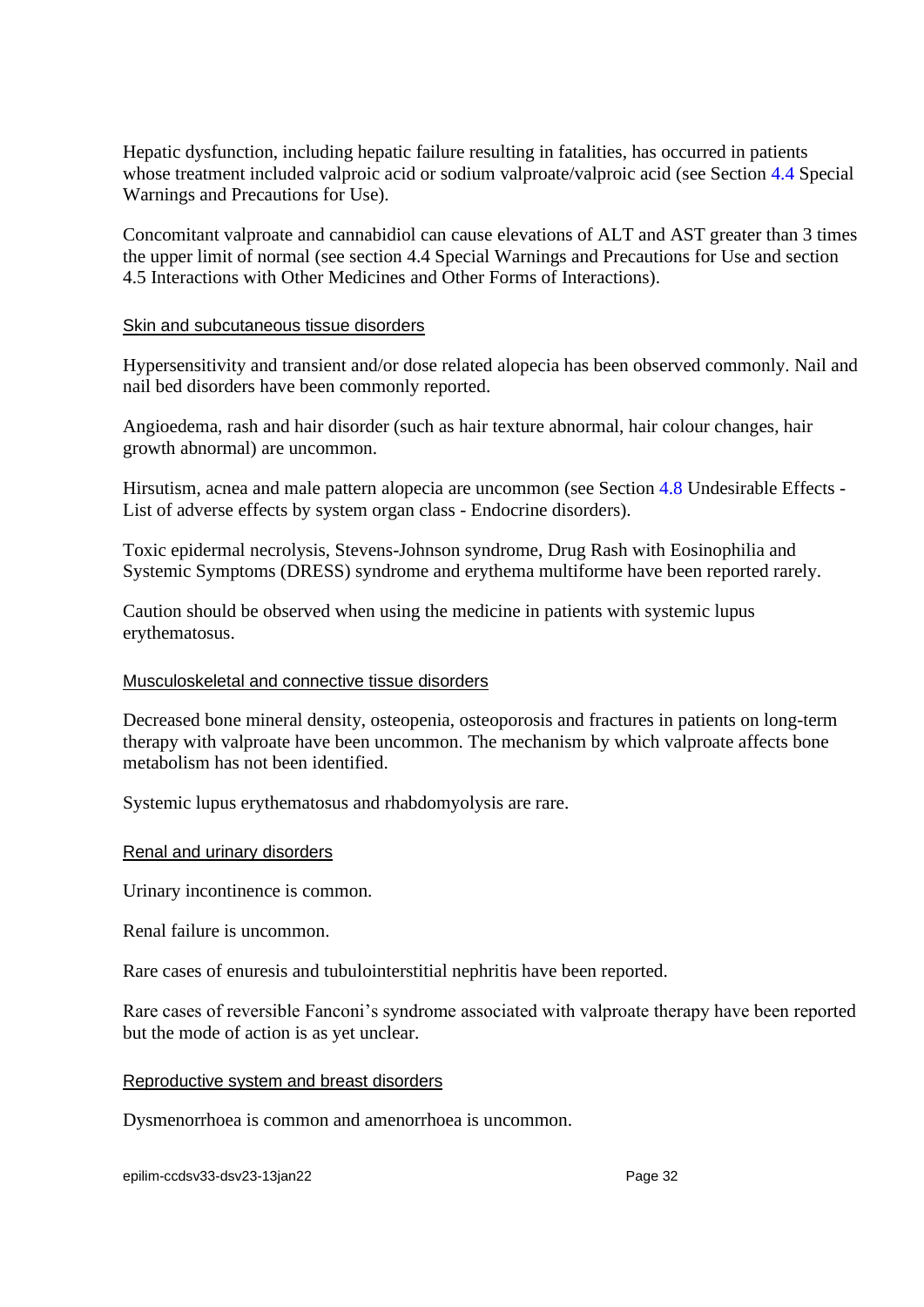There have been rare reports of male infertility and polycystic ovaries.

There have been reports of irregular menses and secondary amenorrhoea and rare cases of breast enlargement and galactorrhoea.

#### General disorders and administration site conditions

Non-severe peripheral oedema and hypothermia are uncommon.

Oedema has been reported. Increase in appetite may occur.

#### **Investigations**

Coagulation factors decreased, abnormal coagulation tests (such as prolonged prothrombin time, activated partial thromboplastin time, thrombin time and INR) and biotin deficiency/biotinidase deficiency have rarely been reported.

## *Reporting of suspected adverse reactions*

Reporting suspected adverse reactions after authorisation of the medicine is important. It allows continued monitoring of the benefit/risk balance of the medicine. Healthcare professionals are asked to report any suspected adverse reactions [https://nzphvc.otago.ac.nz/reporting/.](https://nzphvc.otago.ac.nz/reporting/)

## **4.9 OVERDOSE**

Cases of accidental and suicidal overdosage have been reported. Fatalities are rare.

## *Symptoms*

At plasma concentrations of up to 5 or 6 times the maximum therapeutic levels, there are unlikely to be any symptoms other than nausea, vomiting and dizziness.

Symptoms of overdosage may include serious CNS depression and impairment of respiration. In cases of overdose, long half-lives up to 30 hours have been reported. Signs of an acute massive overdose usually include coma, with muscular hypotonia, hyporeflexia and miosis, impaired respiratory functions and metabolic acidosis, hypotension and circulatory collapse/shock. Symptoms may however be variable and seizures have been reported in the presence of very high plasma levels. Cases of intracranial hypertension related to cerebral oedema have been reported. Deaths have occurred following massive overdose. Hospital management of overdose including assisted ventilation and other supportive measures are recommended. The presence of sodium content in the valproate formulations may lead to hypernatraemia when taken in overdose.

## *Treatment*

Establish airway and breathing and evaluate circulatory status. Assisted mechanical ventilation may be required in cases of respiratory depression. For ingested medicine, activated charcoal may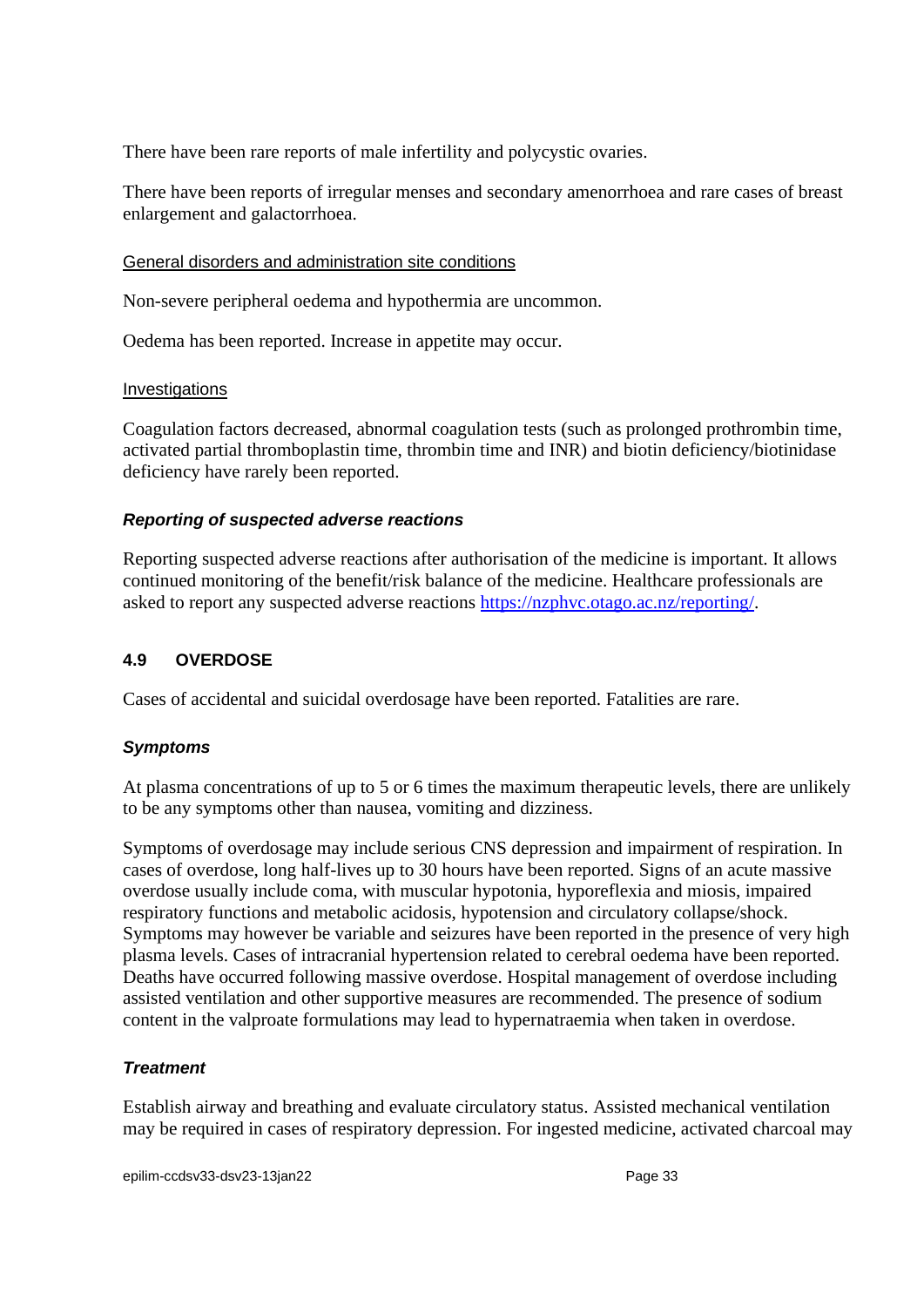reduce the absorption of the medicine if given within one or two hours after ingestion. In patients who are not fully conscious or have impaired gag reflex, consideration should be given to administering activated charcoal via nasogastric tube, once the airway is protected. Haemodialysis and haemoperfusion have been used successfully. Intravenous naloxone has also been used sometimes in association with activated charcoal given orally.

Provided that adequate supportive treatment is given, full recovery usually occurs. Particular attention should be given to the maintenance of an adequate urinary output. Hepatic and pancreatic function should be monitored.

Contact the Poisons Information Centre on 0800 POISON or 0800 764 766 for advice on management of overdosage.

# <span id="page-33-0"></span>**5 PHARMACOLOGICAL PROPERTIES**

# **5.1 PHARMACODYNAMIC PROPERTIES**

Pharmacotherapeutic group: Antiepileptics, ATC Code: N03AG01

# *Chemical Name*

Sodium Valproate

Sodium di-n-propylacetic acid

# *Chemical structure*

Sodium di-n-propylacetic acid

 $\mathsf{CH}_3\mathsf{CH}_2\mathsf{CH}_2$ . CHCOONa  $CH<sub>3</sub>CH<sub>2</sub>CH<sub>2</sub>$ 

Valproic acid

 $CH_3CH_2CH_2$ **CHCOOH**  $\mathsf{CH}_3\mathsf{CH}_2\mathsf{CH}_2$ 

# *CAS Registry Number*

Sodium valproate: 1069-66-5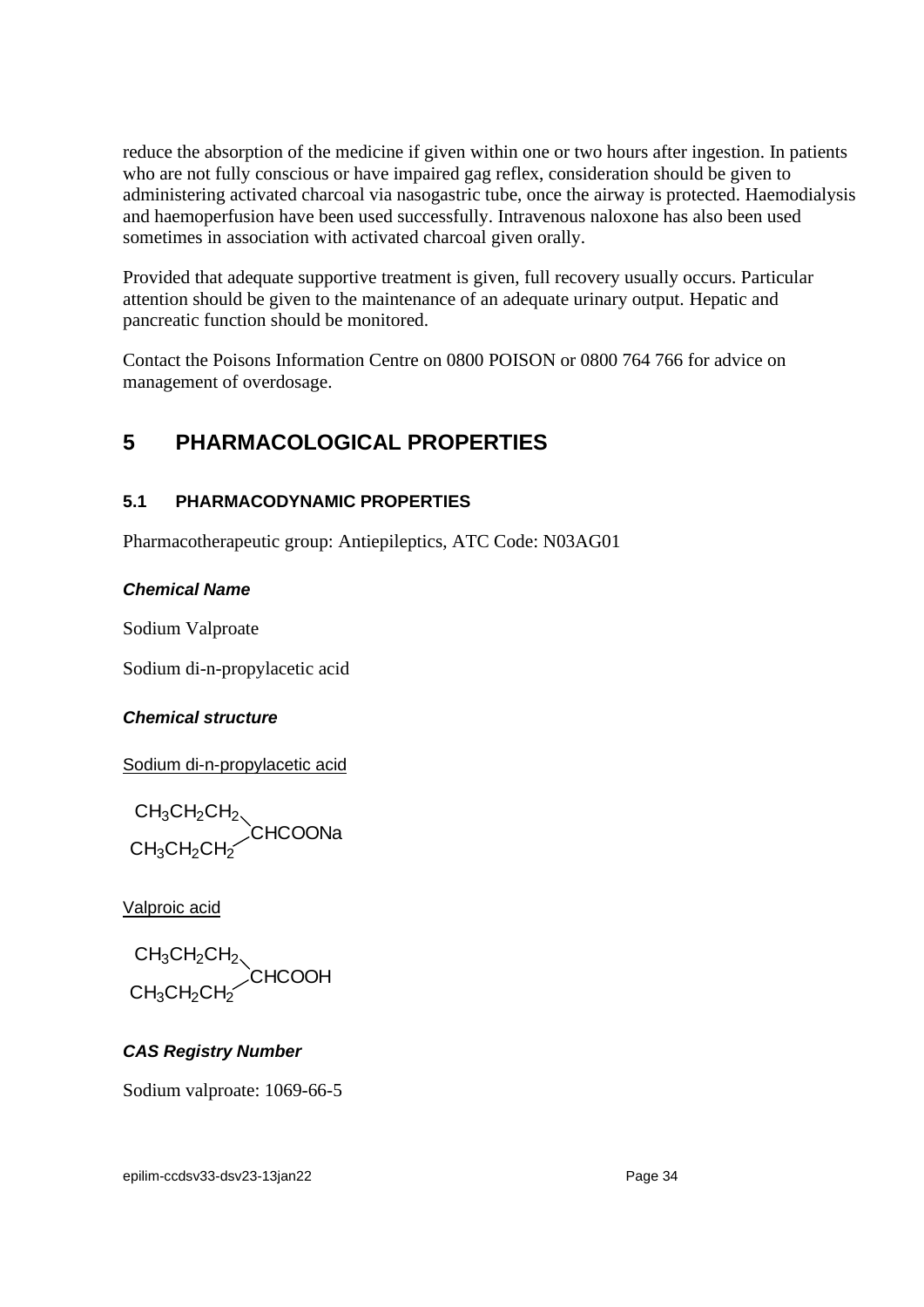Valproic acid: 99-66-1

## *Description*

Sodium valproate is a white, odourless, crystalline powder with a saline taste. It is highly soluble in water and alcohol. Its molecular weight is 166. It is quite dissimilar to other established anticonvulsants such as barbiturates, hydantoins, succinamides, oxazolidinediones and acetylureas in that it has no nitrogen or aromatic moiety.

Valproic acid is a colourless to pale yellow, viscose liquid. It is slightly soluble in water (1.2 mg/mL); fully soluble in acetone, chloroform, ether and methyl alcohol. Its molecular weight is 144.

## *Mechanism of Action*

The mode of action of Epilim has not been fully established. Its anticonvulsant effect is attributed to the blockade of voltage dependent Na+ channels and increased brain levels of  $\gamma$ -aminobutyric acid (GABA). The GABA-ergic effect is also believed to possibly contribute towards the antimanic properties of sodium valproate/valproic acid.

In animals, Epilim raises cerebral and cerebellar levels of the inhibitory synaptic transmitter, GABA, possibly by inhibiting GABA degradative enzymes, such as GABA transaminase and/or succinic semialdehyde dehydrogenase and/or by inhibiting the reuptake of GABA by neuronal cells.

Epilim exhibits marked anticonvulsant activity in animals, demonstrated by the various tests used to detect antiepileptic activity.

Epilim appears to have no significant hypnotic effect (an incidence of about 0.2% was noted for drowsiness in a survey of unwanted effects), nor does it have any significant action on the autonomic nervous system, respiration, blood pressure, renal function or body temperature. It does have a spasmolytic action on the isolated ileum preparation but no effect on the nictitating membrane.

## *Pharmacodynamic effects*

#### In epilepsy

Epilim has been shown to be effective in the treatment of absence seizures (petit mal), tonicclonic seizures (grand mal) and myoclonic seizures. It has also been shown to be effective in patients with partial (focal) seizures. Epilim appears to have less sedative effect than conventional antiepileptic drugs and this, together with the reduction in fit frequency in children, has often led to improvements in alertness and performance in school.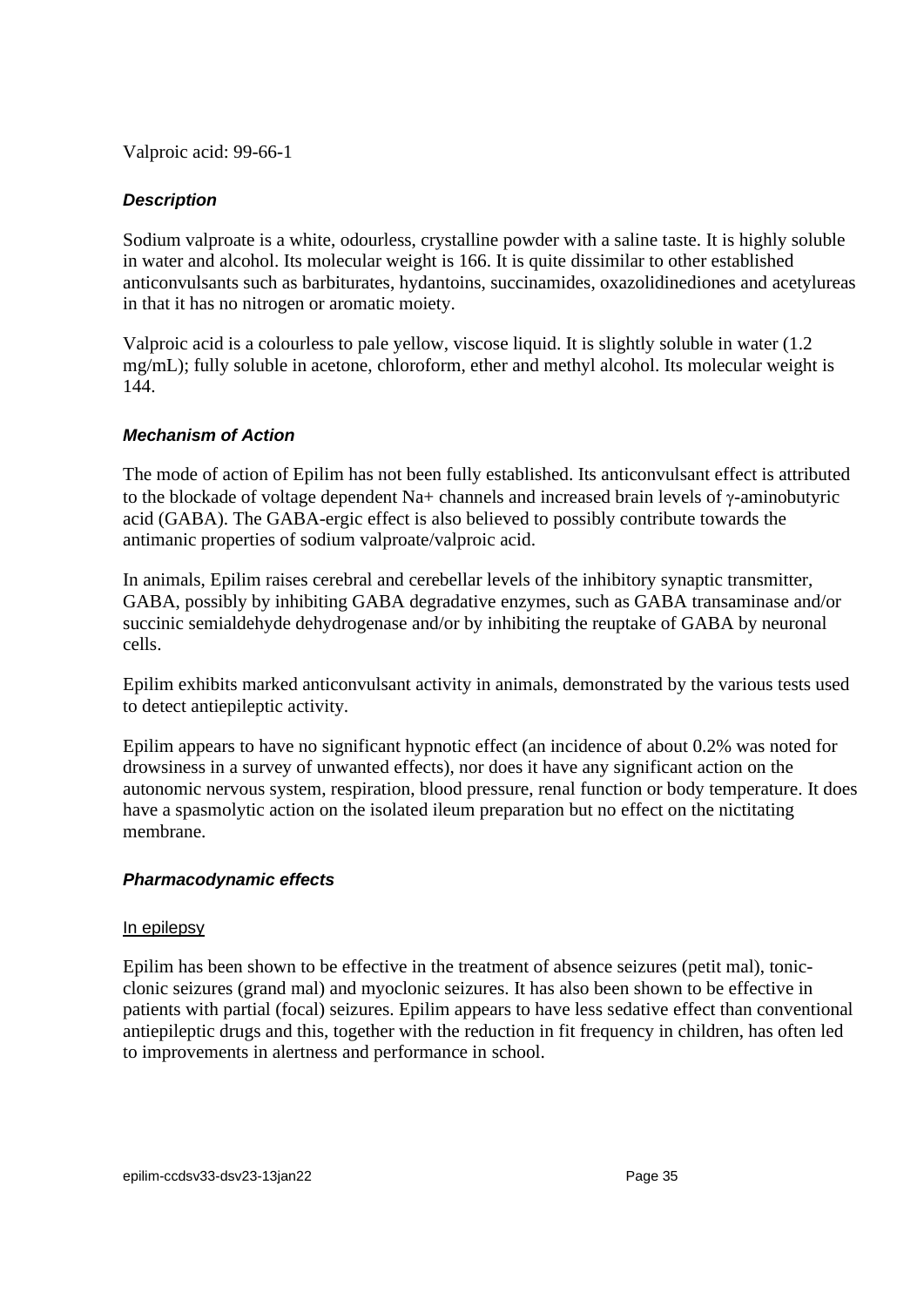#### In bipolar disorder

In one study valproate has been shown to be significantly more effective than placebo in the treatment of acute mania and has been reported to be comparable to lithium. Potential medicine interactions likely to be relevant to valproate in the management of patients with mania are outlined under Interactions with other medicines. Although the dosage of sodium valproate/valproic acid varied considerably among the controlled studies, a fixed initial dose was used after which dosage was determined by serum levels.

## *Clinical Trials*

## In epilepsy

Epilim's efficacy in this therapeutic indication is widely known and recognised.

## In bipolar disorder

There have been at least five double-blind trials comparing sodium valproate or the bioequivalent active, divalproex sodium with either placebo and/or lithium in the treatment of mania. Only one of these trials was of adequate size. Bowden et al (1994) demonstrated most convincingly the superior effectiveness of valproate as compared to placebo in the treatment of acute mania. Marked improvement, defined as at least 50% improvement on the Manic Syndrome Subscale of the Mania Rating Scale occurred in 48% of valproate-treated patients and 25% of placebo-treated patients respectively (p=0.0040). Comparable efficacy to lithium in this study was reported. Marked improvement, defined as at least 50% improvement on the Manic Syndrome Subscale of the Mania Rating Scale, occurred in a similar number of patients receiving sodium valproate and lithium, 48% and 49% respectively.

# <span id="page-35-0"></span>**5.2 PHARMACOKINETIC PROPERTIES**

## *Absorption*

# Oral

Valproic acid is rapidly and almost completely absorbed in fasting patients following oral dosing with Epilim plain tablets, syrup and sugar-free liquid, with peak blood levels occurring within 1 to 4 hours. Absorption of valproic acid from the enteric-coated tablets given to fasting subjects is delayed with peak blood levels occurring within 3 to 7 hours. Overall absorption is not significantly altered by co-administration with milk products, but is delayed if the medicine is taken with food. However, the extent of absorption is not affected. Local gastric irritation may occur with the plain tablets, sugar-free liquid or syrup when administered on an empty stomach, due to transformation of sodium valproate into valproic acid. Gastric irritation is less likely to occur with the enteric-coated tablets.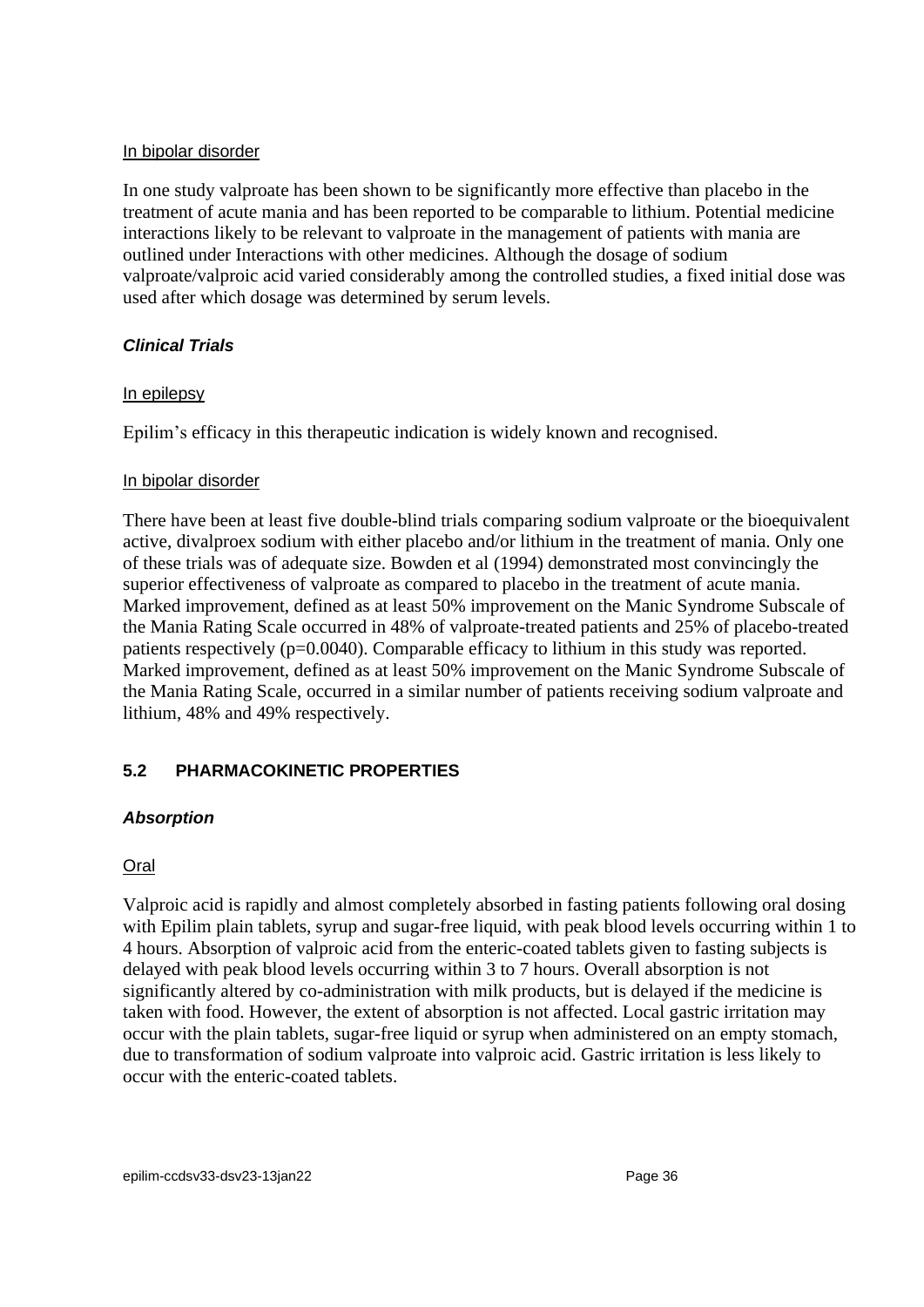In most adult patients, daily doses of 1,200 to 1,500 mg result in therapeutic plasma levels of 50 to 100 microgram/mL (0.35 to 0.69 mmol/L). However, correlation between the daily dose per bodyweight and plasma levels of drug has been poor as this reported range might depend on time of sampling and presence of co medication. The percentage of free (unbound) drug is usually between 6% and 15% of the total plasma levels. An increased incidence of adverse effects may occur with plasma levels above the effective therapeutic range.

## *Distribution*

Distribution of sodium valproate/valproic acid is rapid and most likely restricted to the circulation and rapidly exchangeable extracellular water. CSF and breast milk levels were found to be 5 to 15% and about 1 to 10% of plasma levels, respectively.

Valproic acid shows non-linear kinetics, due to concentration-dependent plasma protein binding as well as a relatively short half-life. The half-life of sodium valproate/valproic acid is usually reported to be within the range 8-20 hours. It is usually shorter in children.

Epilim is approximately 90% bound to plasma proteins but only 60% to albumin. However, if the plasma level of valproic acid rises above 120 microgram/mL or if the serum albumin concentration is lowered, the binding sites may become saturated, causing the amount of free drug to rise rapidly, out of proportion to any increase in dosage. Epilim may displace phenobarbital or phenytoin from plasma protein binding sites.

Saliva levels of Epilim are poorly correlated with those in plasma in contrast to the good correlation found for other antiepileptics.

Placental transfer (see Section [4.6](#page-21-0) Fertility, Pregnancy and Lactation)

Valproate crosses the placental barrier in animal species and in humans:

- In animal species, valproate crosses the placenta, to a similar extent as in humans.
- In humans, several publications assessed the concentration of valproate in the umbilical cord of neonates at delivery. Valproate serum concentration in the umbilical cord, representing that in the fetuses, was similar to or slightly higher than that in the mothers.

## *Metabolism*

Its metabolism is complex; the major elimination pathway is via glucuronidation (40-60%). The remainder is largely metabolised via oxidation pathways,  $\beta$ -oxidation accounting for 30-40% and w-oxidation (cytochrome P450 dependent), the remaining fraction. Only 1 to 3% of the ingested dose is found to be excreted unchanged in the urine.

# *Excretion*

Sodium valproate and valproic acid are almost completely metabolised prior to excretion. Plasma half-life is variable but generally appears to be 8 to 12 hours (range 3.84 to 15.77 hours). It may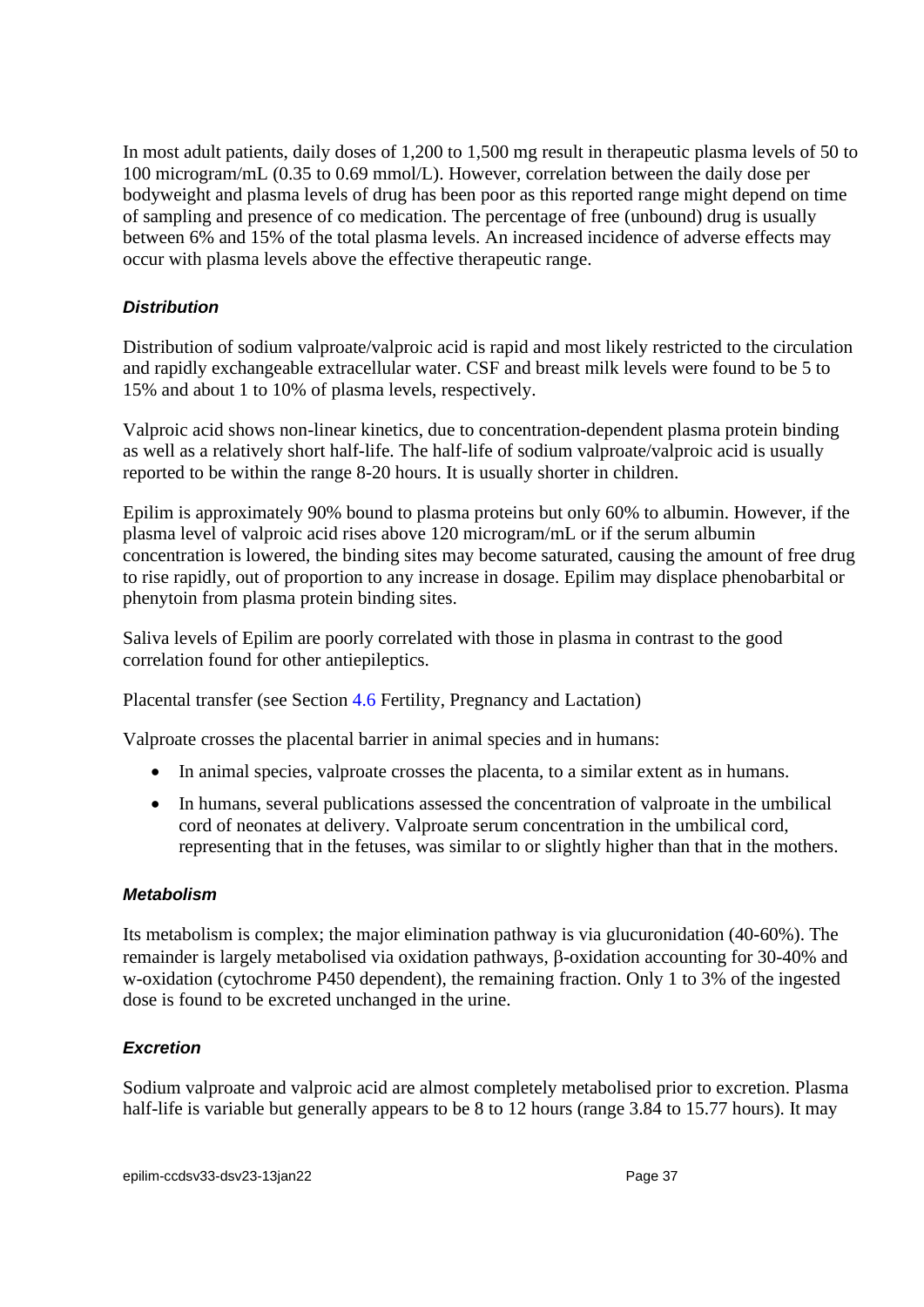be shorter in patients receiving other anticonvulsants or in children and patients receiving the medicine for long periods. In cases of overdose, long half-lives up to 30 hours have been reported. Antipsychotic agents or antidepressants including MAOIs, tricyclics and SSRIs co-administered with sodium valproate/valproic acid may result in competitive metabolism or enzyme inhibition, thereby increasing valproate levels (see Section [4.5](#page-14-0) Interaction with Other Medicines and Other Forms of Interaction).

# **5.3 PRECLINICAL SAFETY DATA**

# *Genotoxicity*

Valproate was not mutagenic in bacteria (Ames test), or mouse lymphoma L5178Y cells at thymidine kinase locus (mouse lymphoma assay), and did not induce DNA repair activity in primary culture of rat hepatocytes. After oral administration, valproate did not induce either chromosome aberrations in rat bone marrow, or dominant lethal effects in mice.

Statistically significant higher incidences of sister-chromatid exchange (SCE) have been observed in patients exposed to valproate as compared to healthy subjects not exposed to valproate. However, these data may have been impacted by confounding factors. Two published studies examining SCE frequency in epileptic patients treated with valproate versus untreated epileptic patients, provided contradictory results. The biological significance of an increase in SCE frequency is not known.

## *Carcinogenicity*

Sodium valproate/valproic acid was administered in the diet to Sprague-Dawley rats and ICR (HA/ICR) mice at approximate dosage levels of 0, 80 and 160 mg/kg/day for up to 2 years. There was equivocal evidence of an increased incidence of subcutaneous fibrosarcomas in male rats and of bronchoalveolar adenomas in male mice. The presence of these tumours was not considered to be biologically significant because of the published variable incidence of spontaneously occurring fibrosarcomas and pulmonary adenomas in rats and mice respectively and the fact that statistical significance of tumour incidence was only attained in males. The significance of these findings for humans is unknown at present.

## *Toxicology*

No significant toxic effects were seen in rats receiving 270 mg/kg/day for 3 months or in dogs receiving 90 mg/kg/day for 12 months. At higher doses sedation, ataxia and various histopathological effects (testicular atrophy and reduction in lymphoid tissue) were observed at levels of 256 to 568 microgram/mL (1.78 to 3.94 mmol/L).

## *Testicular Function*

Epilim has been shown to cause atrophy of the seminiferous epithelium with impairment of spermatogenesis, and to cause a decrease of the testicular weight of adult rats and of offspring of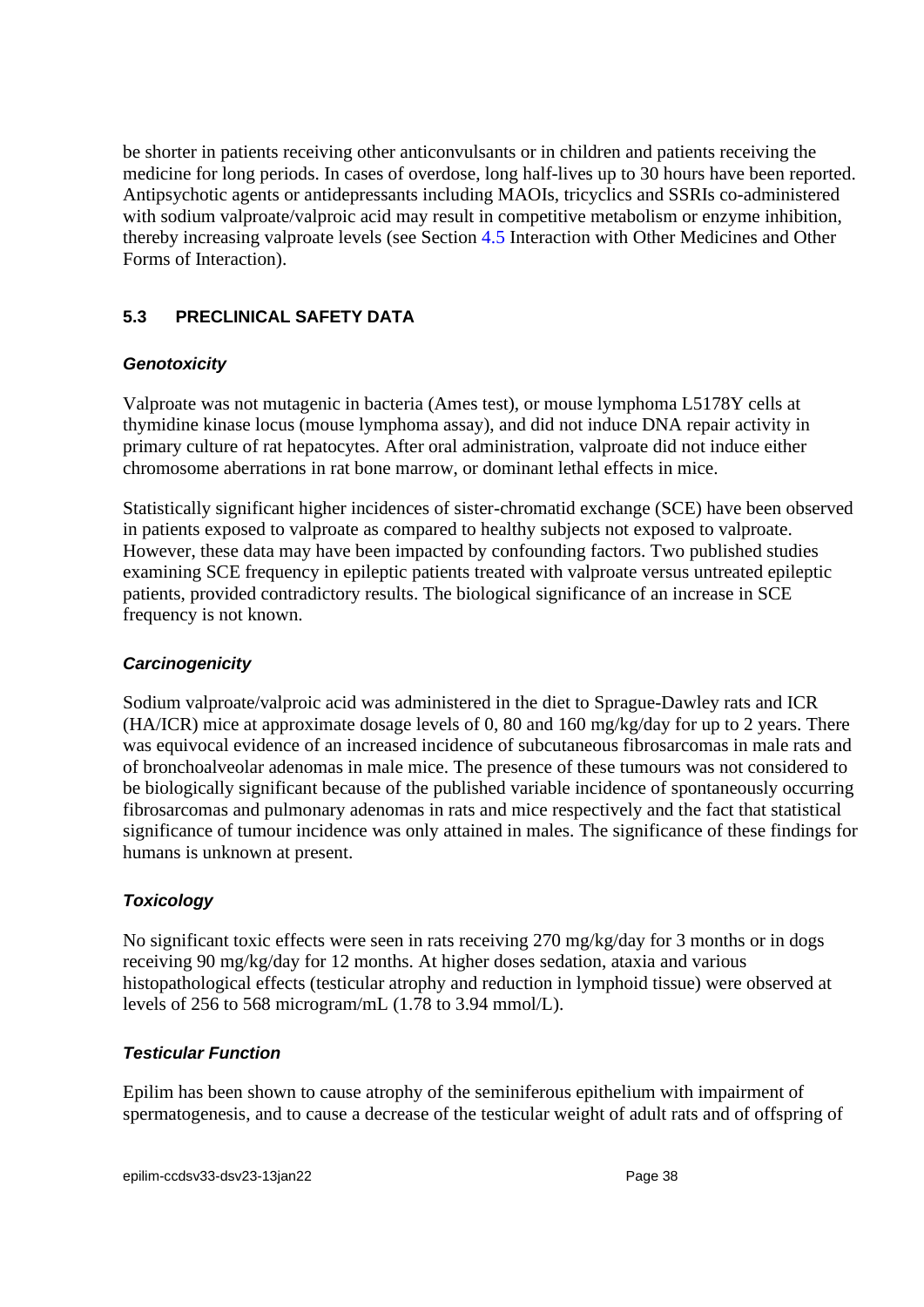female rats, when administered in high doses. On the other hand, a reproductive study carried out in rats with similarly high doses in both sexes has not shown any evidence of impaired fertility. The relevance of these findings to humans is not clear.

# <span id="page-38-0"></span>**6 PHARMACEUTICAL PARTICULARS**

# **6.1 LIST OF EXCIPIENTS**

## *Crushable tablets*

Maize starch, light kaolin, hydrated silica, purified water and magnesium stearate.

## *Enteric-Coated tablets*

Povidone, purified talc, magnesium stearate, calcium silicate, violet enteric coat excipient blend, violet sub-coat excipient blend.

# *Syrup*

Sucrose, sorbitol, saccharin sodium, ponceau 4R, purified water, cherry flavour 17.40.0740, sodium methyl hydroxybenzoate and sodium propyl hydroxybenzoate.

## *Sugar-Free Liquid*

Hyetellose, saccharin sodium, sorbitol, citric acid, ponceau 4R, purified water, cherry flavour 17.40.0740, sodium methyl hydroxybenzoate and sodium propyl hydroxybenzoate.

# **6.2 INCOMPATIBILITIES**

No data available

## **6.3 SHELF LIFE**

Crushable: 36 months

Enteric-Coated (EC): 36 months

Syrup: 36 months

Sugar Free Liquid: 24 months

epilim-ccdsv33-dsv23-13jan22 Page 39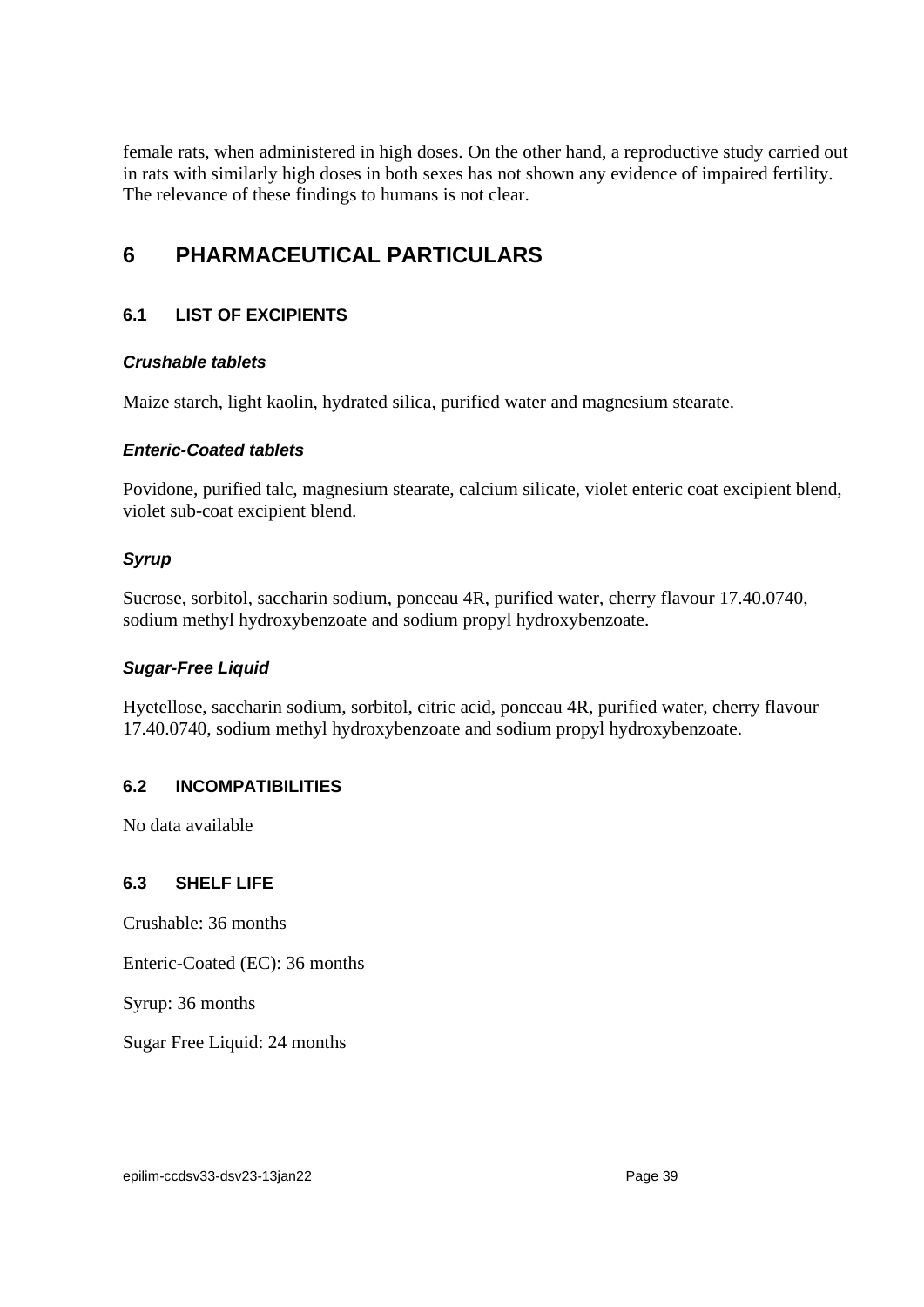## <span id="page-39-0"></span>**6.4 SPECIAL PRECAUTIONS FOR STORAGE**

Epilim tablets are hygroscopic and must be kept in protective foil until taken.

#### *Crushable tablets*

Store below 30°C. Store in a dry place.

#### *Enteric-Coated tablets*

Store below 30°C. Store in a dry place.

## *Sugar free liquid*

Store below 25°C. Store away from direct sunlight.

## *Syrup*

Store below 25°C. Store away from direct sunlight.

## **6.5 NATURE AND CONTENTS OF CONTAINER**

#### *Crushable Tablets, 100 mg*

Blister packs of 100 tablets.

## *Tablets, 200 mg*

Blister packs of 100 tablets.

## *Tablets, 500 mg*

Blister packs of 100 tablets.

## *Syrup, 200 mg/5 mL*

300mL amber glass bottle.

## *Sugar Free Liquid, 200 mg/5 mL*

300mL amber glass bottle.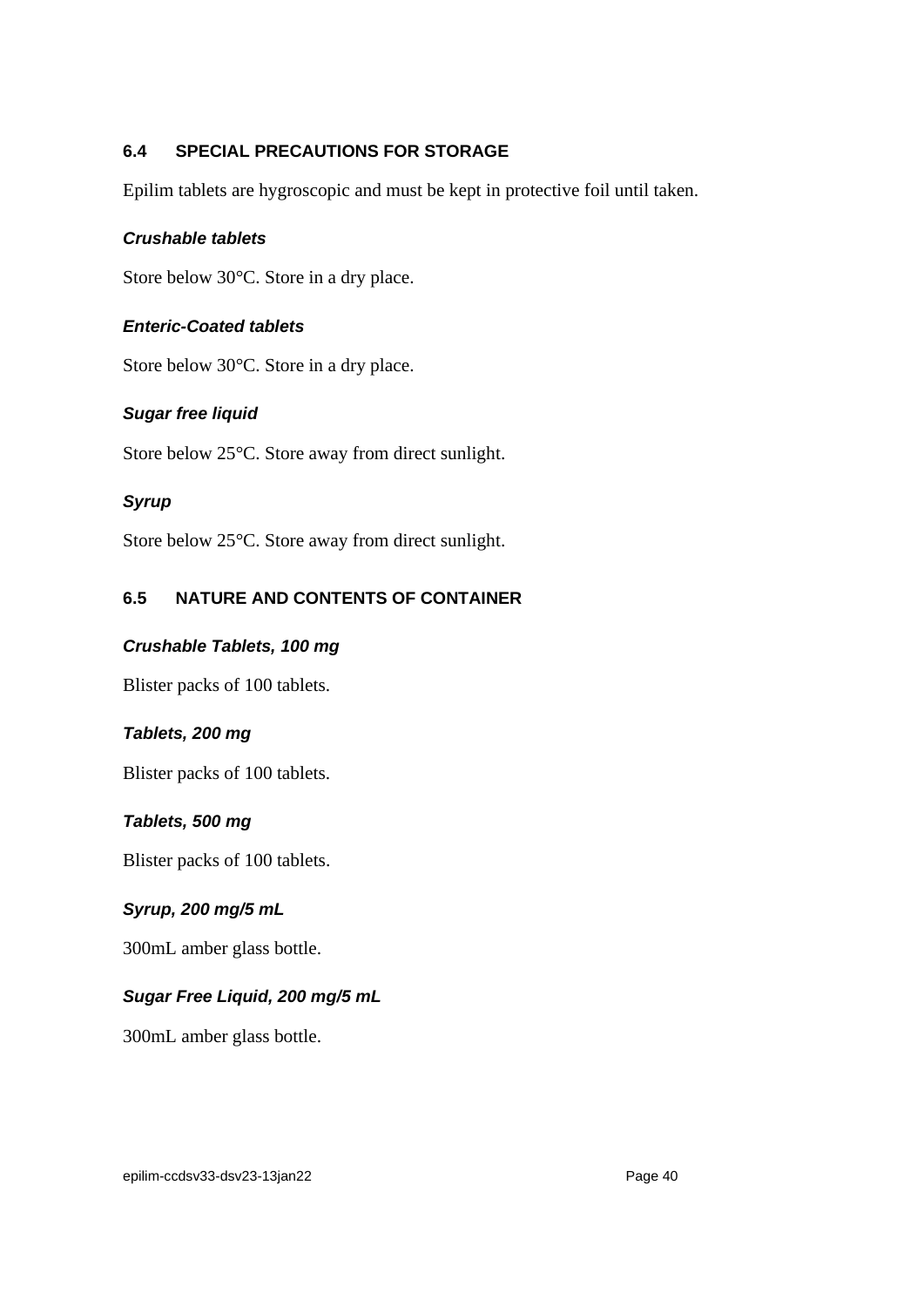# **6.6 SPECIAL PRECAUTIONS FOR DISPOSAL**

No special requirements. Any unused medicine or waste material should be disposed of in accordance with local requirements.

# **7 MEDICINE SCHEDULE**

Prescription Medicine

# **8 SPONSOR**

#### **NEW ZEALAND**

sanofi-aventis new zealand limited 56 Cawley Street Ellerslie Auckland New Zealand

Toll Free Number (medical information): 0800 283 684

Email: [medinfo.australia@sanofi.com](mailto:medinfo.australia@sanofi.com)

# **9 DATE OF FIRST APPROVAL**

11 October 1977

# **10 DATE OF REVISION OF THE TEXT**

13 January 2022

# **SUMMARY TABLE OF CHANGES**

| <b>Section</b> | Change                                                                                          |
|----------------|-------------------------------------------------------------------------------------------------|
| 4.4            | Editorial change to include a section cross reference within the section for paediatric<br>use. |
| 4.5            | Editorial change to heading for Metamizole.                                                     |